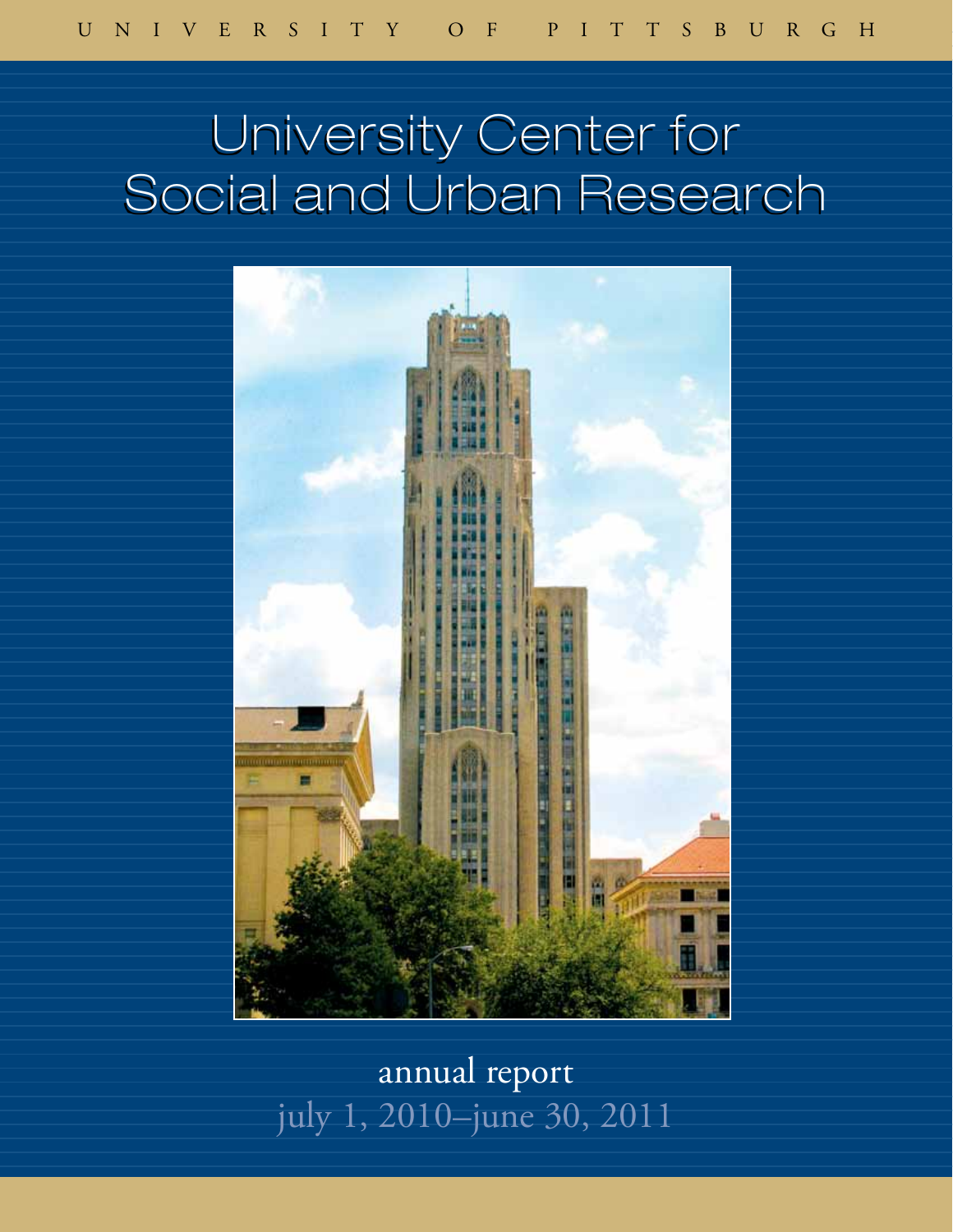UCSUR University Center for Social and Urban Research

## Annual Report july 1, 2010–june 30, 2011

3343 Forbes Avenue Pittsburgh, PA 15260

412-624-5442 Fax: 412-624-4810 E-mail: ucsur@pitt.edu www.ucsur.pitt.edu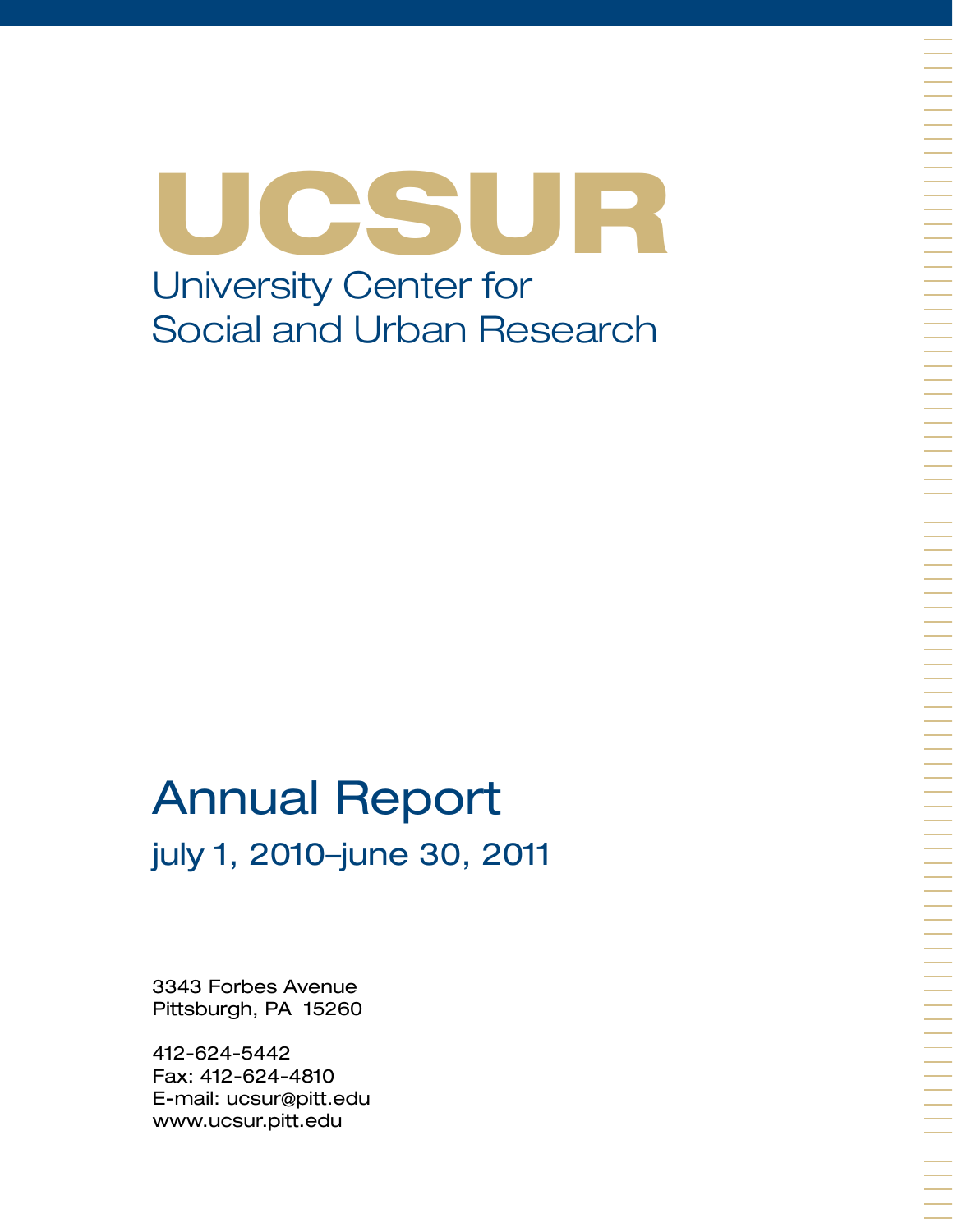# Table of Contents

A TALAH PERSEMBAN PERSEMBAN PERSEMBAN PERSEMBAN PERSEMBAN PERSEMBAN PERSEMBAN PERSEMBAN PERSEMBAN PERSEMBAN PE<br>Persemaan persemban persemban persemban persemban persemban persemban persemban persemban persemban persemban

| ➤ |                                      |
|---|--------------------------------------|
|   |                                      |
|   |                                      |
|   |                                      |
|   |                                      |
|   |                                      |
|   | Geographical Information Systems and |
|   |                                      |
|   |                                      |
|   |                                      |
|   |                                      |
|   |                                      |
|   |                                      |
|   |                                      |
|   |                                      |
|   |                                      |
|   |                                      |
|   |                                      |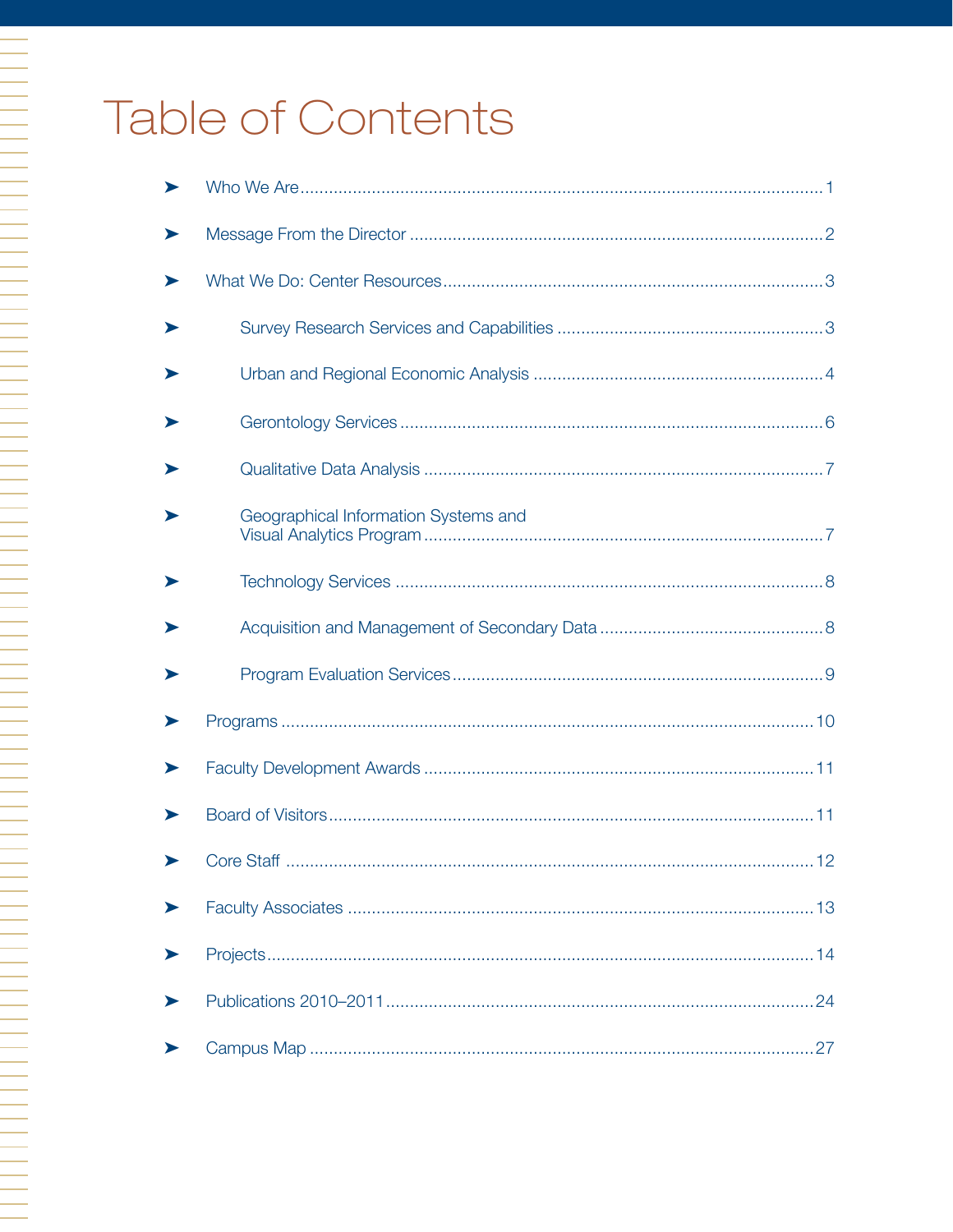# Who We Are

## University Center for Social and Urban Research

The University Center for Social and Urban Research (UCSUR) was established in 1972 to serve as a resource for researchers and educators interested in the basic and applied social and behavioral sciences. As a hub for interdisciplinary research and collaboration, UCSUR promotes a research agenda focused on the social, economic, and health issues most relevant to our society. UCSUR maintains a permanent research infrastructure available to faculty and the community with the capacity to: (1) Conduct all types of survey research, including complex web surveys; (2) Carry out regional econometric modeling; (3) Analyze qualitative data using state-of-theart computer methods; (4) Obtain, format, and analyze spatial data; (5) Acquire, manage, and analyze large secondary and administrative data

sets including Census data; (6) Design and carry out descriptive, evaluation, and intervention studies; and (7) Provide information technology services for the collection, management, and analysis of sensitive research data to assure the highest levels of security and privacy.

The long-term goals of UCSUR fall into three broad domains: (1) Provide state-of-the-art research and support services for investigators interested in interdisciplinary research in the behavioral, social, and clinical sciences; (2) Develop nationally recognized research programs within the center in a few selected areas; and (3) Support the teaching mission of the University through graduate student, postdoctoral, and junior



faculty mentoring; teaching courses on research methods in the social sciences; and providing research internships to undergraduate and graduate students.

Achieving these goals requires that we continually upgrade and improve the research infrastructure of the center, and that we recruit, develop, and maintain a core staff of investigators capable of being leaders in their fields.

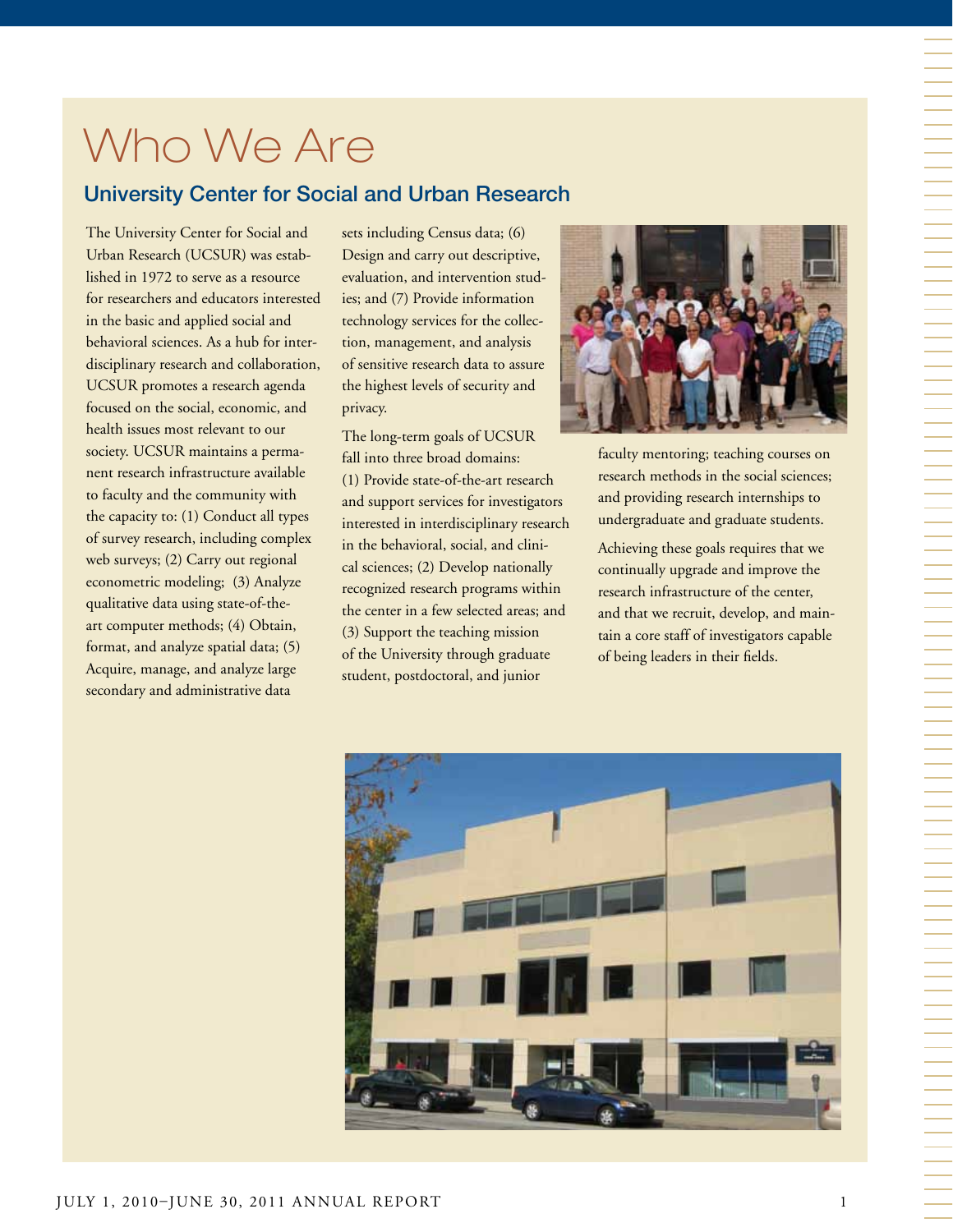# Message from the Director



*Richard Schulz*

This has been a year of significant changes for us. For those of you who regularly visit the Pittsburgh campus in Oakland you know that we have moved to a new location on Forbes Avenue across from Magee Womens Hospital of UPMC. Our former home of more than 20 years, 121 University Place, has been razed to make room for a new dormitory. The University gave us the opportunity to design our new space, and, as a result, we have a state-of-the-art facility that uniquely suits our needs. We are now fully operational in our renovated building at 3343 Forbes Avenue, and we invite our colleagues and clients to visit us.

Another development at UCSUR is the addition of the Pittsburgh Indicators Project (Pittsburgh Today) under the direction of Doug Heuck. The ultimate goal of this project is to spark an informed civic dialogue on where Pittsburgh is and where it is going. To that end, the project provides evaluative regional performance data on ten topic areas to enable researchers and civic leaders to plan for the region's future. We are fortunate to have the support of numerous local foundations to fund this effort.

A third development is the maturation of our cutting edge information technologies infrastructure at the center. For the past three years we have invested more than \$200,000 to develop a state-of-the-art data center for the management and processing of sensitive data. We operate FISMA/HIPPA compliant data management systems, and we are now prepared to offer cost-effective solutions for the data management, security, and privacy needs of the campus community.

The center continues to aggressively pursue other opportunities to enhance its research infrastructure, broaden the range of support services available to faculty and the community, expand the participation of faculty and graduate students in center research programs, and strengthen University-community collaborations. The center serves as the interdisciplinary crossroads for schools throughout the University and has become a major resource in mentoring and supporting the research careers of junior faculty and postdoctoral students. Eighty research projects involving most of the schools of the University were carried out, and several dozen undergraduate students, graduate students, postdoctoral fellows, and junior faculty were mentored by center staff. Finally, the center had an impressive record of academic achievement with more than 45 peer reviewed journal publications, and 10 invited book chapters.

I am particularly proud of the academic productivity of the center, which puts it on par with some of the larger departments on campus. This is a remarkable achievement when you consider that this represents the work of a core center staff comprised of a few part-time faculty members and three PhD level staff.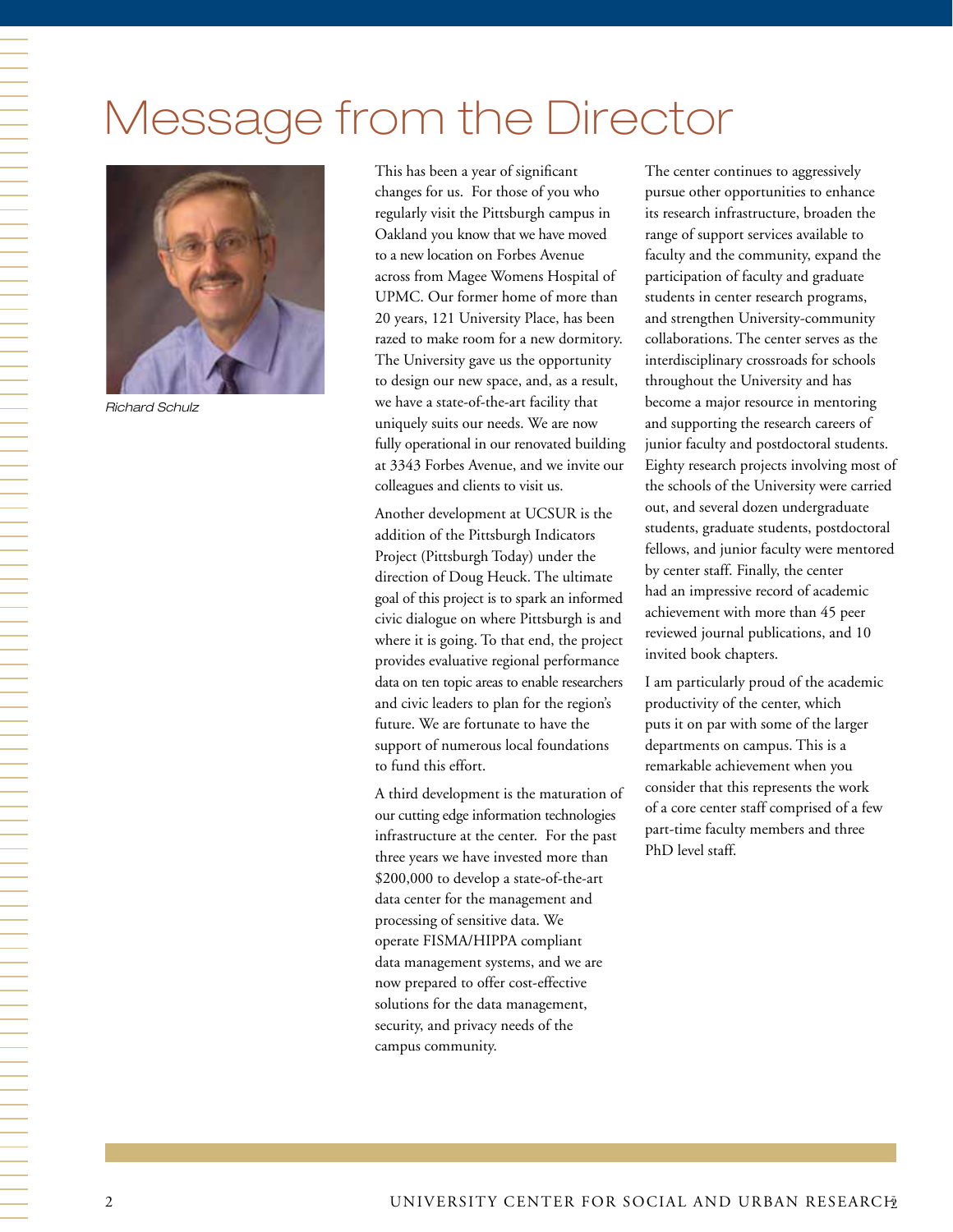# What We Do: Center Resources

## Survey Research Services and **Capabilities**

UCSUR provides survey research services through the Survey Research Program (SRP). SRP maintains a highly experienced staff of survey professionals, trained interviewers, and data management specialists. SRP services are available to faculty, staff, and students throughout the University and to local, state, and federal agencies and others working in the public interest.

SRP is able to carry out any or all phases of a survey research project, including sample design, questionnaire design, data collection, data processing, statistical analysis, and reporting. SRP staff have the training and experience to design scientifically valid studies customized to client research needs. SRP can help clarify study objectives and provide advice on how to obtain the highest quality data within available resource constraints. More specifically, SRP provides assistance in the following areas:

### Sample Design

SRP staff provide advice on sampling methodology and sample size to meet study objectives and budget. Services include in-house development of specialized sample frames, or consultation with commercial sampling firms to obtain an appropriate sample. Examples of the types of samples provided include:

• Random digit dialing (RDD) samples: particularly suited for telephone surveys of the general population, computer-generated telephone numbers are used to target specific geographic areas, including both listed and unlisted phone numbers. RDD sampling for any region of the United States is available.

• Targeted/listed samples: samples to reach specific subgroups or rare populations. These are useful for telephone recruitment of participants for larger studies. They are also used for supplementing RDD samples with oversamples of rare populations.

#### Data Collection Methodology SRP staff can provide:

- Advice on the most productive and cost-effective method of data collection (mail, telephone, in-person, or internet/Web-based), and the effective use of technology for surveys.
- • Specification of procedures for maximizing response rates within the framework of available resources. For example recommended number of attempts to contact respondents, securing initial cooperation, followingup incomplete interviews, converting refusals into acceptances, and use of mixed-mode designs.

#### Questionnaire Development

SRP staff can provide assistance with all aspects of the development of a reliable and valid instrument, including:

- • Writing, formatting, and ordering questions
- Asking sensitive questions
- Instrument pre-testing

#### Interviewing and Data **Collection**

SRP conducts local, regional, and national telephone and mail surveys with both general and special populations, as well as in-person surveys in the Southwestern Pennsylvania region. SRP also conducts internet/Web-based surveys.

SRP relies on a pool of experienced interviewers for telephone and in-person surveys. These include both undergraduate and graduate students, as well as



non-students under the management of senior field work supervisors.

#### **Interviewer training and quality con-**

**trol:** Interviewers are trained in general and project-specific interviewing techniques, such as maintaining objectivity, reading questions as written, and securing respondent cooperation. Training involves a combination of lecture, written hand-outs, video instruction, and roleplaying. Interviewers are continuously monitored during data collection for quality assurance, and periodic retraining sessions occur as necessary.

**Computer-assisted telephone interviewing (CATI):** A 45 line phone bank at UCSUR is dedicated to a computerassisted telephone interviewing (CATI) system. Interviewers read questions as they appear on the screen and enter the respondents' answers directly into the computer. CATI allows complex question contingencies, sample management, and call scheduling to be handled automatically.

**RDD cell phone surveys:** UCSUR has experience conducting random digit dialing (RDD) cell phone surveys in order to supplement traditional landline RDD telephone surveys. This methodology insures inclusion of cell-phone only households, estimated at 25 percent of the U.S. population (and growing). Cell-phone only households are typically younger, more likely to be employed, and more ethnically diverse, and their exclusion can result in significant biases in landline only surveys.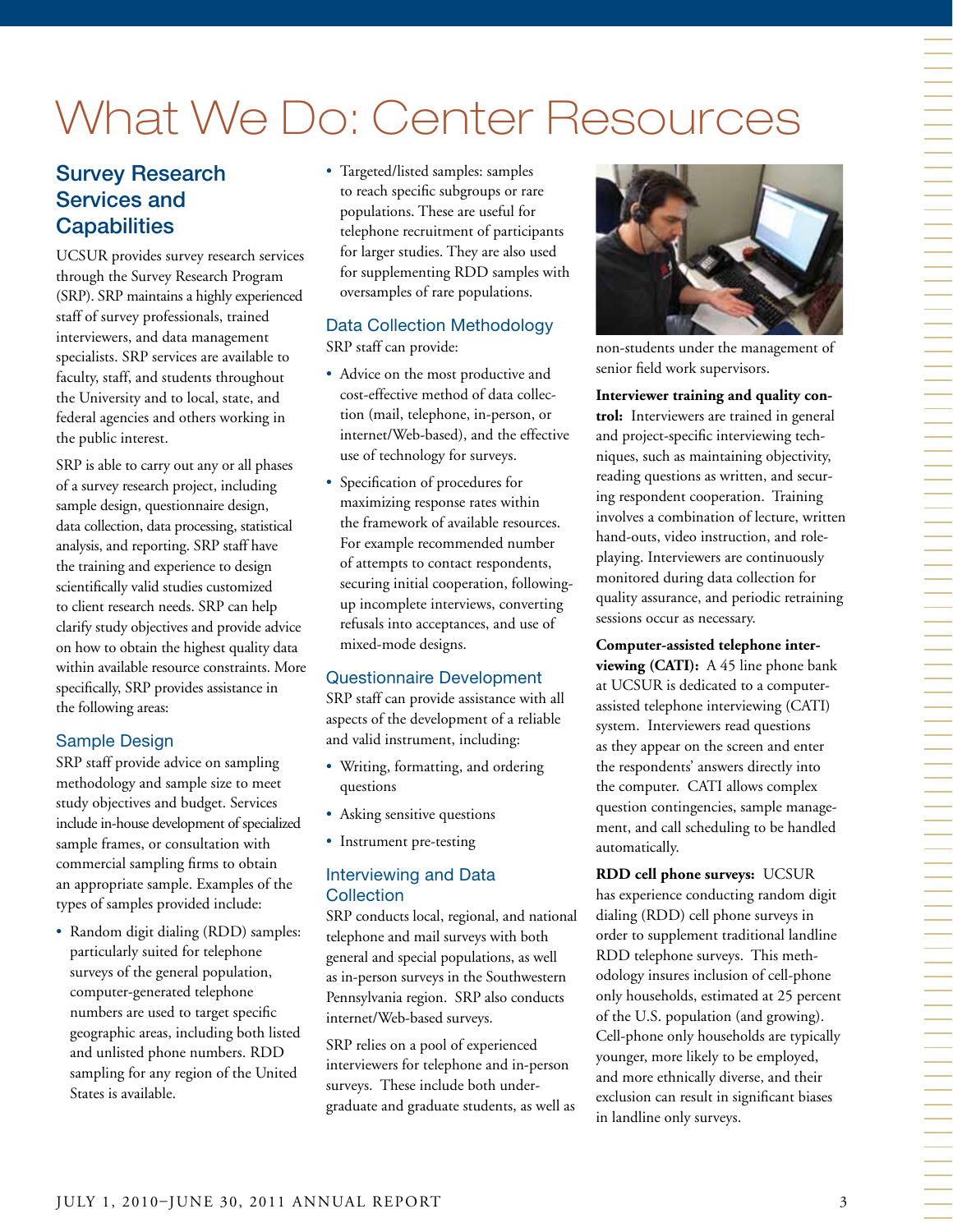## What We Do: Center Resources, continued

**Computer-assisted personal interviewing (CAPI):** With this type of interview an interviewer, using a laptop computer, reads questions to the respondent and then enters the answers directly into a database on the laptop computer. CAPI is programmed similar to Computer-Assisted Telephone Interviewing (CATI), and provides the same advantages (automated skips, randomized experiments, etc.).

#### **Audio computer-assisted self interviewing (Audio CASI, ACASI):** With

this application a respondent operates a computer, the computer displays the questions on screen and plays recordings of the questions to the respondent who enters answers directly into a database on the computer. A respondent typically uses headphones with our Audio CASI solutions in order to maintain response privacy. ACASI enhances perceived privacy for sensitive questions and is ideal for less literate populations. ACASI is similar to CATI, CAPI, and CASI in programming requirements and function.

#### **Interactive voice response (IVR):** IVR

is an automated system where a recorded voice administers survey questions/scripts and detects voice and keypad inputs from a home phone or cell phone. Privacy is enhanced by switching to IVR from a live interviewer for the administration of sensitive questions. IVR is also ideal for ecological momentary assessment (EMA).

**Web-based data collection:** SRP has the capability to conduct Web-based surveys and other online data collection and management. UCSUR operates secure servers that host such activities.

#### **Additional data collection services:**

Telephone surveys using paper/pencil methodology, mail surveys, and in-person surveys in the Southwestern Pennsylvania region, are also available.

**Surveys of special and hard-to-reach populations:** UCSUR has conducted

numerous surveys of special, hard-toreach populations, including numerous clinical populations, children, and ethnically and linguistically diverse samples. UCSUR has conducted interviews in Spanish, Chinese, and Korean and has the capability to conduct international surveys

#### Data Management

Using a variety of computer programs, languages, database management software, and operating systems, SRP staff are available to perform a number of data management functions, including database development, editing, coding, and survey data processing. SRP staff also have the capability to integrate survey respondent data with GIS-based spatial data, and with other secondary data sources.

#### Statistical Analysis of Survey Data

SRP staff can perform statistical analyses of survey data, ranging from simple tabulations to relatively complex statistical modeling using a variety of statistical packages. Analytic capabilities include:

- • Descriptive statistical analyses of survey responses, including calculations of sampling error, and statistical adjustments for unequal selection probabilities and non-response.
- • Cross-classification analyses with demo-graphic or other predictive factors.
- Multivariate analyses, including ANOVA, factor analysis, linear and non-linear regression, logistic regression, categorical methods, and structural equation modeling.
- • Longitudinal analyses.



#### Report Preparation and **Presentation**

SRP staff have experience in the production of a variety of reports, including:

- Simple tabulations
- • Executive summaries
- • In-depth narrative report
- • Oral presentation of results to interested parties

## Urban and Regional Economic Analysis

UCSUR's Urban and Regional Analysis Program (URA) analyzes major economic and demographic trends in the Pittsburgh region in national and international contexts. URA brings together faculty, research staff, and graduate students to examine important urban and regional issues, with the results disseminated widely to state and regional policymakers, local officials, and community and economic development organizations. URA also partners with other researchers and organizations across the globe to advance urban and regional knowledge. URA's research extends from regional development to community change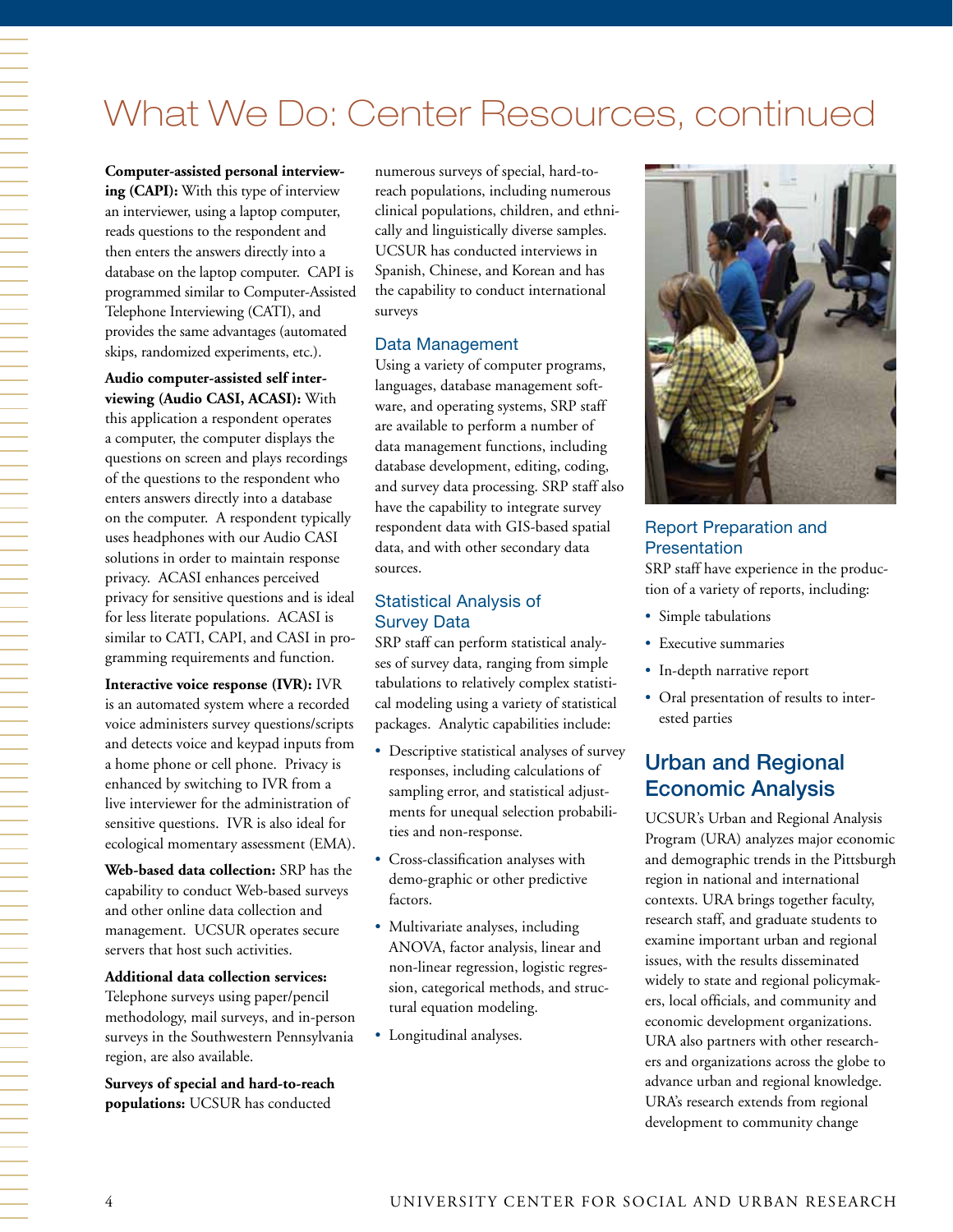and examines their consequences for regional restructuring, equity implications, and policy analysis. In addition to the performance of the regional economy, specific strategic economic sectors are examined through in-depth studies and their implications for workforce development and job creation. The program also fosters the development of new methods of data collection and analysis. URA research is published in scholarly journals and technical reports and has been an important element of UCSUR's commitment to providing regional economic development analysis to both the academic community and the Pittsburgh region. For the latest urban and regional developments, visit The Pittsburgh Urban Blog (The PUB) at www.ucsur.pitt.edu/ thepub.php.

#### The Pittsburgh Regional Economic Model

The Pittsburgh Regional Economic model is a large-scale regional econometric model developed by Regional Economic Models Inc. (REMI) and supported by UCSUR in partnership with the Southwestern Pennsylvania Commission. The REMI model provides a powerful framework for economic analysis related to structural change in the Pittsburgh region and complements a variety of activities undertaken by the center. The center continues to maintain this model and provide support to local agencies as needed as part of the need for quality regional economic forecasting and impact analysis in the region.

UCSUR staff calibrates the Pittsburgh REMI model based on local conditions and our 12 years of experience applying the model to the Pittsburgh region. This capability to forecast future regional economic conditions and conduct detailed impact analysis of potential changes in the regional economy is unique in the region.

The model includes the seven county Metropolitan Statistical Area (Allegheny, Armstrong, Beaver, Butler, Fayette, Washington, and Westmoreland) plus Greene and Indiana counties. This model enables us to analyze economic and demographic impacts across the SWPA region. Recently, the REMI model was used for projects for the University of Pittsburgh Cancer Institute, Allegheny Places - The Allegheny County Comprehensive Plan, and the Taxpayer Return on Investment in Pennsylvania Public Libraries Study.

#### Support of the Southwestern Planning Commission (SPC)

UCSUR continues to support the Southwestern Planning Commission (SPC) in developing its forecast of regional population and employment for the region. This is a primary function of the REMI model, which is essential to this project because of its extensive demographic modeling capability. UCSUR staff provide both technical and research consulting to SPC to aid its use of the REMI model and in producing as accurate a forecast as is possible for the region. The SPC needs these baseline forecasts and the REMI model in order to evaluate a range of transportation projects for the region and decide on funding priorities. The SPC is also required by federal mandate to provide 30-year projections of population and employment to the Department of Transportation as part of their planning process.

#### Pittsburgh Economic Quarterly

UCSUR publishes the *Pittsburgh Economic Quarterly (PEQ*) to support organizations and staff involved with economic development throughout the region. *PEQ* highlights the important economic and demographic trends that impact the regional economy and the competitiveness of local industries. *PEQ* is an extension of the continuing work done at UCSUR. Each issue includes the



latest data on regional employment and economic conditions. Feature articles cover a variety of issues relating to the regional economy and how it is changing, along with analyses of other economic and social factors that directly impact the future of the region. Significant positive response to *PEQ* has resulted and has filled a major need in the region for ongoing study of current economic trends. Recent issues of *PEQ* addressed these key topics:

- Demographic features of neighborhood change in Pittsburgh
- Foreclosures in the Pittsburgh's Hilltop neighborhoods
- The supply and demand of affordable housing in Allegheny County
- • City of Pittsburgh neighborhood profiles
- • Impact of veterans returning to the Pittsburgh region
- Allegheny County snapshot where new residents are moving
- • Alternative measures of unemployment in the Pittsburgh region
- • Racial disparities in financial exploitation of older adults in Allegheny County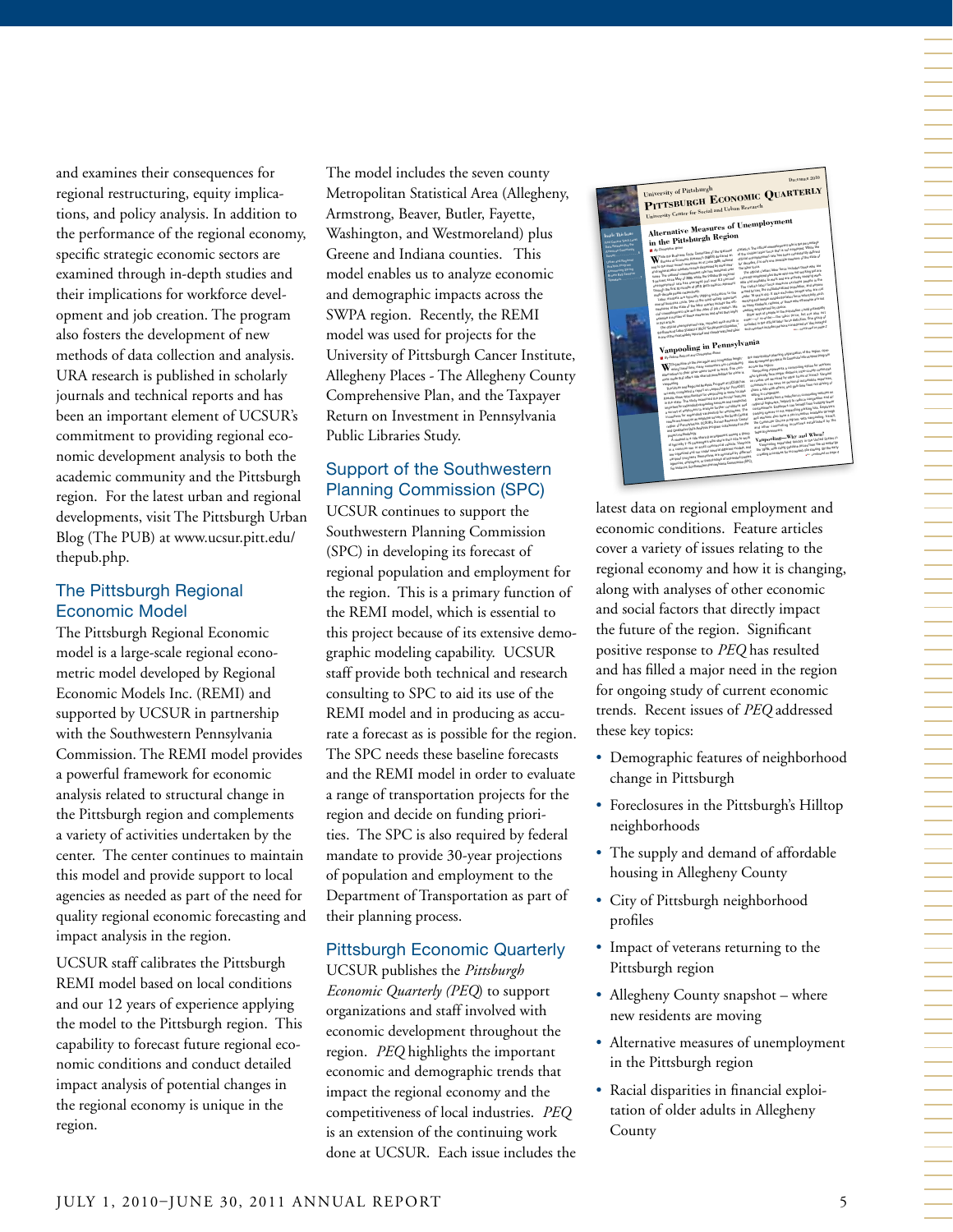## What We Do: Center Resources, continued

- • Real-estate owned property and impacts in Pittsburgh
- • Educational attainment in the Pittsburgh regional workforce
- • Property tax collection and neighborhoods

#### Pittsburgh Neighborhood and Community Information System (PNCIS)

The PNCIS is a property-based geographic information system that serves the Pittsburgh community through the collection, maintenance, and analysis of neighborhood-based data. PNCIS promotes and assists in neighborhood development and revitalization through research and analysis to reduce blight, promote neighborhood investment, and improve communities. UCSUR operates PNCIS in agreement with the Pittsburgh Partnership for Neighborhood Development (PPND) and the City of Pittsburgh. PNCIS is also a partner in the National Neighborhood Indicators Partnership, a consortium of neighborhood indicator systems across the USA, based at the Urban Institute in Washington, D.C.

#### Pittsburgh Indicators Project (Pittsburgh TODAY)

Pittsburgh TODAY compares the Pittsburgh region to other areas of the country to evaluate regional performance in ten topic areas and by a number of critical indicators to provide a timely and accurate statistical picture of the region. What are the region's strengths and weaknesses? The project's goal is to spark an informed civic dialogue on where Pittsburgh is and where Pittsburgh is going. To that end, every aspect of Pittsburgh TODAY is designed to involve as many knowledgeable and involved citizens from every corner of the region.

### Gerontology Services

#### Gerontology Research Registry

The Gerontology Program at the University of Pittsburgh has been conducting federally-funded research on critical issues related to health, aging, and family caregiving for the past 20 years. Much of what is known about living with different illnesses has resulted from medical and psychological research such as that conducted in our program. This program is recognized as one of the leading social gerontology research programs in the nation.

As part of our mission, we have created the Gerontology Program Research Registry, made up of individuals who are willing to be contacted for participation in future research studies on various issues.

#### Graduate Certificate in **Gerontology**

This program is designed to serve individuals from diverse educational, employment, and professional backgrounds who are interested in acquiring basic knowledge about gerontology and geriatrics and specialized knowledge of aging and aging processes. Students may focus broadly on a course of study in a general multidisciplinary track, or they may select a track focused on prevention and healthy aging. They may instead choose to concentrate in areas of specialization including dentistry, gerontechnology, law, mental health, nursing, occupational therapy/rehabilitation, public health, and social work.

Whether to gain credentials and skills for a competitive advantage in the marketplace or to enhance understanding of aging to inform the delivery of services, programs, or products, students may solely enroll in this certificate program or they may pursue the certificate in conjunction with a degree program. Credits

earned for the certificate may often be applied toward a degree program.

The general multidisciplinary track is also available through Pitt Online (visit www.online.pitt.edu), and more information about this Graduate Certificate in Gerontology can be found at: www.ucsur. pitt.edu/gerontology\_certificate.php.

#### Technology and Aging

Several projects within the Gerontology Program are examining the utility and acceptability of emerging technologies intended to enable older adults to live as independently as possible and to support family caregivers. With input from potential end-users and other stakeholders, social scientists and health professionals are partnering with technology developers to ensure the usability of intelligent systems and devices for these target populations. This effort is supported by the Quality of Life Technology Center, an engineering research center funded by the National Science Foundation which involves multidisciplinary collaboration among a cadre of researchers from the University of Pittsburgh and Carnegie Mellon University.

In addition to privacy concerns and policy issues related to collection of personal data and technology adoption, our team investigates how target users interact with novel hardware and software for monitoring safety, health, and functional status as a basis for intervention. Technologies being studied include a multi-user health kiosk for community-residing older adults with limited access to personal computers for health monitoring and information, computer vision technology that enables in-home assessment of functional capabilities and caregiving quality, and a virtual coaching system to promote adherence to health behaviors.

一个人的事情,我们就是一个人的事情。""我们,我们就是一个人的事情,我们就是一个人的事情。""我们,我们就是一个人的事情。""我们,我们就是一个人的事情。""我们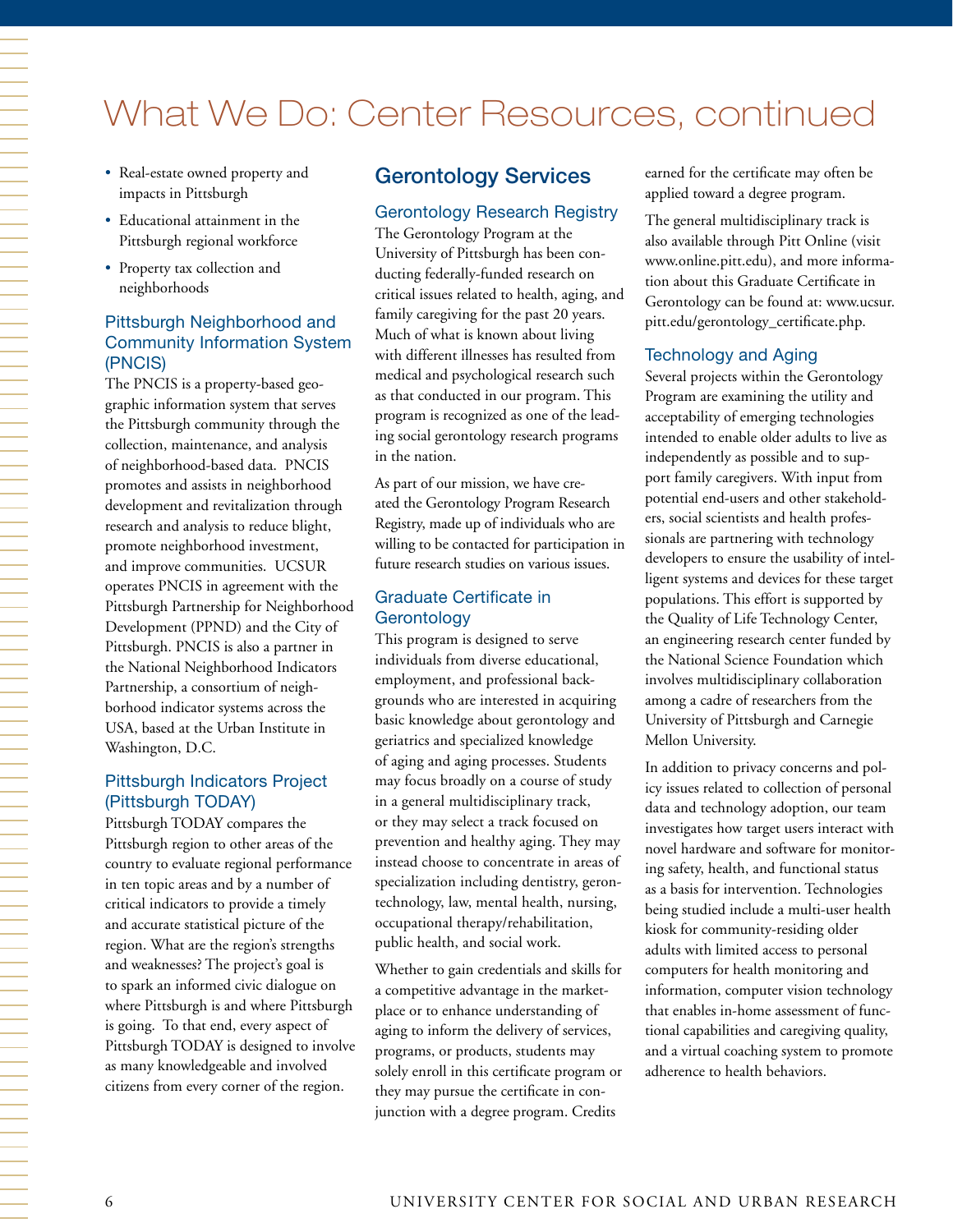## Qualitative Data Analysis

From biomedical, public health, and educational research, to the behavioral, computational, and social sciences and beyond, effective qualitative data collection and analysis plays a critical role. The goal of the Qualitative Data Analysis Program (QDAP) at UCSUR is to provide a resource to the University community in all aspects of qualitative data collection and analysis.

Established in 2005, QDAP offers a rigorous approach to qualitative data collection and analysis. Experienced QDAP staff can carry out or assist with all phases of a qualitative research project including study design, project management, focus group facilitation, interviewing, audio transcription, data coding and analysis, and results reporting.

#### Value-Added Coding

Accurate and reliable coding using computers is central to the qualitative analysis process. For new and experienced researchers, learning advanced project management skills or even software basics adds hours of struggle in trial-anderror sessions. QDAP offers a rigorous approach to analyzing text and managing projects. Our experienced coders can deliver the data you need in a timely and expert manner, without the struggle.

QDAP can code text from a wide variety of sources. Original material for analysis might include in-depth interviews, open-ended survey answers, field notes, transcripts from focus groups or web logs (blogs), e-mails, Web site content, results from database searches (such as LexisNexis™), congressional testimony or other historical texts, and a host of other unstructured but digitized text data sets. We work with your research team to craft a plan with a tailored methodology designed to code the text for key concepts and relationships. This allows you to

focus on the larger analytical questions while we quickly and reliably extract the data that you tell us you need to reach valid inferences.

QDAP employs University of Pittsburgh students and UCSUR professional staff trained in using qualitative analysis software. We maintain a 5-station audio transcription lab and a 10-station coding lab which utilizes ATLAS.ti, a PC-based workbench that supports project management, enables multiple coders to collaborate on a single project, and generates output that facilitates the analysis process. On the QDAP Web site, we support the Coding Analysis Toolkit (CAT), a Web-based suite of tools which facilitates efficient and effective post-coding analysis of qualitative data. In addition, we offer ATLAS.ti training seminars and one-on-one training sessions for faculty, staff and students.

#### Services Provided

- • Study design, management, and coordination
- • Interviewer training and management
- • Participant recruitment
- Data collection including focus group facilitation and in-depth interviewing
- Audio transcription
- • Data preparation, cleaning, and management
- Codebook development and testing
- • Coding and online coding adjudication
- Rater reliability and validity reporting
- Results analysis and expression
- • Software training for qualitative data analysis software (ATLAS.ti; Coding Analysis Toolkit)

## **Geographical** Information Systems and Visual Analytics Program

#### Geographic Information **Services**

A Geographic Information System (GIS) is an information system designed to work with data referenced by spatial or geographic coordinates. GIS technology has proven to be invaluable in many areas of application, including municipal and federal government operations, health care, business management, and the social and natural sciences. It is a complex technology with many subtle nuances that requires considerable training, tools, and experience to fully exploit.

#### Visual Analytics

Visual Analytics (VA) is the use of graphical, image and other pictographic techniques to display and navigate large sets of data for the purpose of discovering relationships among the data. Analysts are quickly overwhelmed by large listings or tables of data. Through visualization techniques, millions of data points can be summarized in displays such as dashboards, maps and diagrams. Color, size, position, orientation and other features are used to represent characteristics of the data. Specialized tools have been developed to highlight relationships and changes in relationships. Anomalies are easily detectable. Real time and varying data can be shown by animation.



*Sample analytic map showing where impoverished students reside.*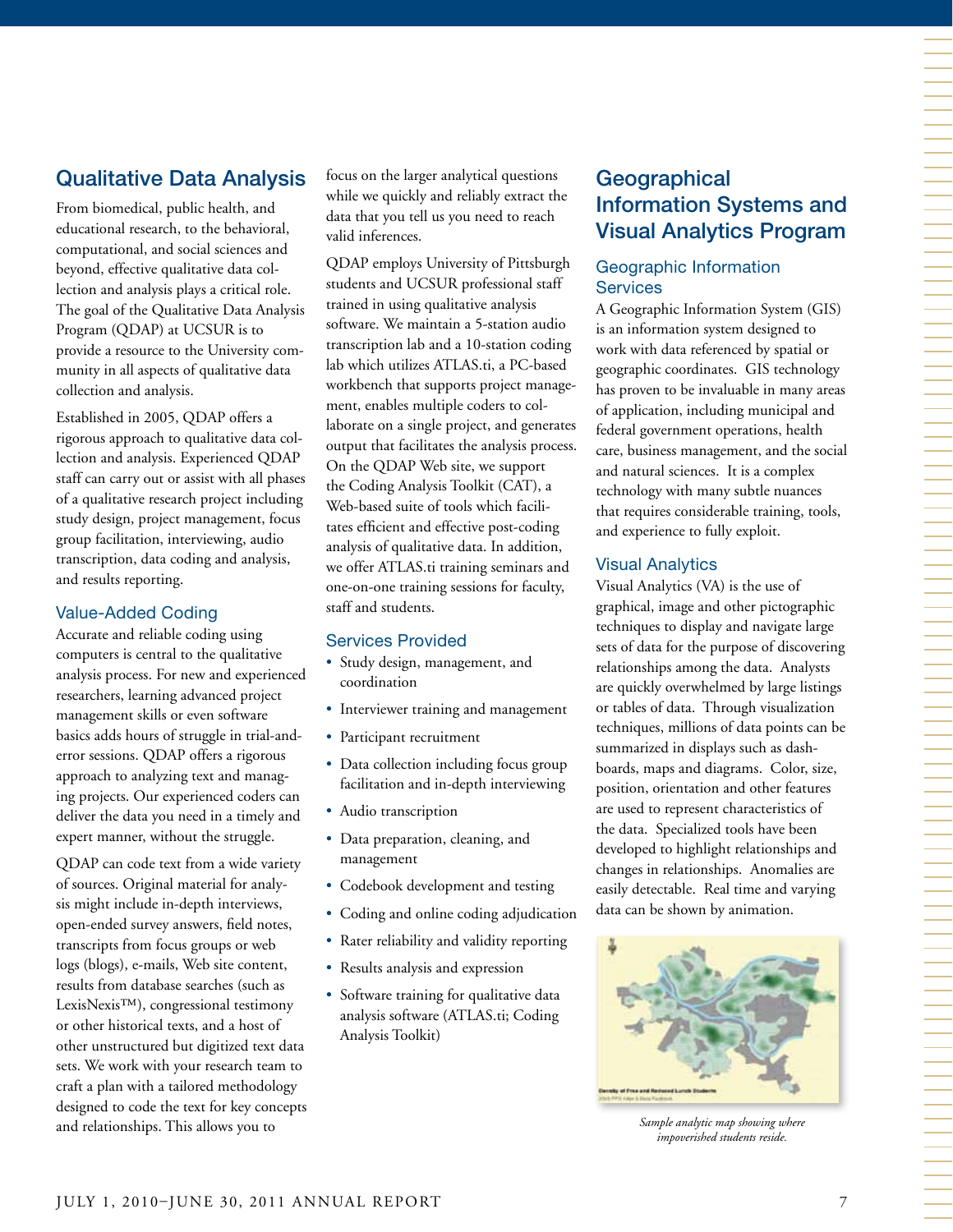## What We Do: Center Resources, continued

#### Services Provided

- GIS needs analysis
- • GIS system design and implementation
- • Custom GIS programming
- • Digital spatial database design, development, and maintenance
- Network analysis
- • Global positioning systems
- • Web-based systems
- Spatial and simulation modeling
- Integration of artificial intelligence techniques
- Consulting
- Training
- Education
- • Satellite and aerial imagery
- System integration
- Real time GIS

#### **Experience**

UCSUR has decades of experience in applying GIS technology to many situations. Our efforts have consistently withstood the test of time and post-project scrutiny. Refer to Web site for specific examples: www.ucsur.pitt.edu

### Technology Services

In 2009 the University Center for Social and Urban Research (UCSUR) invested over \$200,000 in its Information Technology Infrastructure. UCSUR has the capacity to provide cost-effective solutions to data management, security, and privacy needs to serve university researchers and educators.

UCSUR servers are housed in a Federal Information Security Management (FISMA) compliant Data Center located on the Pittsburgh campus of the University of Pittsburgh.

UCSUR is committed to compliance with FISMA and the Health Insurance Portability and Accountability Act (HIPAA) of 1996.

UCSUR´s Data Center follows the Federal Information Processing Standards (FIPS) set forth by the United States federal government.

UCSUR´s Technology Services can help you build applications for your research needs.

#### Specializing in Data Management, Security, and **Privacy**

- HIPAA/FISMA compliant systems via our internal High Tech Data Center and internal processes.
- Virtual server environment solutions for highest level security and segregation.
- • Fully Managed Private Cloud Servers
	- 1. UCSUR deploys VMware ESXi for your servers. Not only will we support each virtual machine with the same level of expertise and service offered on a physical server, but we will also manage the hypervisor responsible for building and maintaining virtual machines.
	- 2. UCSUR helps with capacity planning for your virtual servers, doing trend analyses and making recommendations so that you are truly getting the most out of your physical hardware.
- Full Control Platform Hosting Environment
	- Deployment of the virtualization platform of your choice.

#### Applications

- Custom survey systems.
- Interactive Voice Response (IVR) applications, particularly useful for momentary assessment studies.
- • Mobile apps, also very useful for momentary assessments.
- • Secure Data Exchange Portals (SDEP) for transferring sample and result data.

#### Development Expertise

- • PHP, Javascript, Delphi, C++
- CSS, HTML, XML
- Oracle, Microsoft SQL Server, MySQL
- • Web-capable mobile devices (e.g., Netbooks, iPads)

## Acquisition and Management of Secondary Data

UCSUR provides assistance for secondary data acquisition and management to the academic community and to the Pittsburgh region as a whole. As an affiliate of the Pennsylvania State Data Center, the official source of demographic and economic data for the state, UCSUR is a repository for electronic and printed Census information, including Census 2000 data. UCSUR also acquires and maintains a variety of government statistics, economic and labor market data, and other types of secondary information on a regular basis. This information is available to the academic community and to the general public.

The data acquisition and management services UCSUR provides include:

- Development of evaluation designs, including process and outcome evaluations
- • Assistance with program design, focusing on connecting program activities to expected outcomes (program logic models)
- Needs assessments
- Selection of appropriate outcomes and measurement methods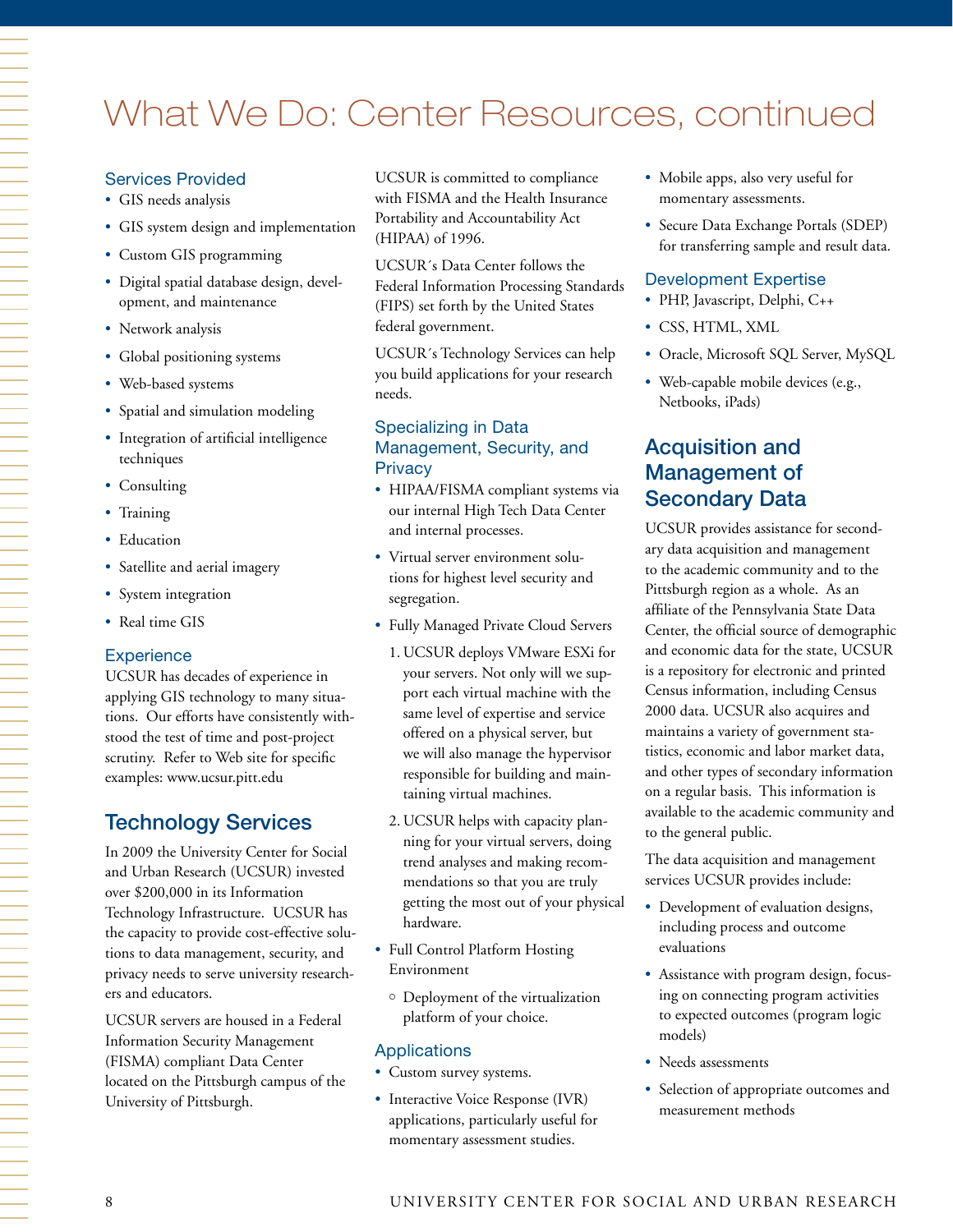- Identification of assessment instruments
- Development of surveys for program evaluation
- • Data analysis consultation and research design
- • Referral to evaluation consultants with expertise in specific content areas

## Program Evaluation **Services**

The University Center for Social and Urban Research (UCSUR) can assist faculty at the University of Pittsburgh and community agencies with their program evaluation needs. We provide assistance in developing and designing evaluation plans, collecting and analyzing data, and writing evaluation reports. Depending on the focus of the project, these services can be provided by the Survey Research Program, Qualitative Data Analysis Program, Urban and Regional Analysis Program, or Gerontology Program.

UCSUR's interdisciplinary staff have evaluation experience in a wide range of content areas, including social service programs, behavioral and mental health services, public health programs, and

educational services. UCSUR has conducted evaluations on family support, home visiting, after school and youth development, conflict resolution, developmental disabilities, maternal and child health, fatherhood, and parent education programs, among many others.

In addition, UCSUR has expertise in developing and implementing management information systems and needs assessments. UCSUR provides training and technical assistance to increase the capacity of staff to carry out evaluations, either independently or in collaboration with program evaluation specialists.

#### Specific evaluation services offered include:

- Development of evaluation designs, including process and outcome evaluations
- Assistance with program design, focusing on connecting program activities to expected outcomes (program logic models)
- Needs assessments
- • Selection of appropriate outcomes and measurement methods
- Identification of assessment instruments

*UCSUR also conducts demographic, economic, and policy research and analysis and reports on secondary data and data trends relevant to the Pittsburgh region, both alone and in combination with various primary data sources. This research is reported through a number of venues, including research reports and newsletters, such as the* Pittsburgh Economic Quarterly*, and up-to-date neighborhood information on the UCSUR Web site (www.ucsur.pitt.edu)*

- • Development of surveys for program evaluation
- • Data analysis consultation and research design
- Referral to evaluation consultants with expertise in specific content areas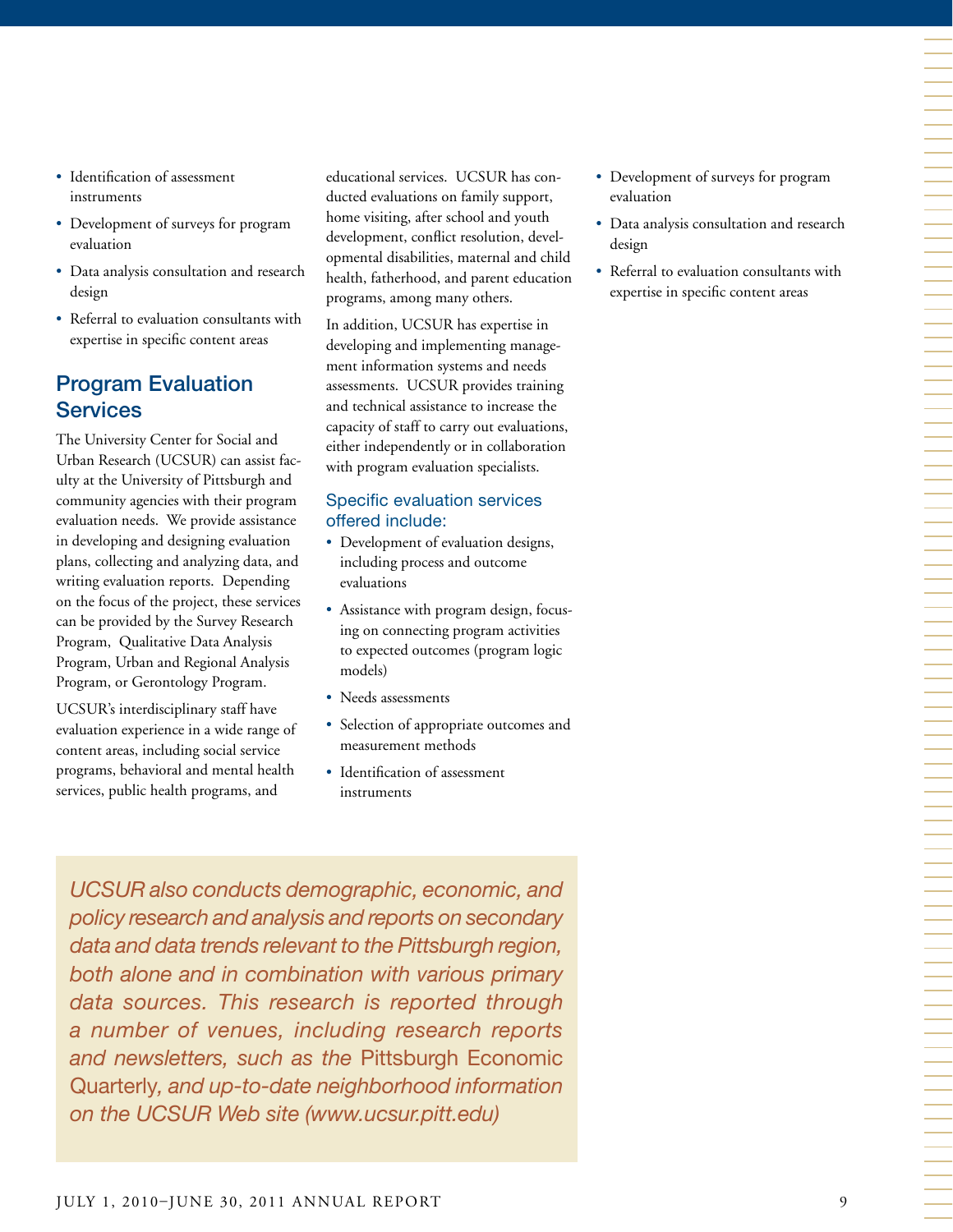## Programs

In response to faculty interests and current domestic policy issues, UCSUR develops interdisciplinary research programs that address regional and national policy issues. The resources described in the previous section are provided by one or more of these programs. As new policy issues emerge, UCSUR is prepared to facilitate and coordinate the development of additional programs identified by interested faculty. Existing research programs include:

## **Geographical** Information Systems and Visual Analytics Program

Program Director **Ken Sochats**

Provides analytical services relating to mapping and visual display. Program staff has expertise in creating sophisticated maps and the analysis and mining of extremely large databases. The staff has expertise in applying these techniques to a wide variety of disciplines including education, medicine and health, crime, and emergency management.

## **Gerontology**

一个人,我们就是一个人,我们就是一个人,我们就是一个人,我们就是一个人,我们就是一个人,我们就是一个人,我们就是一个人,我们就是一个人,我们就是一个人,我们就是一

Program Director **Richard Schulz**

#### Associate Program Director **Judith Matthews**

Initiate, coordinate, and facilitate research on aging. In collaboration with faculty in more than a dozen different disciplines (e.g., psychiatry, anesthesiology, rheumatology, nursing, epidemiology), program faculty and staff play an active role in developing proposals for research focused on psychosocial, behavioral, cognitive, and physical aspects of aging.

## Qualitative Data Analysis Program (QDAP)

#### Program Director **Donald Musa**

Offers a rigorous approach to qualitative data collection and analysis including focus groups and interviews; audio transcriptions; data preparation, cleaning, and management; codebook development and testing; online coding adjudication; rater reliability and validity reporting; and results analysis and expression.

## Survey Research Program (SRP) Program Director **Scott Beach**

Maintains a highly experienced staff of survey professionals, trained interviewers, and data management specialists. Services are available to faculty, staff, and students throughout the University and to local, state, and federal agencies and others working in the public interest. Offers the capability to execute any or all phases of a survey research project, including sample design, questionnaire construction, data collection, data processing, statistical analysis, and reporting.



## Urban and Regional Analysis (URA)

#### Program Director **Sabina Deitrick**

#### Associate Program Director **Ralph L. Bangs**

Promotes scholarly analysis of urban and regional issues through multidisciplinary research, which is local, national, and international in character. Furthers our understanding of the causes and consequences of regional economic development and social change, enhances the analytic basis for public policy decisions, and aids in the evaluation of policy alternatives.

*Projects conducted in all these areas illustrate the center's commitment to enhancing scientific understanding of social phenomena while generating information for improved policymaking in both the public and private sectors.*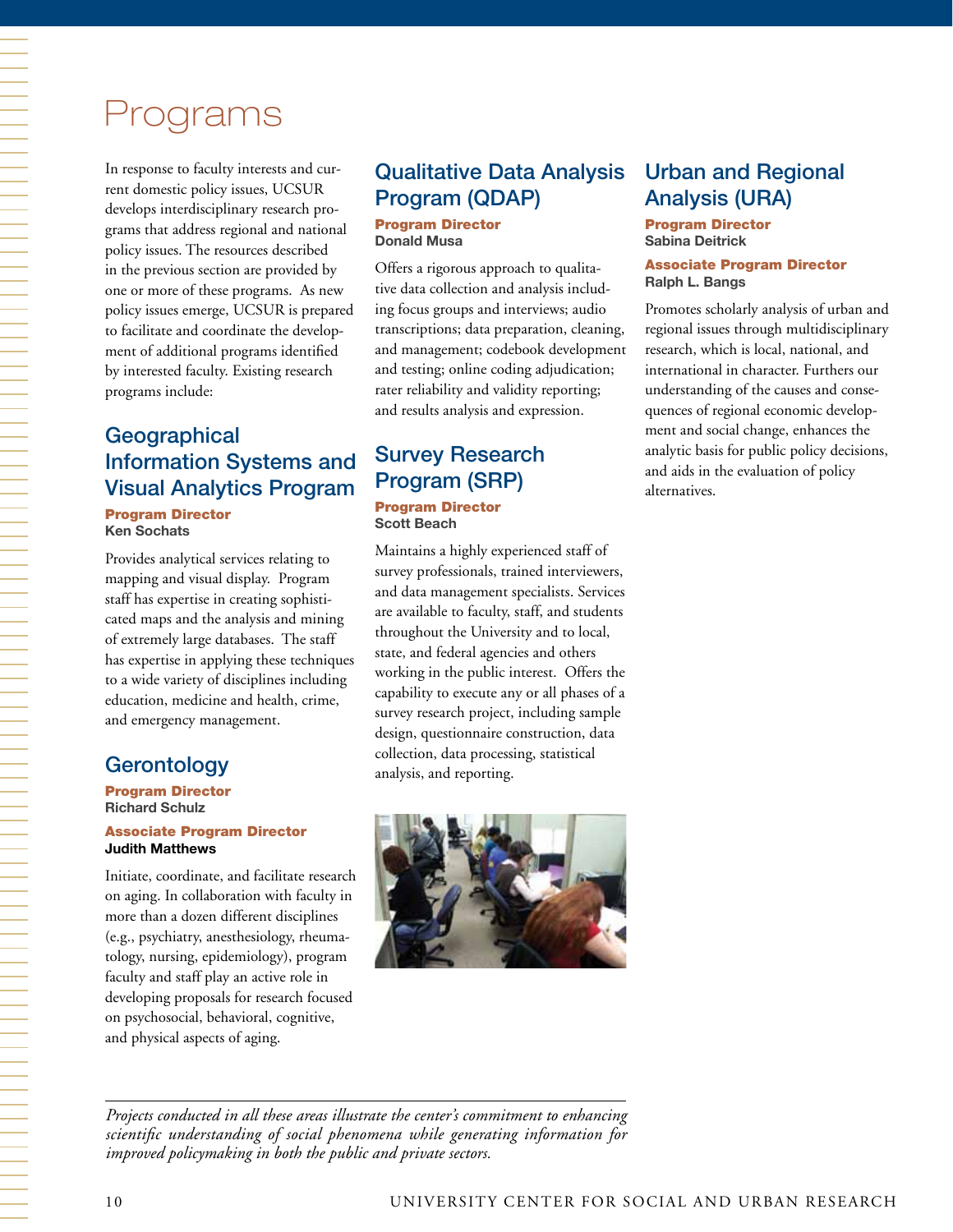# Faculty Development Awards



*Steven D. Manners*

In memory of Steven D. Manners, who began working at the center in 1974 and served as its assistant director from 1989 until his death in September 2000, UCSUR initiated a Faculty Development Awards program in recognition of Mr. Manners' contributions to the center and the University community. UCSUR offers annually two awards of up to \$10,000 each. Faculty may apply for awards in two categories: (1) Research Development Grants to support pilot research in the social, behavioral and policy sciences; and (2) Infrastructure Development Awards aimed at enhancing faculty capabilities to carry out interdisciplinary research in the social, behavioral, and policy sciences.

2011 awardees: Jane Clougherty, Graduate School of Public Health; Fengyan Tang, School of Social Work.

2010 awardees: Shanti Gamper-Rabindran, Graduate School of Public and International Affairs; Jennifer H. Lingler, School of Nursing; Werner Troesken and Randall Walsh, Economics; Jennifer Nicoll Victor, Political Science

2009 awardees: Irina Murtazashvili, Economics; Brian A. Primack, Medicine and Pediatrics.

2008 awardees: Peter J. Gianaros and J. Richard Jennings, Psychiatry; Keith Morgenlander, Medicine.

2007 awardees: Patricia Isabel Documet, Behavioral and Community Health Sciences; Jeffrey Shook and Michael Vaughn, School of Social Work.

2006 awardees: Shanti Gamper-Rabindran and Aaron Swoboda, Graduate School of Public and International Affairs; Larissa Myaskovsky, VA Pittsburgh Healthcare System.

2005 awardees: Charlotte Brown, Center on Race and Social Problems; Bruce S. Ling, Institute for Doctor-Patient Communication; Eva Marie Shivers, School of Education.

2004 awardees: Ellen Olshansky, School of Nursing; Seung-Hyun Yoo, Graduate School of Public Health; Susan Zickmund, Medicine.

Due to the large number of 2003 applications, UCSUR funded six awards: Pamela Peele, Health Economics; William Klein, Psychology; Daniel Rosen, School of Social Work; Lisa Brush, Sociology; Audrey Murrell, Joseph M. Katz Graduate School of Business; Jeannette Trauth, Graduate School of Public Health.

2002 awardees: Maureen Porter, Administrative and Policy Studies; Scott F. Kiesling, Linguistics.

2001 awardees Miriam Hertz, Health Information Management; Paul E. Griffiths, History and Philosophy.

## Board of Visitors

#### Mr. Michael A. Bryson

Chair, UCSUR's Board of Visitors Trustee, University of Pittsburgh Pittsburgh, PA

Anderson Dodd Smith, PhD Georgia Institute of Technology Atlanta, GA

#### Mr. Earl F. Hord

EmeritusTrustee University of Pittsburgh Queen Creek, AZ

James House, PhD ISR, University of Michigan Ann Arbor, MI

Larry C. Ledebur, PhD

Cleveland State University Cleveland, OH

#### Ms. Cynthia L. Roth

Vice Chancellor University of Pittsburgh Pittsburgh, PA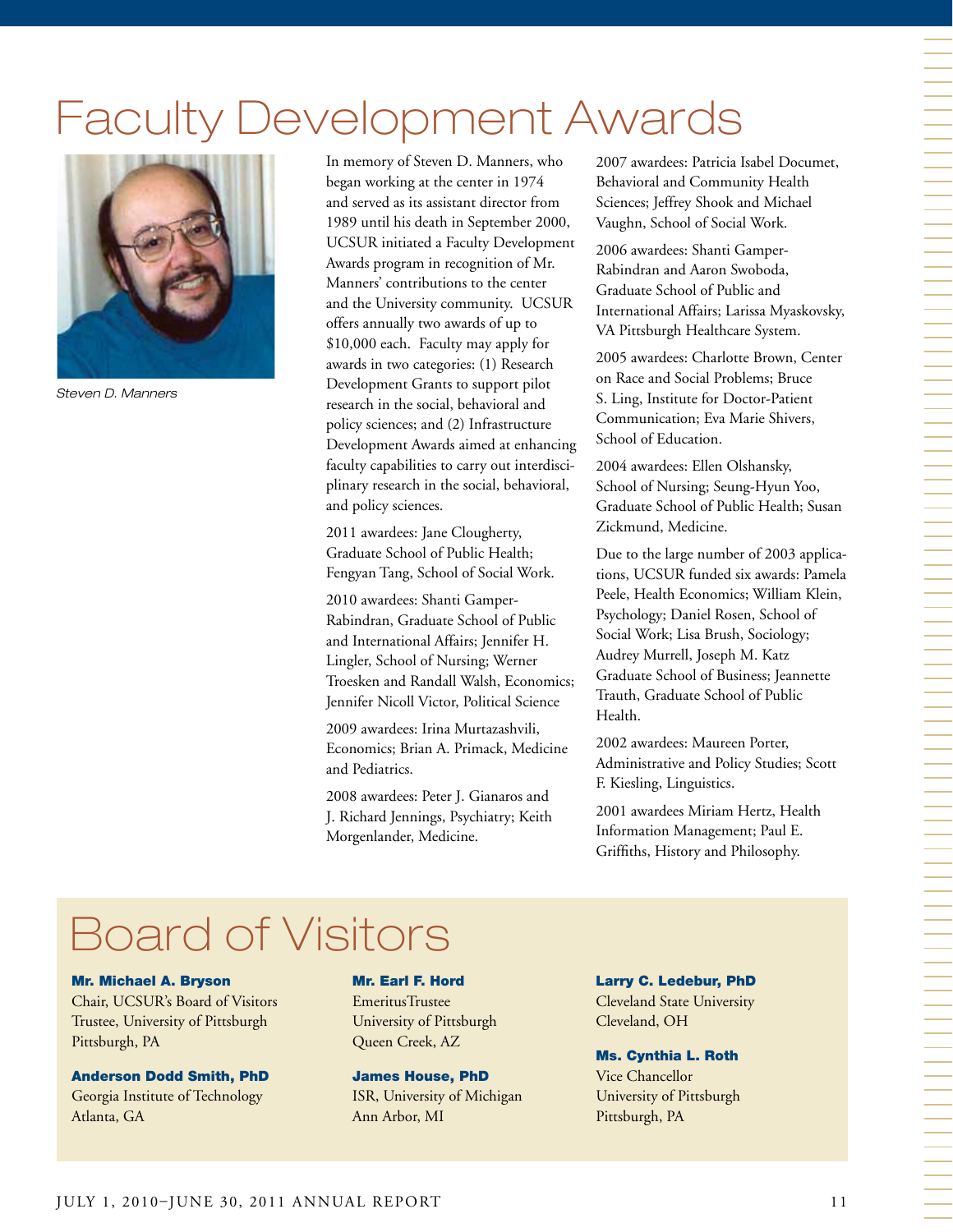# Core Staff

### **Administration**

**Director Richard Schulz** 

Associate Director **Scott Beach**

Business Manager **Greg Six** 

Administrators **Anna Aivaliotis, Donna M. King** 

Administrative Assistant **Philip Crain** 

Systems Administrator **James Lefcakis**

Systems Support **Eric Wolfe**

## Survey Research

Program Director **Scott R. Beach**

Research Associate **Donald Musa** 

Senior Research Specialists **Janet Schlarb, Stephen Strotmeyer**

Web Development/Data Analysts **Robert Keene**

Senior Fieldwork Supervisor **Lynda Connelly**

Fieldwork Supervisors **Olivia Kirsch, Patricia Lietz, Olivia Wilson**

Fieldwork Supervisors/Research **Specialists Amber Barton, Carrie Rodzwicz** 

Research Specialists **Brian Alley, Christine Byerly**

## Urban and Regional Analysis

Program Director **Sabina Deitrick\*\***

Associate Program Director **Ralph Bangs\*\***

Regional Economist **Christopher Briem**

Research Specialist **Robert Gradek**

SWPA Indicators Project Director **Douglas Heuck**

SWPA Indicators Research **Manager Milana Nick**

### **Gerontology**

Program Director **Richard Schulz** 

Associate Program Director **Judith Matthews**

Associate Program Director, Geriatric Education Center **John Hennon** 

Project Coordinators/Assistants **Sarah Aerni, Amber Barton, Jennifer Bissell, Julie Klinger**

Interviewer/Interventionist **Sally Hostein**

## Qualitative Data Analysis

Program Director **Donald Musa**

Program Assistant Director **Laurel Person Mecca**

Research Specialists **David Halpern, Kevan Schultz**

## **Geographical** Information Systems and Visual Analytics Program

Program Director **Ken Sochats\*\*** 

## Generations Together

Journal Editor/Emeritus Director **Sally Newman**

*\*\* Indicates participating faculty, not UCSUR staff*

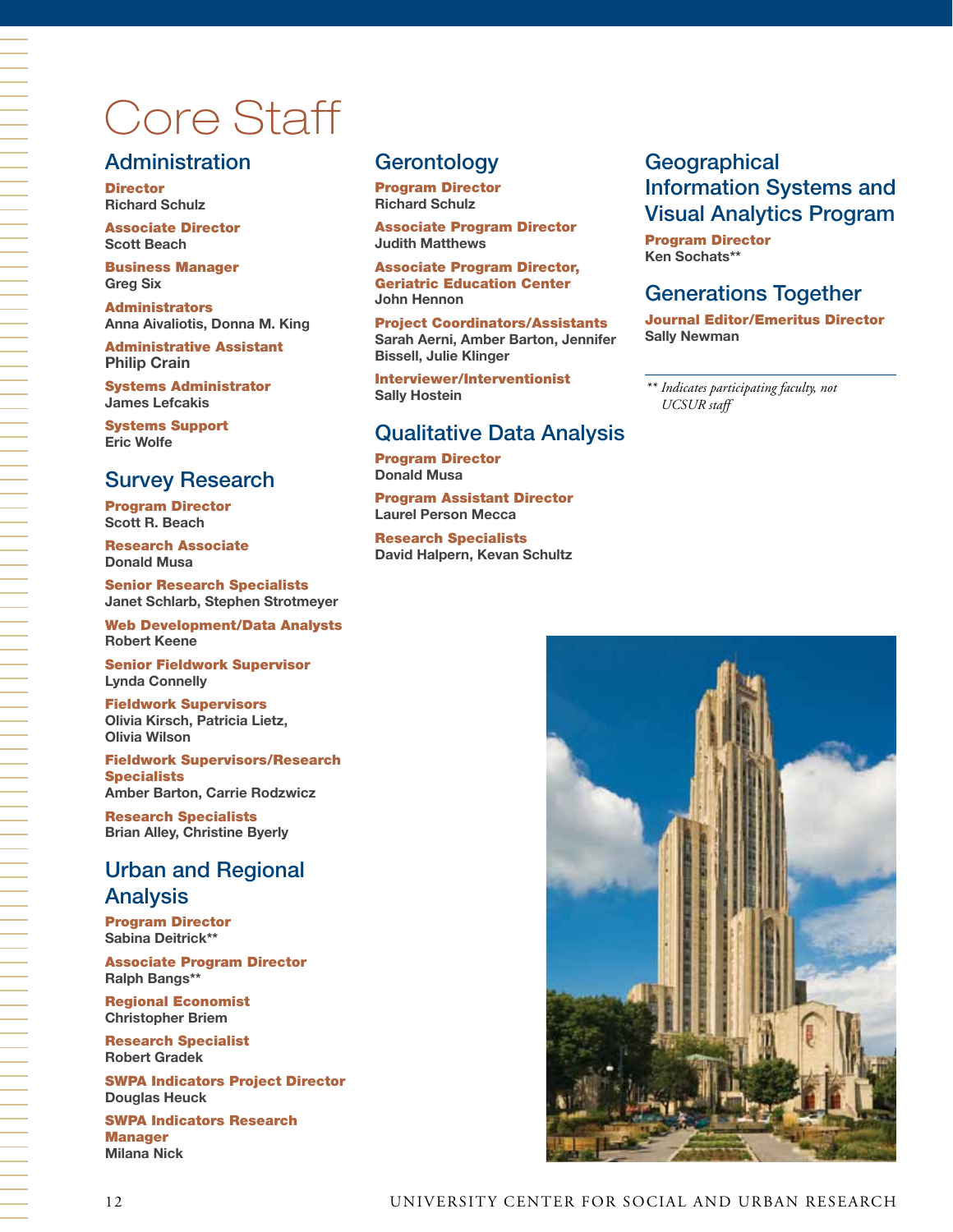## Faculty Associates

*The following individuals serve as faculty associates, representing numerous schools, departments, institutes, and centers.*

Charles David Boucek *Anesthesiology* John P. Williams *Anesthesiology* Hugo Nutini *Anthropology* Richard Scaglion *Anthropology* Steven Albert *Behavioral and Community Health Sciences* Jessica Griffin Burke *Behavioral and Community Health Sciences* Edmund Ricci *Behavioral and Community Health Sciences* Ravi Sharma *Behavioral and Community Health Sciences* Mark Redfern *Bioengineering* Gary M. Marsh *Biostatistics* William R. Love *Business Information Systems* Stanley J. Kabala *Center for Environmental Research & Education* Alberta Sbragia *Center for Western European Studies* Vijai P. Singh *Chancellor Office* Melissa Bilec *Civil and Environmental Engineering* Amy Landis *Civil and Environmental Engineering* Ronald D. Neufeld *Civil and Environmental Engineering* Frank A. Ghinassi *Clinical Administration* Catherine V. Palmer *Communication Science and Disorders* Connie A. Tompkins *Communication Science and Disorders* J. Scott Yaruss *Communication Science and Disorders* John Wilds *Community/Government Relations* Rami Melhem *Computer Science* Daniel Mosse *Computer Science* Taieb Znati *Computer Science* John M. Close *Dental Medicine* James Guggenheimer *Dental Medicine* Mary Marazita *Dental Medicine* Titus Schleyer *Dental Medicine* Karen Schmidt *Dental Medicine* Robert Weyant *Dental Medicine* Frank Giarratani *Economics* Gene Gruver *Economics* Carl I. Fertman *Education* Michael Gunzenhauser *Education* Meryl K. Lazar *Education* Steven R. Lyon *Education* Maureen Porter *Education* Joan I. Vondra *Education* Vince N. Mosesso, Jr. *Emergency Medicine* Paul M. Paris *Emergency Medicine* Marcia Landy *English* Steven H. Belle *Epidemiology* Joyce T. Bromberger *Epidemiology* Jane A. Cauley *Epidemiology* Andrea Kriska *Epidemiology* Joel L. Weissfeld *Epidemiology* Jonathon Erlen *Falk Library/Public Health* William B. Kory *Geography* Carolyn Ban *Graduate School of Public and International Affairs* Louise Comfort *Graduate School of Public and International Affairs* Sabina Deitrick *Graduate School of Public and International Affairs* David Y. Miller *Graduate School of Public and International Affairs* Jennifer Brach *Health and Rehabilitation Sciences* Nicholas Castle *Health Policy and Management* Howard B. Degenholtz *Health Policy and Management* Judith R. Lave *Health Policy and Management* Beaufort B. Longest, Jr *Health Policy and Management* Seymour Drescher *History*

Laurence A. Glasco *History* Edward K. Muller *History* Lisa S. Parker *Human Genetics* Mary Besterfield-Sacre *Industrial Engineering*  Susan Alman *Information Sciences* Kenneth Sochats *Information Sciences* Ronald A. Brand *Law* Mary Crossley *Law* Vivian Curran *Law* Lawrence A. Frolik *Law* David Herring *Law* Alan Meise *Law* Derek C. Angus *Medicine* Robert M. Arnold *Medicine* Amber Barnato *Medicine* Cindy L. Bryce *Medicine* Michael Fine *Medicine* John Kellum, Jr. *Medicine* Anne B. Newman *Medicine* P. Sudhakar Reddy *Medicine* Eric Rodriguez *Medicine* Robert E. Schoen *Medicine* Rakesh Sindhi *Medicine* Stephanie Studenski *Medicine* Galen Switzer *Medicine* Mark Unruh *Medicine* Debra K. Weiner *Medicine* Andrew N. Weintraub *Music* Edward Stricker *Neuroscience* Catherine Bender *Nursing* Rose E. Constantino *Nursing* Willa M. Doswell *Nursing* Jacqueline Dunbar-Jacob *Nursing* Judith A. Erlen *Nursing* Judith Talbolt Matthews *Nursing* Karen Mellott *Nursing* Ann M. Mitchell *Nursing* Elizabeth A. Schlenk *Nursing* Paula Sherwood *Nursing* Joan C. Rogers *Occupational Therapy* Patricia Beeson *Office of the Provost* Juan Manfredi *Office of the Provost* James J. Irrgang *Orthodpedic Surgery* Bruce S. Rabin *Pathology* Parmjeet Randhawa *Pathology* Raymond Pitetti *Pediatrics* Abhay Vats *Pediatrics* Selma F. Witchel *Pediatrics* Pouran Famili *Periodontics* Bobbie Farrah *Pharmacy* Jessie VanSwearingen *Physical Therapy* John Hurwitz *Political Science* Jennifer Nicoll Victor *Political Science* Boris Birmaher *Psychiatry* David Brent *Psychiatry* Charlotte Brown *Psychiatry* Tammy Chung *Psychiatry*

Anthony J. Silvestre *Infectious Diseases/Microbiology* Brian Butler *Katz Graduate School of Business* Christine Kush *Katz Graduate School of Business* Carrie R. Leana *Katz Graduate School of Business* Marick F. Masters *Katz Graduate School of Business* John E. Prescott *Katz Graduate School of Business* Richard P. Correnti *Learning Research and Development Center* Mary Kay Stein *Learning Research and Development Center* James M. Roberts *Magee-Womens Research Institute*

Duncan Clark *Psychiatry* Patricia Cluss *Psychiatry* Ronald Dahl *Psychiatry* Mary Amanda Dew *Psychiatry* Andrea Dimartini *Psychiatry* Linda J. Ewing *Psychiatry* Amy Herschell *Psychiatry* Jordan Karp *Psychiatry* Robert S. Marin *Psychiatry* Karen A. Matthews *Psychiatry* Timothy Monk *Psychiatry* Lisa A. Morrow *Psychiatry* Jennifer Morse *Psychiatry* Richard Morycz *Psychiatry* Benoit H. Mulsant *Psychiatry* Edward P. Mulvey *Psychiatry* Vishwajit Nimgaonkar *Psychiatry* Paul Pilkonis *Psychiatry* Bruce Pollock *Psychiatry* Charles F. Reynolds III *Psychiatry* Jules Rosen *Psychiatry* Neal Ryan *Psychiatry* Ihsan M. Salloum *Psychiatry* Magda Stouthamer-Loeber *Psychiatry* Kenneth S. Thompson *Psychiatry* Martin Greenberg *Psychology* Christina Groark *Psychology* Thomas Kamarck *Psychology* William Klein *Psychology* John Levine *Psychology* Robert McCall *Psychology* Daniel Shaw *Psychology* Steven E. Stern *Psychology-Johnstown* Mary Goldberg *Rehabilitation Science and Technology* Nancy Condee *Slavic Languages and Literatures* Vladimir Padunov *Slavic Languages and Literatures* Ralph Bangs *Social Work* Larry E. Davis *Social Work* Rafael J. Engel *Social Work* Catherine Greeno *Social Work* Lovie Jackson *Social Work* Lambert Maguire *Social Work* Helen Petracchi *Social Work* Mary Rauktis *Social Work* Tracy M. Soska *Social Work* Hide Yamatani *Social Work* Kathleen M. Blee *Sociology* Lisa D. Brush *Sociology* Akiko Hashimoto *Sociology* Daniel Hall *Surgery* James D. Luketich *Surgery* Ron Shapiro *Surgery* Carolyn J. Carson *Urban Studies Program* Michelle Robinson *Western Psychiatric Institute and Clinic*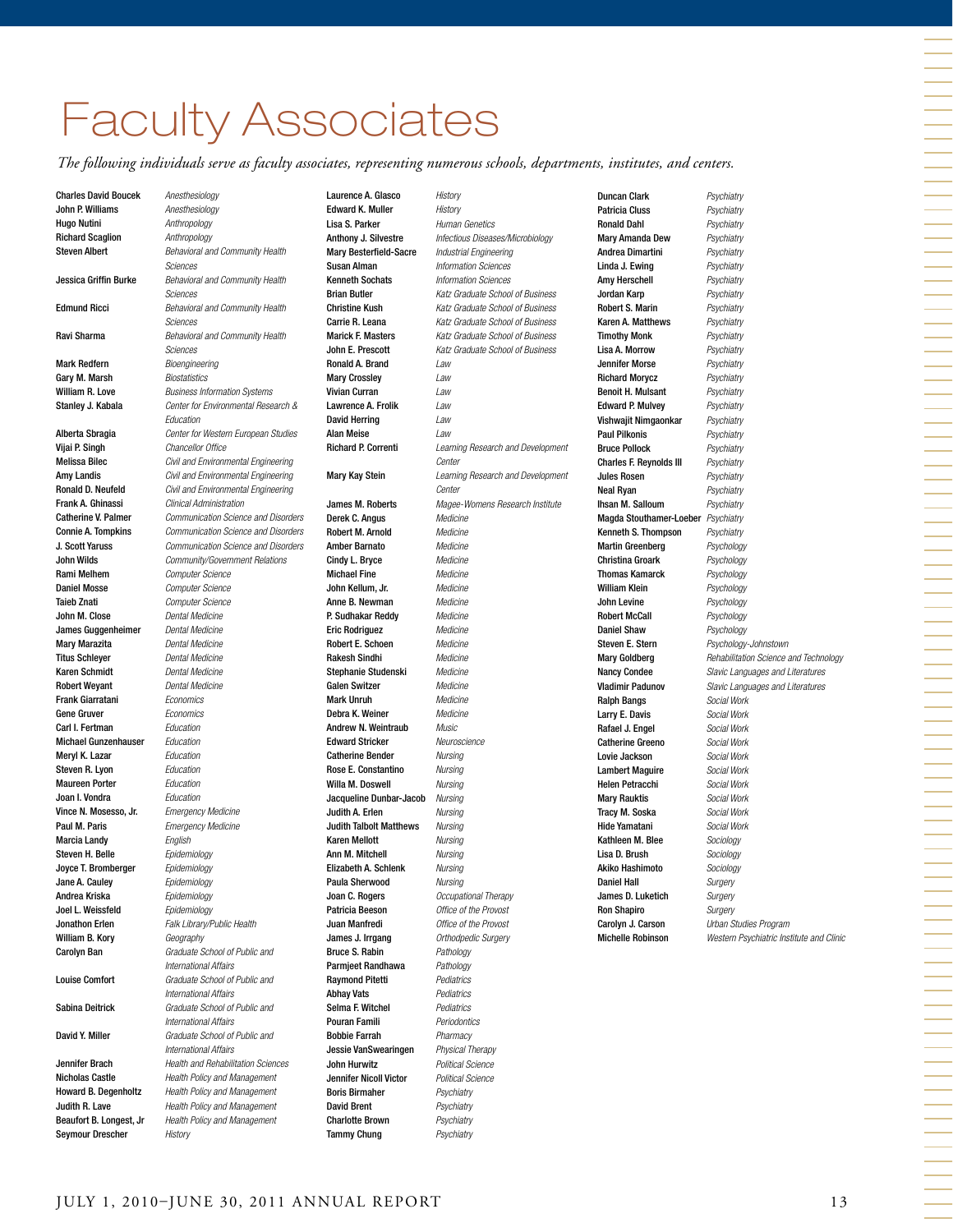# Projects\*

#### Adult to Adult Living Donor Liver (A2ALL) Transplantation Study: Health-Related Quality of Life Sub-Study

#### **Principal**

Investigators: **Scott Beach,** *SRP, UCSUR*

| <b>Mary Amanda Dew, Psychiatry</b>   |
|--------------------------------------|
| <b>Andrea Dimartini, Psychiatry</b>  |
| <b>National Institutes of Health</b> |
| 09/10-08/14                          |
|                                      |

Telephone interviews of 900 liver donors to explore health-related quality-of-life outcomes associated with donation over three years.

#### Allegheny County Random Digit Dialing Cell Phone Pilot Survey

Principal

Investigator: **Scott Beach,** *SRP, UCSUR* Funder: **UCSUR** Period: **03/10-10/10**

RDD sample telephone interviews - 400 landline and 400 cell-phone - with county residents focusing on telephone and other technology usage to test methods for conducting cell phone interviews.

## A Multi-Institutional Study of Hematopoietic Stem Cell Donor Safety

Principal

Investigators: **Scott Beach,** *SRP, UCSUR* **Galen Switzer,** *Medicine*  Funder: **National Institutes of Health** Period: **12/08-11/13**

Telephone surveys of 400 adult and child stem cell donors before and after donation to assess quality of life and other donation-related outcomes.

#### Assessing Instructional Content and Interaction at Scale

#### **Principal**

Investigators: **Scott Beach,** *SRP, UCSUR* **Richard P. Correnti,** *LRDC*

| <b>Funder:</b> | <b>National Institutes of Health</b> |
|----------------|--------------------------------------|
| Period:        | 06/08-05/12                          |

Assist in the development and administration of Web-based data collection tools for 120 K-12 teachers to assess instructional activities and the nature of interaction with students.

#### Does a New Supermarket Improve Dietary Behaviors of Low-Income African Americans? **Principal**

Investigators: **Scott Beach,** *SRP, UCSUR*

|                | Tamara Dubowitz, RAND Corporation    |
|----------------|--------------------------------------|
| <b>Funder:</b> | <b>National Institutes of Health</b> |
| <b>Period:</b> | 05/10-04/14                          |

Interviewer training, data management, and collection of 24-hour dietary recall telephone data in a study of the impact of a new grocery store on dietary behavior in 1,600 residents of low-income neighborhoods.

#### EFRI-SEED: BUILD - Barriers, Understanding, Integration - Life Cycle Development **Principal**

#### Investigators: **Scott Beach,** *SRP, UCSUR*

|                | <b>Melissa Bilec, Civil and Environmental</b><br>Engineering |
|----------------|--------------------------------------------------------------|
| <b>Funder:</b> | <b>National Science Foundation</b>                           |
| <b>Period:</b> | 08/10-07/14                                                  |

Design and conduct of a Web-based survey of 2,000 architects, engineers, and construction professionals focused on knowledge and attitudes toward Life Cycle Assessment methodology as a tool for sustainable design.

## Ethnicity and Culture in Unrelated Stem Cell Donation

#### **Principal**

Investigators: **Scott Beach,** *SRP, UCSUR* **Galen Switzer,** *Medicine* 

|                | Galen Switzer, <i>Medicine</i>       |
|----------------|--------------------------------------|
| <b>Funder:</b> | <b>National Institutes of Health</b> |
| Period:        | 04/06-03/11                          |

Conduct telephone surveys of stem cell donors to determine the role of ethnic and cultural factors on donor-related outcomes.

### Factors Contributing to Oral Health Disparities in Appalachia

#### **Principal**

Investigators: **Scott Beach,** *SRP, UCSUR*

|                | <b>Mary Marazita, Dental Medicine</b> |
|----------------|---------------------------------------|
| <b>Funder:</b> | <b>National Institutes of Health</b>  |
| Period:        | 04/11-03/15                           |

Conduct prenatal and five post-birth follow-up telephone interviews of 1,000 new mothers - 500 in Pittsburgh and 500 in West Virginia to explore factors related to childhood oral health disparities.

*\*In alphabetical order by UCSUR principal investigator*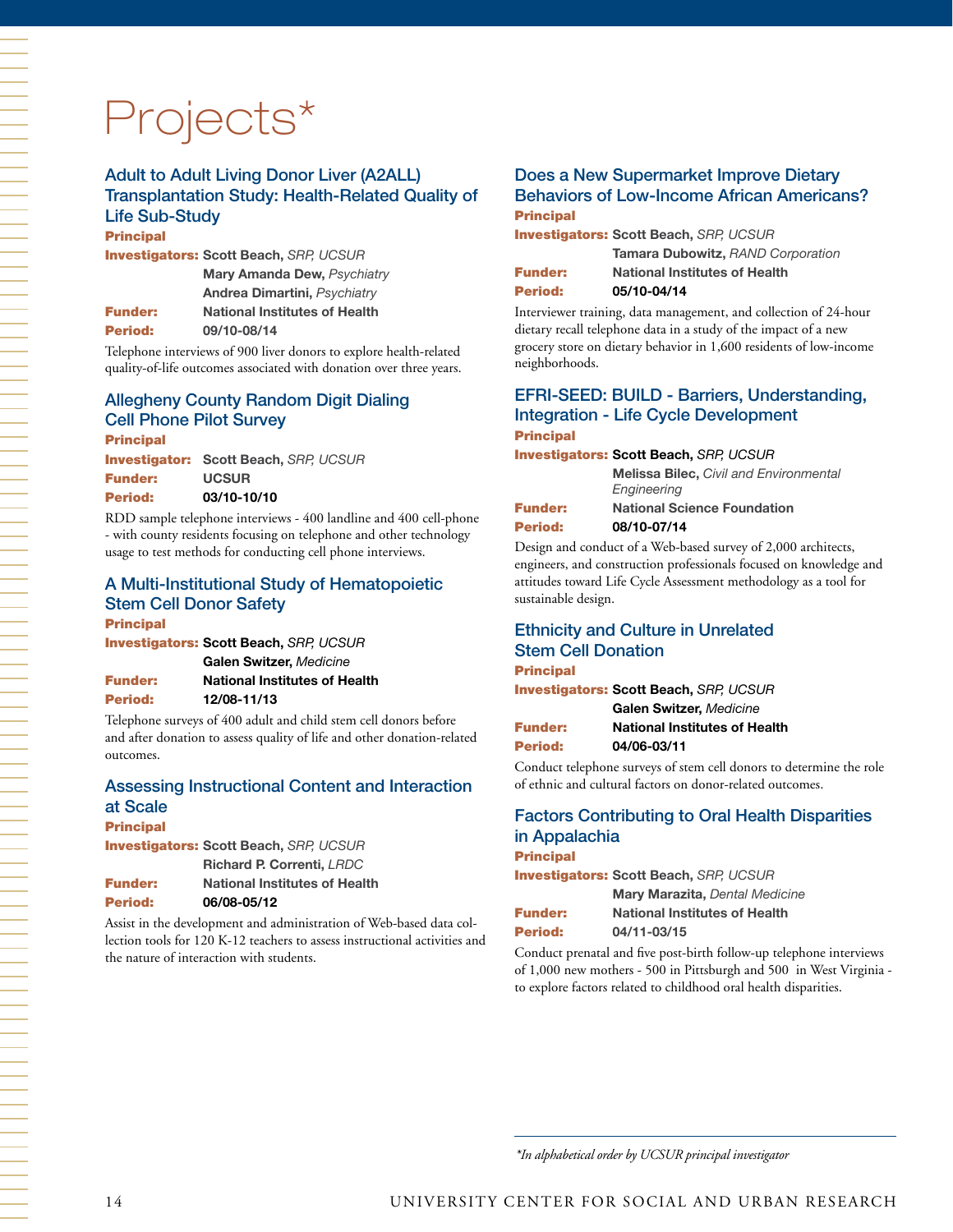#### Frequent Hemodialysis Network Quality of Life Core

**Principal** Investigators: **Scott Beach,** *SRP, UCSUR* **Mark Unruh,** *Medicine* 

| <b>Funder:</b> | <b>National Institutes of Health</b> |
|----------------|--------------------------------------|
| <b>Period:</b> | 09/04-8/10                           |

Conduct quality of life interviews as part of a multi-site, randomized clinical trial comparing different methods of delivery of hemodialysis to end stage renal disease patients.

#### Healthy Futures

#### **Principal**

Investigators: **Scott Beach,** *SRP, UCSUR*

|                | Lydia O'Donnell, Education Development<br>Center |
|----------------|--------------------------------------------------|
| <b>Funder:</b> | <b>National Institutes of Health</b>             |
| <b>Period:</b> | 05/08-04/11                                      |

Conduct telephone interviews with adult study participants enrolled in a parent-education program being offered at eight New York City (Brooklyn and Queens) public schools.

#### Impact of Nocturnal Hemodialysis on Sleep Apnea, Sleep Quality, and Daytime Symptoms **Principal**

Investigators: **Scott Beach,** *SRP, UCSUR* **Mark Unruh,** *Medicine*

|                | <b>IVIGHA OTHUMI, IVICOICILIC</b>   |
|----------------|-------------------------------------|
| <b>Funder:</b> | <b>National Institute of Health</b> |
| <b>Period:</b> | 07/07-05/12                         |

Conduct telephone interviews assessing sleep quality of patients receiving nocturnal hemodialysis. Patients also provide daily diary data (4 times/day for one week) via IVR (interactive voice response) technology

#### Interpersonal Functioning and Emotion in Borderline Personality Principal

Investigators: **Scott Beach,** *SRP, UCSUR*

|                | Paul Pilkonis, Psychiatry            |
|----------------|--------------------------------------|
| <b>Funder:</b> | <b>National Institutes of Health</b> |
| <b>Period:</b> | 07/07-06/12                          |

Recruitment of community subjects across the range of Borderline Personality Disorder for a study of interpersonal functioning and emotion in borderline personality.

#### IVR Falls Intervention

#### **Principal**

|                | <b>Investigators: Scott Beach, SRP, UCSUR</b>                            |
|----------------|--------------------------------------------------------------------------|
|                | <b>Steven Albert, Behavioral and Community</b><br><b>Health Sciences</b> |
| <b>Funder:</b> | <b>Centers for Disease Control</b>                                       |
| Period:        | 10/10-07/12                                                              |

Monthly Interactive Voice Response (IVR) telephone interviews over two years with 100 older adults participating in a falls prevention trial.

#### Phase Shift Tolerance in the Elderly **Principal**

|                | <b>Investigators: Scott Beach, SRP, UCSUR</b> |
|----------------|-----------------------------------------------|
|                | <b>Timothy Monk, Psychiatry</b>               |
| <b>Funder:</b> | National Institute on Aging                   |
| Period:        | 04/07-03/11                                   |

Telephone interviews with 1,600 Allegheny County residents age 65 and older over four years to study the impact of former shift work on long-term sleep quality and health outcomes.

#### Pittsburgh Public Schools' Excellence for All Principal

|                | <b>Investigators: Scott Beach, SRP, UCSUR</b> |
|----------------|-----------------------------------------------|
|                | <b>Shannah Tharp-Taylor, RAND Corporation</b> |
| <b>Funder:</b> | <b>Fund for Excellence (consortium of</b>     |
|                | <b>Pittsburgh foundations)</b>                |
| <b>Period:</b> | 03/08-present                                 |
|                |                                               |

Conduct web-based and paper surveys of principals and teachers from Pittsburgh Public Schools (K-12) as part of an evaluation of the Instructional Improvements Initiative.

#### Psychological Stress Exposure: Real-time and Structured Interview Technologies Principal

Investigators: **Scott Beach,** *SRP, UCSUR* **Thomas Kamarck,** *Psychology*

Funder: **National Institutes of Health** Period: **08/07-04/11**

Assist in computerization of the LEAP stress exposure structured interview instrument; assist in the conduct of a study to explore a new measure of psychosocial stress in real-time settings using intercative voice response (IVR) technology.

#### Reported Practices of Nurse Recognition and Management of Patient Ventilator Dyssynchrony (PVD) Principal

Investigators: **Scott Beach,** *SRP, UCSUR* **Karen Mellott,** *Nursing* Funder: **National Institute of Nursing Research** Period: **12/10-06/11**

Web-based survey of 375 nursing professionals to explore knowledge and skills regarding Patient Ventilator Dyssynchrony (PVD) to help inform educational interventions.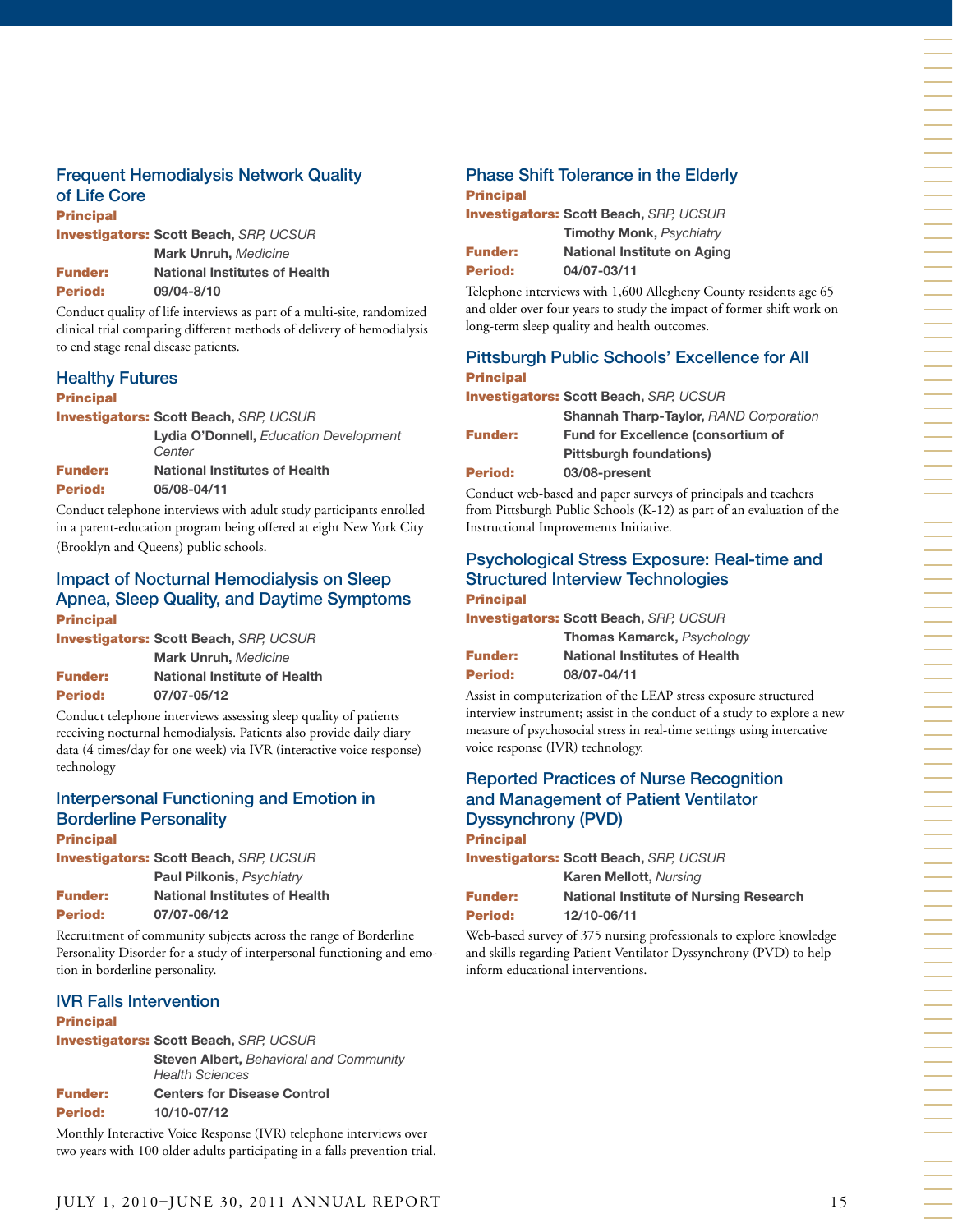## Projects, continued

#### Sanctuary Model Implementation Evaluation Survey Principal

|                 | <b>Investigators: Scott Beach, SRP, UCSUR</b>       |
|-----------------|-----------------------------------------------------|
|                 | <b>Brad Stein, Community Care Behavioral Health</b> |
| <b>Funders:</b> | <b>Andrus Foundation</b>                            |
|                 | <b>Pennsylvania Department of Public Works</b>      |
| <b>Period:</b>  | 07/08-12/10                                         |
| $\sim$ 1        | Cooper CC C                                         |

Conduct annual Web-based and paper surveys of 2000 staff of youth and family service agencies to assess experiences and perceptions of newly implemented Sanctuary Model at their agency.

#### Social Behaviors and Health in Older Adulthood: A Secure Base from which to Thrive Principal

Investigators: **Scott Beach,** *SRP, UCSUR*

|         | <b>Brooke Feeney, Carnegie Mellon University</b> |
|---------|--------------------------------------------------|
| Funder: | <b>National Institutes of Health</b>             |
| Period: | 04/11-03/13                                      |

Telephone recruitment of 250 older couples over two years for a study of specific social behaviors that are responsible for the effects of social relations on health and well-being in older adulthood.

#### Undergraduate Student Satisfaction and Retention Study Principal

|                | <b>Investigators: Scott Beach, SRP, UCSUR</b>  |
|----------------|------------------------------------------------|
|                | Donald Musa, SRP, UCSUR                        |
|                | <b>Patricia Beeson, Office of the Provost</b>  |
|                | <b>Juan Manfredi, Office of the Provost</b>    |
| <b>Funder:</b> | University of Pittsburgh Office of the Provost |
| <b>Period:</b> | 09/05-present                                  |
|                |                                                |

Conduct telephone and Web-based surveys of University of Pittsburgh undergraduate students and withdrawing students to determine factors related to student satisfaction and retention.

#### Understanding Race and Culture in Living Donor Kidney Transplantation **Principal**

| FHIVIVAI       |                                                        |
|----------------|--------------------------------------------------------|
|                | <b>Investigators: Scott Beach, SRP, UCSUR</b>          |
|                | Larissa Myascovsky, Pittsburgh VA Healthcare<br>System |
| <b>Funder:</b> | <b>National Institutes of Health</b>                   |
| <b>Period:</b> | 09/09-08/14                                            |

Telephone interviews with 1,200 kidney transplant candidates focusing on attitudes, knowledge, and family factors in transplant decision-making.

#### Understanding Race and Culture in Living Donor Kidney Transplantation Among Veterans **Principal**

#### Investigators: **Scott Beach,** *SRP, UCSUR*

| Larissa Myascovsky, Pittsburgh VA Healthcare |
|----------------------------------------------|
| Svstem                                       |
| Dittoburgh VA Hoolthoore System              |

| <b>Funder:</b> | <b>Pittsburgh VA Healthcare System</b> |
|----------------|----------------------------------------|
| <b>Period:</b> | 04/10-07/12                            |

Telephone interviews with 600 veteran kidney transplant candidates focusing on attitudes, knowledge, and family factors in transplant decision-making

#### University of Pittsburgh Off-campus Living Survey **Principal**

Investigators: **Scott Beach,** *SRP, UCSUR*

|                | <b>Deborah Bon, University of Pittsburgh</b> |
|----------------|----------------------------------------------|
|                | Julie Gismondi, University of Pittsburgh     |
| <b>Funder:</b> | University of Pittsburgh                     |
| Period:        | 04/07-present                                |
|                |                                              |

Web survey of 2,400 University of Pittsburgh students not residing in campus housing focused on evaluations of off-campus apartments and landlords to be used in the development of a landlord "report card" web site.

#### Veterans Impact of Chronic Pruritus Principal

Investigators: **Scott Beach,** *SRP, UCSUR*

|                | <b>Suephy Chen, Atlanta VA</b>      |
|----------------|-------------------------------------|
| <b>Funder:</b> | <b>Atlanta VA Healthcare System</b> |
| Period:        | 04/10-03/11                         |

Conduct telephone surveys of 2,000 veterans across the United States to asses the prevalence and impact of chronic pruritis.

#### Western Pennsylvania Manufacturing Industry Study **Principal**

Investigators: **Scott Beach,** *SRP, UCSUR*

|                | <b>Christine Kush, Katz Graduate School of</b><br><b>Business</b>                                                      |
|----------------|------------------------------------------------------------------------------------------------------------------------|
| <b>Funder:</b> | University of Pittsburgh Katz Graduate<br><b>School of Business-Institute for</b><br><b>Entrepreneurial Excellence</b> |
| Period:        | ongoing                                                                                                                |

Assist with the conduct and statistical analysis of a Web-based survey of local manufacturing firms focusing on their performance and business practices.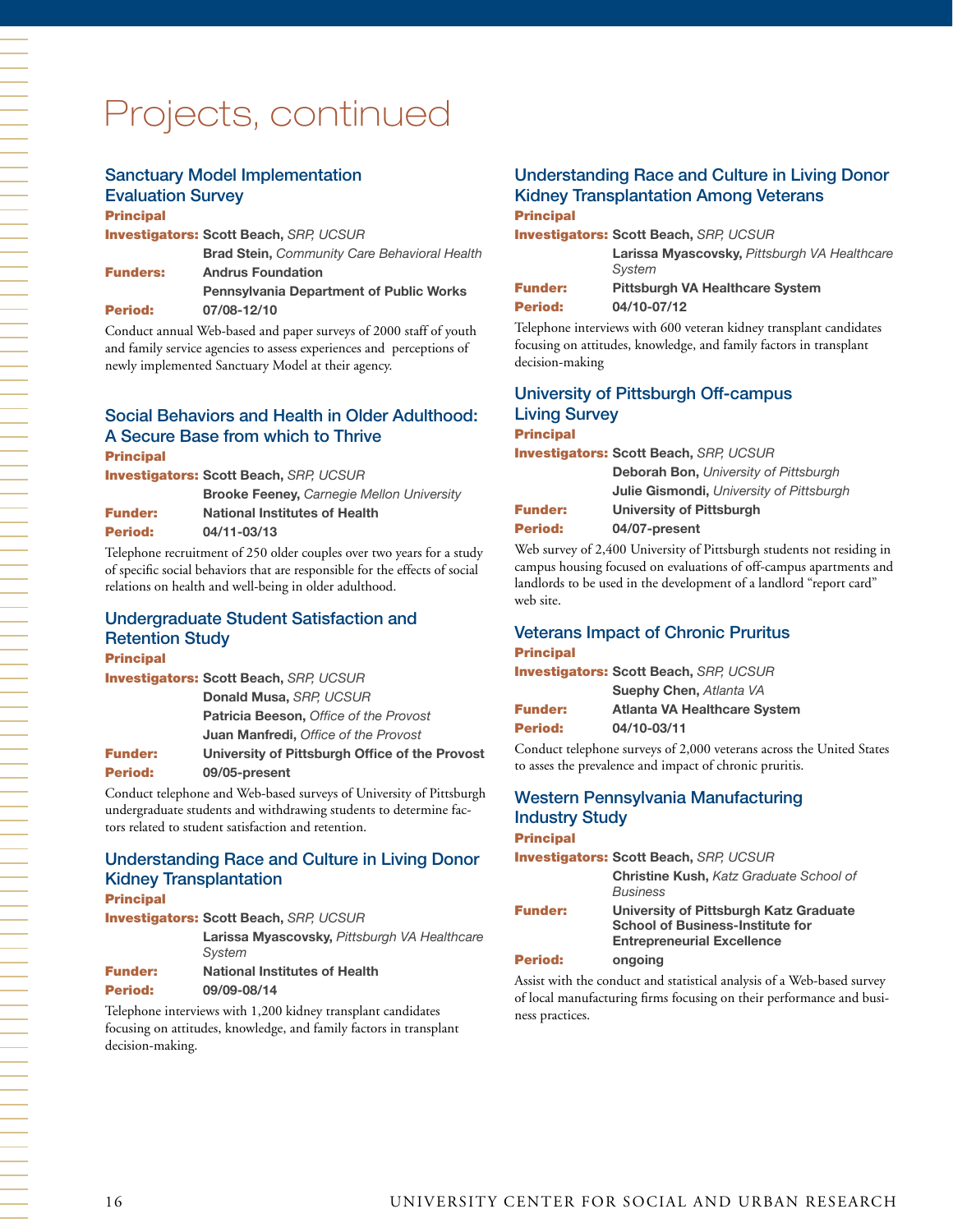#### Estimating the Supply and Demand of Affordable Housing in Allegheny County **Principal**

Investigator: **Sabina Deitrick,** *URA, UCSUR* Funder: **Housing Alliance of Pennsylvania** Period: **08/10-04/11** 

This project estimated the supply and demand of affordable housing in the City of Pittsburgh and Allegheny County and review existing housing rehabilitation programs for the Housing Alliance project *Lessons from the Foreclosure Crisis: An Agenda for Rebuilding Pennsylvania's Housing Market*.

#### Impacts of Vanpooling in Pennsylvania and SWPA and Future Opportunities **Principal**

Investigator: **Sabina Deitrick,** *URA, UCSUR* Funder: **Pennsylvania Department of Transportation** Period: **06/09-12/10**

The objective of this work analyzed the current conditions for vanpooling in Pennsylvania with an emphasis on SWPA, reviewed the current programs of SWPA Commission and other vanpooling operations, and developed a model for an expansion of vanpooling programs. In addition, the project assessed vanpooling options today and what new options can be developed under different funding and agency scenarios.

#### PA CleanWays

**Principal** Investigator: **Sabina Deitrick,** *URA, UCSUR* Funder: **PA CleanWays** Period: **ongoing**

Provide "as-needed" GIS mapping services for the PA CleanWays sites.

#### Pittsburgh Neighborhood and Community Information System Principal

|                 | <b>Investigator: Sabina Deitrick, URA, UCSUR</b> |
|-----------------|--------------------------------------------------|
| <b>Funders:</b> | <b>Pittsburgh Partnership for</b>                |
|                 | Neighborhood Development,                        |
|                 | multiple funders                                 |
| <b>Period:</b>  | 07/03-12/12                                      |

Enhance and expand access to data and information to help Pittsburgh and Allegheny County residents, organizations, and governments improve their communities.

#### Small Colleges and Universities and Their Economic and Community Impacts Principal

Investigators: **Sabina Deitrick,** *URA, UCSUR* **William Lafe,** *Independent Consultant* Funder: **McCune Foundation** Period: **10/09-09/11**

The study assessed the economic and community impact of small, private liberal arts colleges located in Western Pennsylvania and West Virginia on the towns in which they are located. The study extended a pilot study conducted from 11/09-01/10 to focus on prototype colleges in order to test the proposed methodology and determine what factors play a key role in determining the colleges' economic and community impact.

#### Lawrenceville New and Former Resident Survey Principal

Investigator: **Robert Gradeck,** *URA, UCSUR* Funder: **Urban Redevelopment Authority of Pittsburgh** Period: **02/11-12/11**

Survey of recent movers to and from the Lawrenceville neighborhood in Pittsburgh to help the community understand changes in neighborhood residents and why movers move to Lawrenceville.

#### Mt. Oliver and Hilltop Communities Data Collection **Principal**

|                | <b>Investigator: Robert Gradeck, URA, UCSUR</b> |
|----------------|-------------------------------------------------|
| <b>Funder:</b> | <b>Hilltop Alliance</b>                         |
| Period:        | 08/10-12/10                                     |

This project will incorporate administrative data from Mt. Oliver borough into the Pittsburgh Neighborhood and Community Information System and analyze housing and foreclosure data in the Hilltop communities of Pittsburgh.

#### Pittsburgh Public School Realignment **Principal**

| <b>Investigator:</b> | Robert Gradeck, URA, UCSUR       |
|----------------------|----------------------------------|
| <b>Funder:</b>       | <b>Pittsburgh Public Schools</b> |
| <b>Period:</b>       | 04/11-07/11                      |

Public, private, and charter school enrollment data and neighborhood demographic data were used to inform the school district's redistricting process.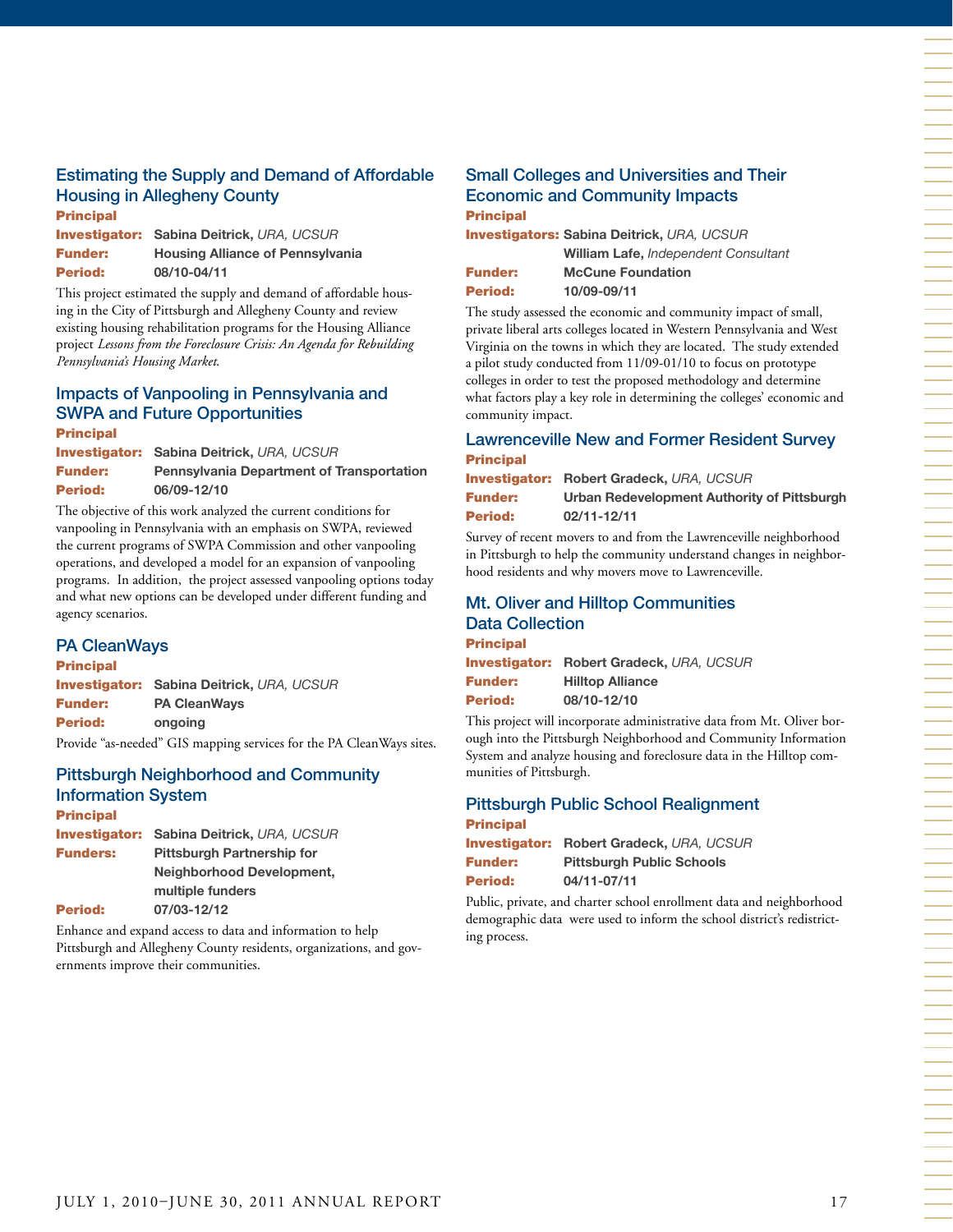## Projects, continued

#### Evaluation of a First-person Vision Technology **Principal**

Investigators: **Judith Matthews,** *Gerontology, UCSUR* **Scott Beach,** *SRP, UCSUR* **Martial Hebert,** *Carnegie Mellon University* **Laurel Person Mecca,** *QDAP, UCSUR* **Richard Schulz,** *Gerontology, UCSUR* Funder: **National Science Foundation** Period: **06/10-05/12**

Wearable devices equipped with audio and video sensors enable inferences to be made about what individuals are doing, when they might need or want assistance, and the nature of their interaction. Older adults, their spouses, and caregiving dyads dealing with moderate to severe dementia engage in usability testing of prototype first-person vision devices at home.

#### Monitoring Human Performance with Wearable Accelerometers **Principal**

Investigators: **Judith Matthews,** *Gerontology, UCSUR* **Jennifer Brach,** *Health and Rehabilitation Sciences* **Jessica Hodgins,** *Carnegie Mellon University* **Mark Redfern,** *Bioengineering* Funder: **National Science Foundation** Period: **09/09-08/12**

Motion capture studies of persons with and without mobility disability, in order to learn how they perform complex actions involving locomotion and balance and to explore the utility of a wearable motion capture device for evaluation of mobility in non-clinical settings

#### Usability of a Multi-user Health Kiosk **Principal**

|                | <b>Investigators: Judith Matthews, Gerontology, UCSUR</b> |
|----------------|-----------------------------------------------------------|
|                | Scott Beach, SRP, UCSUR                                   |
|                | Karen Courtney, University of Victoria                    |
|                | Laurel Person Mecca, QDAP, UCSUR                          |
|                | Richard Schulz, Gerontology, UCSUR                        |
| <b>Funder:</b> | <b>National Science Foundation</b>                        |
| Period:        | 06/10-05/12                                               |
|                |                                                           |

Laboratory and community-based testing of a prototype multi-user health kiosk designed for older adults to self-monitor selected physiologic and physical parameters, self-report health and functional ability, and share these data with designated health care providers.

#### Virtual Coaching of Therapeutic Exercise for Knee Osteoarthritis Principal

|                | <b>Investigators: Judith Matthews, Gerontology, UCSUR</b> |
|----------------|-----------------------------------------------------------|
|                | <b>Elizabeth Schlenk, Nursing</b>                         |
|                | <b>Reid Simmons, Carnegie Mellon University</b>           |
| <b>Funder:</b> | <b>National Science Foundation</b>                        |
| <b>Period:</b> | 06/10-05/12                                               |
|                |                                                           |

Preliminary evaluation of responsiveness of persons with osteoarthritis of the knee and healthy controls to a virtual coach system that provides instruction, guidance, and feedback during performance of therapeutic exercise. This system addresses the challenge of nonadherence to home-based regimens typically prescribed as an adjunct to outpatient physical therapy and for maintenance of functional gains achieved during intensive treatment.

#### Experiential Learning for Veterans in Assistive Technology and Engineering (ELeVATE) Principal

| <b>Investigators: Laurel Person Mecca, QDAP, UCSUR</b> |                                                  |
|--------------------------------------------------------|--------------------------------------------------|
|                                                        | <b>Mary Goldberg, Rehabilitation Science and</b> |
|                                                        | Technology                                       |
| <b>Funder:</b>                                         | <b>National Science Foundation</b>               |
| Period:                                                | 03/11-02/12                                      |
|                                                        |                                                  |

Conduct a series of semi-structured interviews with ELeVATE student interns and mentors and code results to gauge satisfaction with the program and to assess students' domain knowledge and research skills.

#### Patterns of Substance Use Among Aging HIV Positive and Negative MSM Principal

Investigators: **Laurel Person Mecca,** *QDAP, UCSUR* **David Halpern,** *QDAP, UCSUR*

|                | Jessica Griffin Burke, Behavioral and |
|----------------|---------------------------------------|
|                | Community                             |
|                | <b>Health Sciences</b>                |
| <b>Funder:</b> | National Institute on Drug Abuse      |
| <b>Period:</b> | 06/10-12/10                           |

The goal of this study is to examine the patterns of substance use over time among a cohort of HIV positive and negative gay men who are participating in the Multicenter AIDS Cohort Study (MACS). Transcribed interviews with gay men over the age of 50.

#### Research Experience for Undergraduates (REU) Program Evaluation

#### **Principal**

Investigators: **Laurel Person Mecca,** *QDAP, UCSUR* **Mary Goldberg,** *Rehabilitation Science and Technology* Funder: **National Science Foundation** Period: **06/09-04/11**

Conduct a series of semi-structured interviews with REU student interns and mentors and code results to gauge satisfaction with the program and to assess students' domain knowledge and research skills.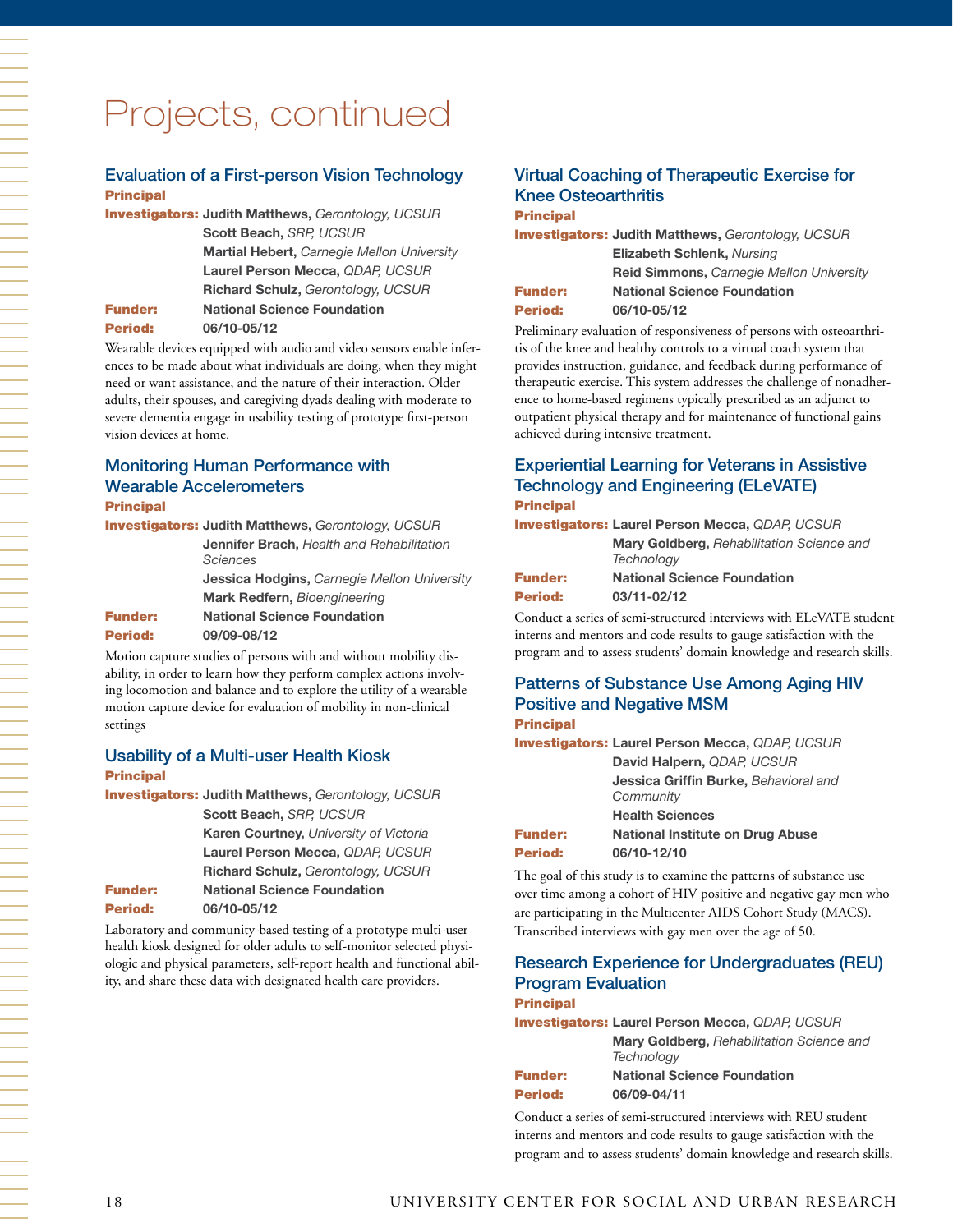#### Workforce Turnover in the Behavioral Health Field **Principal**

Investigators: **Laurel Person Mecca,** *QDAP, UCSUR* **Amy Herschell,** *Psychiatry* Funder: **Community Care Behavioral Health** Period: **03/10-01/11**

Code interviews with community-based practitioners who have left their respective agencies over the last few years to determine issues related to staff turnover.

#### Physiological Indicators of Perceived Suffering in a Loved One's Spousal Reactions

#### Principal

Investigators: **Joan Monin,** *Yale University*

|                | <b>Richard Schulz, Gerontology, UCSUR</b>    |
|----------------|----------------------------------------------|
| <b>Funder:</b> | <b>Ruth L. Kirschstein National Research</b> |
|                | <b>Service Award</b>                         |
| <b>Period:</b> | 08/08-07/10                                  |

The proposed research will focus on the manifestion of suffering in care receipients with musculoskeletal conditions, specifically individuals with osteoarthritis and lower back pain, and the ways suffering impacts on spousal caregivers.

#### Analysis of U.S. News & World Report Law School Rankings **Principal**

Investigators: **Donald Musa,** *QDAP, UCSUR*

**Mary Crossley,** *Law* Funder: **University of Pittsburgh School of Law** Period: **06/10-12/10**

Analyze the *U.S. News & World Report* annual ranking of law schools for the University of Pittsburgh Law School to better understand the factors that contribute to the rankings and develop insight into the effects of potential Law School modifications.

#### Barriers, Understanding, Integration - Life Cycle Development (BUILD)

#### Principal

Investigators: **Donald Musa,** *QDAP, UCSUR*

**Laurel Person Mecca,** *QDAP, UCSUR* **Kevan Schultz,** *QDAP, UCSUR* **Melissa Bilec,** *Civil and Environmental Engineering* **Amy Landis,** *Civil and Environmental Engineering* Funder: **National Science Foundation**

```
Period: 09/10-08/11
```
Facilitated, transcribed, and coded focus groups with members of the architecture, engineering, and construction (A/E/C) communities regarding barriers and possible solutions to life cycle assessment (LCA).

#### Beyond Formal Institutions: Legislative Member Organizations in a Comparative Perspective **Principal**

|                | <b>Investigators: Donald Musa, QDAP, UCSUR</b>   |
|----------------|--------------------------------------------------|
|                | David Halpern, QDAP, UCSUR                       |
|                | <b>Jennifer Nicoll Victor, Political Science</b> |
| <b>Funder:</b> | University of Pittsburgh Steven D. Manners       |
|                | <b>Faculty Development Award</b>                 |
| <b>Period:</b> | 06/10-04/11                                      |

Transcribed interviews with U.S. Congress, European Parliament, and Scottish Parliament legislators and their staff examining the activities of legislative member organizations, how they operate, and how they relate to actors outside of the legislative arena.

#### Breaking the Cycle of Teenage Pregnancy: Can Mothers Influence their Daughters' Contraceptive Behavior? **Principal**

## Investigators: **Donald Musa,** *QDAP, UCSUR*

|                | David Halpern, QDAP, UCSUR                    |  |
|----------------|-----------------------------------------------|--|
|                | <b>Justine Wu, University of Medicine and</b> |  |
|                | <b>Dentistry of New Jersey</b>                |  |
| <b>Funder:</b> | <b>American Academy of Family Physicians</b>  |  |
|                | <b>Foundation</b>                             |  |
| <b>Period:</b> | 04/11-present                                 |  |
|                |                                               |  |

Transcribed interviews with women who have experienced adolescent pregnancy to evaluate factors that may contribute to or deter the intergenerational cycle of unintended pregnancy.

## Breast and Cervical Cancer Screening in Obese Women

Principal

Investigators: **Donald Musa,** *QDAP, UCSUR Kevan Schultz, QDAP, UCSUR* **Jeanne Ferrante,** *University of Medicine and Dentistry of New Jersey* Funder: **National Cancer Institute** Period: **04/07-09/10**

Transcribed interviews with obese women regarding delay in breast and cervical cancer screening.

## Breastfeeding in Late Preterm Infant: A Grounded Theory Study

**Principal** Investigators: **Donald Musa,** *QDAP, UCSUR* **Kevan Schultz,** *QDAP, UCSUR* **Jill Radtke,** *Nursing* Funder: **National Institute of Nursing Research** Period: **02/11-present**

Transcribe interviews with mothers of late preterm infants (34-37 weeks gestation) regarding the process of breastfeeding initiation and continuation.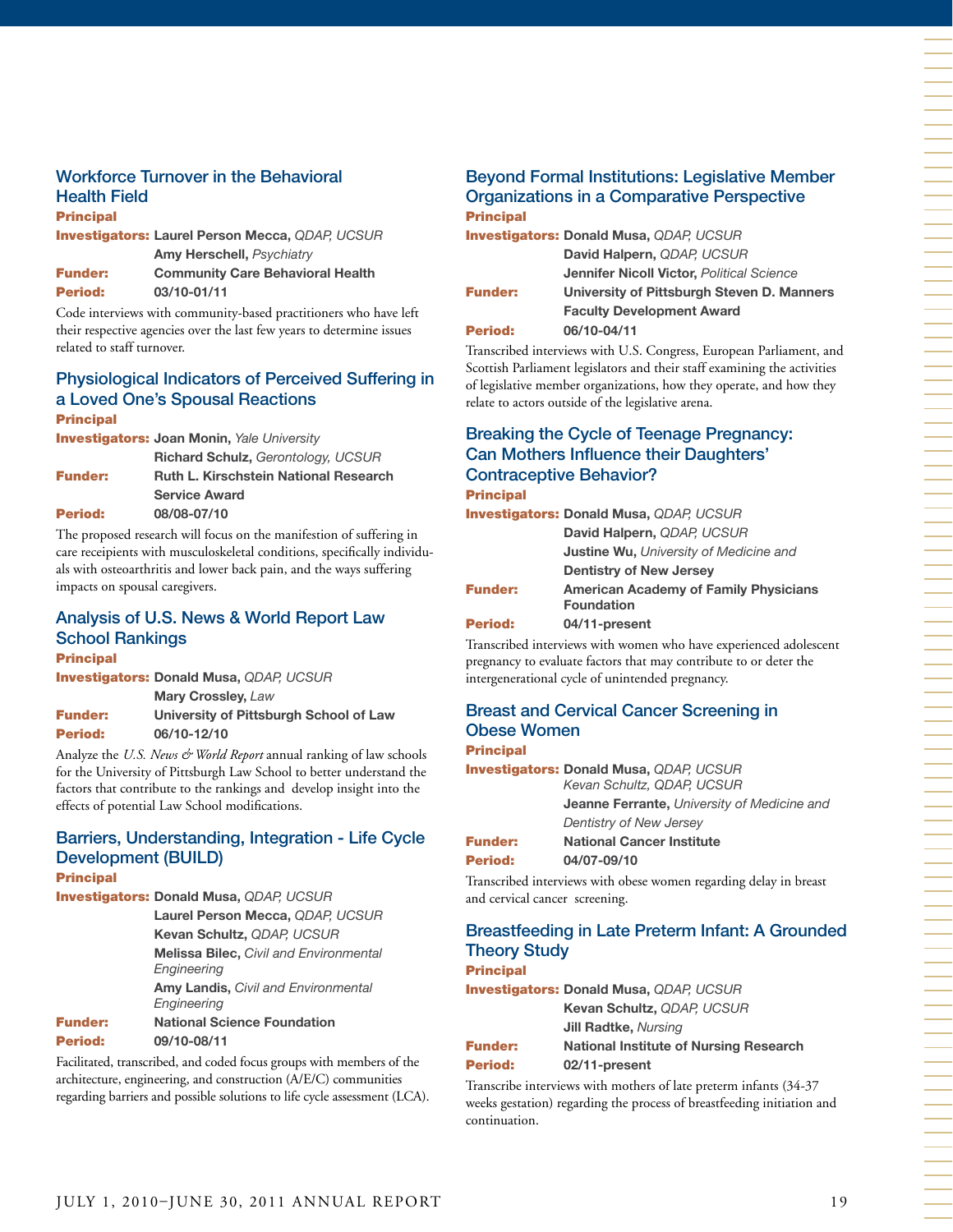#### Communication and Decision Making for a Critically and Terminally Ill Elder **Principal**

|                 | <b>Investigators: Donald Musa, QDAP, UCSUR</b> |
|-----------------|------------------------------------------------|
|                 | Laurel Person Mecca, QDAP, UCSUR               |
|                 | Kevan Schultz, QDAP, UCSUR                     |
|                 | <b>Amber Barnato, Medicine</b>                 |
|                 | Daniel Hall, Surgery                           |
| <b>Funders:</b> | <b>National Cancer Institute,</b>              |
|                 | <b>Greenwall Foundation</b>                    |
| <b>Period:</b>  | $9/10 - 5/11$                                  |
|                 |                                                |

Coded simulations of a patient with end-stage cancer to assess and compare the communication and decision-making processes of hospital-based physicians.

### Development and Broadband Internet Access in East Africa

#### Principal

|                 | <b>Investigators: Donald Musa, QDAP, UCSUR</b>      |
|-----------------|-----------------------------------------------------|
|                 | Kevan Schultz, QDAP, UCSUR                          |
|                 | <b>Mark Graham, Oxford University</b>               |
| <b>Funders:</b> | <b>Economic and Social Research Council,</b>        |
|                 | the UK Department for International<br>Development, |
|                 | John Fell Fund,                                     |
|                 | <b>British Academy</b>                              |
| Period:         | 10/10-12/10                                         |
|                 |                                                     |

Transcribed interviews with business managers and government officials regarding how broadband internet access in Kenya and Rwanda is transforming how businesses interact with the rest of the world.

#### Factors Affecting Men's Decisions Regarding Prostate Cancer Screening and Treatment Principal

|                | <b>Investigators: Donald Musa, QDAP, UCSUR</b>     |
|----------------|----------------------------------------------------|
|                | Kevan Schultz, QDAP, UCSUR                         |
|                | <b>Jeanne Ferrante, University of Medicine and</b> |
|                | Dentistry of New Jersey                            |
| <b>Funder:</b> | <b>Department of Defense</b>                       |
| Period:        | 03/09-07/10                                        |

Transcribed interviews with men regarding influences on their decisions regarding prostate cancer screening, diagnosis, and treatment.

#### HEALTH for Families

#### **Principal**

|                | <b>Investigators: Donald Musa, QDAP, UCSUR</b> |
|----------------|------------------------------------------------|
|                | David Halpern, QDAP, UCSUR                     |
|                | Laurel Person Mecca, QDAP, UCSUR               |
|                | <b>Patricia Cluss, Psychiatry</b>              |
|                | <b>Linda Ewing, Psychiatry</b>                 |
| <b>Funder:</b> | National Center on Minority Health and         |
|                | <b>Health Disparities</b>                      |
| <b>Period:</b> | 09/10-09/11                                    |

Transcribed and coded interviews with primary caregivers of lowincome obese children ages 2-11 years regarding a weight management intervention program.

#### Implementation of a Global Studies Certificate **Principal**

| <b>Investigators: Donald Musa, QDAP, UCSUR</b> |
|------------------------------------------------|
| David Halpern, QDAP, UCSUR                     |
| <b>Michael Gunzenhauser, Education</b>         |
| <b>Research Development Funds</b>              |
| 06/10-present                                  |
|                                                |

Transcribed interviews with a local school district's teachers and administrators in order to understand the process of starting a new Global Scholars' program in place of the International Baccalaureate program.

#### Japanese Women's Resistance to Pap Smears in the U.S.

**Principal** 

|                | <b>Investigators: Donald Musa, QDAP, UCSUR</b> |
|----------------|------------------------------------------------|
|                | David Halpern, QDAP, UCSUR                     |
|                | Kohhei Nakagawa, UPMC                          |
| <b>Funder:</b> | <b>UPMC Shadyside Hospital Competitive</b>     |
|                | <b>Research Fund</b>                           |
| <b>Period:</b> | 05/11-09/11                                    |

Coded focus groups with indigenous Japanese women currently living in the U.S. regarding their knowledge of and potential resistance to cervical cancer screenings.

#### Oxford e-Social Science

#### Principal

Investigators: **Donald Musa,** *QDAP, UCSUR*

**Kevan Schultz,** *QDAP, UCSUR* **Eric Meyer,** *Oxford University*

Funder: **Economic and Social Research Council**

#### Period: **07/10-10/11**

Transcribed interviews with researchers across all disciplines regarding the use and impacts of using information and communication technology to conduct scholarly research, or "e-research".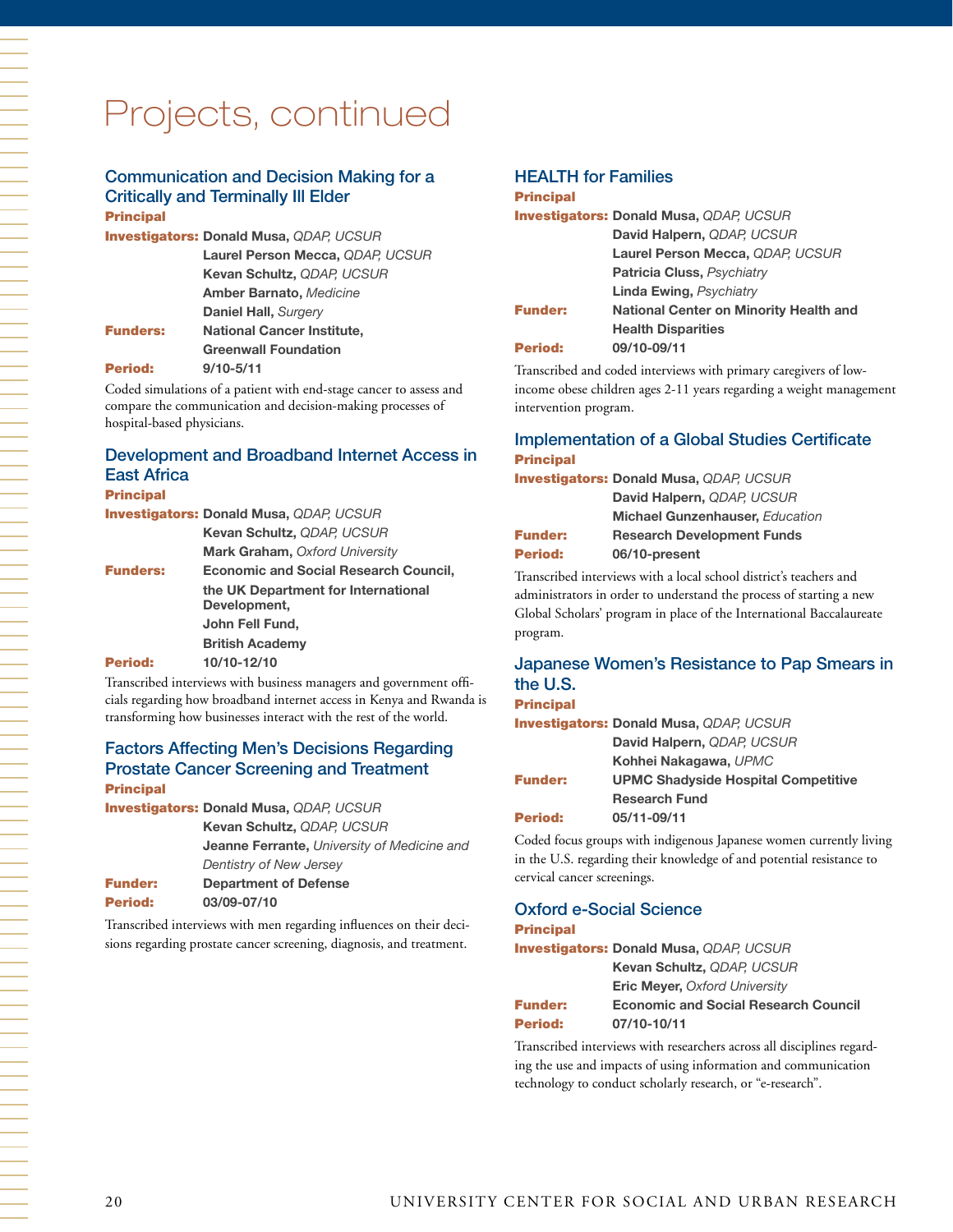## PARIS Community Electronic Health Record

#### Principal

|                | <b>Investigators: Donald Musa, QDAP, UCSUR</b>                            |
|----------------|---------------------------------------------------------------------------|
|                | David Halpern, QDAP, UCSUR                                                |
|                | <b>Andrew Burton-Jones, University of British</b><br>Columbia             |
| <b>Funder:</b> | <b>Social Science and Humanities Research</b><br><b>Council of Canada</b> |
| <b>Period:</b> | 03/11-present                                                             |

Transcribe interviews and focus groups with users of the Primary Access Regional Information System (PARIS) electronic health record system regarding the system's efficacy.

#### Partnerships for Families

#### **Principal**

| <b>Investigators: Donald Musa, QDAP, UCSUR</b> |                                     |
|------------------------------------------------|-------------------------------------|
|                                                | Lovie Jackson, Social Work          |
| <b>Funder:</b>                                 | National Institute of Mental Health |
| <b>Period:</b>                                 | 08/10-09/10                         |

Transcribed interviews with clinicians regarding the Alternatives for Families - Cognitive Behavioral Therapy (AF-CBT) Intervention.

## Pittsburgh Regional Initiative for Diabetes Education (PRIDE)

#### **Principal**

Investigators: **Donald Musa,** *QDAP, UCSUR* **David Halpern,** *QDAP, UCSUR* **Laurel Person Mecca,** *QDAP, UloviCSUR* **Kevan Schultz,** *QDAP, UCSUR* **Barbara Barnes,** *UPMC* **Luke Ling,** *UPMC* Funder: **U.S. Department of Defense**

Period: **07/11-present**  Conduct, transcribe, and code interviews with 18-54 year olds at risk for Type II diabetes regarding a newly developed diabetes educational website.

#### Preferences about Treatment of Chronic Pain and Sub-threshold Depression in Late-Life **Principal**

|                 | <b>Investigators: Donald Musa, QDAP, UCSUR</b>       |
|-----------------|------------------------------------------------------|
|                 | Laurel Person Mecca, QDAP, UCSUR                     |
|                 | <b>Jordan Karp, Psychiatry</b>                       |
| <b>Funders:</b> | <b>Clinical and Translational Science Institute,</b> |
|                 | <b>RAND-University of Pittsburgh Health</b>          |
|                 | <b>Institute</b>                                     |
| <b>Period:</b>  | 08/09-07/10                                          |

The goal of this study is to learn about patient and Primary Care Physician (PCP) preferences for treatment of people aged 60 and older with chronic pain and mild depression. Semi-structured interviews with 20 patients and 10 PCPs will inform the design of a clinical trial of treatments most preferred by both patients and PCPs.

## Preventing Postpartum Weight Retention Among Low-income, Black Women

| <b>Principal</b> |                                                |
|------------------|------------------------------------------------|
|                  | <b>Investigators: Donald Musa, QDAP, UCSUR</b> |
|                  | Kevan Schultz, QDAP, UCSUR                     |
|                  | <b>Sharon Herring, Temple University</b>       |
| <b>Funder:</b>   | <b>National Institutes of Health</b>           |
| <b>Period:</b>   | 06/11-present                                  |
|                  |                                                |

Transcribed interviews with Black mothers during pregnancy and over the first postpartum year regarding social contextual factors on weightrelated behaviors.

#### Psychological and Physical Health of Older African American Men **Principal**

Investigators: **Donald Musa,** *QDAP, UCSUR*

**David Halpern,** *QDAP, UCSUR* **Besangie Sellars,** *Graduate School of Public Health*

Funder: **Center for Minority Health** Period: **07/10-12/10**

Transcribed interviews with 70+ year old African American men regarding social supports they identify as integral to healthy development.

## Recruitment, Retention, and Experiences of Students of Color

**Principal** 

Investigators: **Donald Musa,** *QDAP, UCSUR* **David Halpern,** *QDAP, UCSUR* **Angela Locks,** *California State University-Long Beach*

#### Funder: **Research Development Funds**

#### Period: **01/11-02/11**

Transcribed focus groups with minority community college students regarding the academic and social support needed to support their successful transfer to a four-year campus.

## Research Center of Excellence in Minority Health **Disparities**

#### **Principal**

Investigators: **Donald Musa,** *QDAP, UCSUR* **Kevan Schultz,** *QDAP, UCSUR* **Craig Fryer,** *University of Maryland, College Park* Funder: **National Institutes of Health**

Period: **03/10-03/11**

Transcribed focus groups with African American youth ages 16-21, who are current or former cigarette smokers regarding their experiences with cigarette smoking and potential nicotine dependence.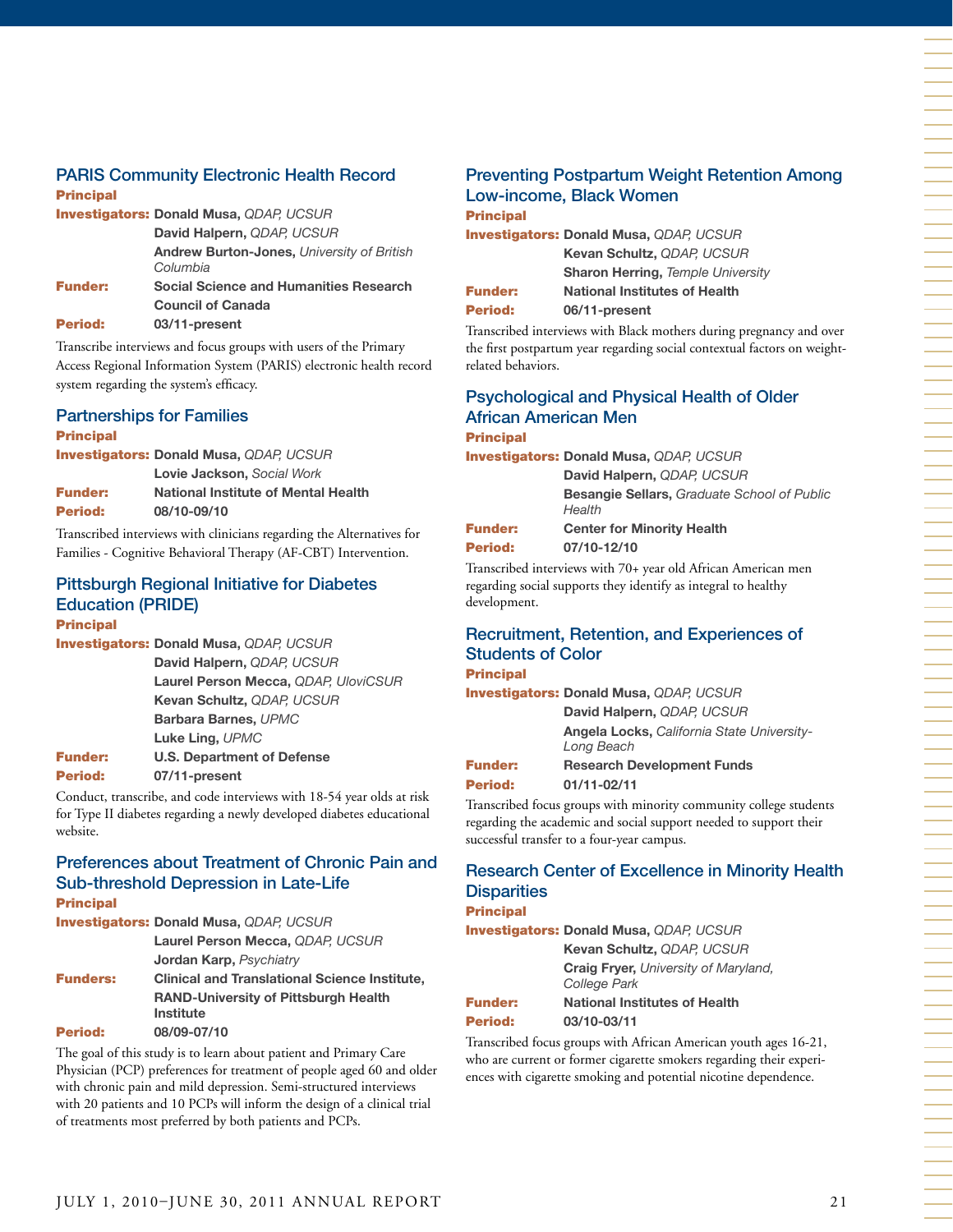## Projects, continued

#### Research Center of Excellence in Minority Health Disparities at the University of Pittsburgh **Principal**

| <b>Investigators: Donald Musa, QDAP, UCSUR</b> |                                                                |
|------------------------------------------------|----------------------------------------------------------------|
|                                                | <b>Stephen Thomas, University of Maryland,</b><br>College Park |
| <b>Funder:</b>                                 | <b>National Center on Minority Health and</b>                  |
|                                                | <b>Health Disparities</b>                                      |
| Period:                                        | 04/09-08/10                                                    |
|                                                |                                                                |

Conduct analyses and provide consultation contributing to project goal of translating evidence-based research into community-based interventions designed to prevent disease and promote health in Pittsburgh's African American community.

#### Sensemaking Following a Work-related Trauma **Principal**

|                | <b>Investigators: Donald Musa, QDAP, UCSUR</b>       |
|----------------|------------------------------------------------------|
|                | David Halpern, QDAP, UCSUR                           |
|                | <b>Sally Maitlis, University of British Columbia</b> |
| <b>Funder:</b> | <b>Social Science and Humanities</b>                 |
|                | <b>Research Council</b>                              |
| Period:        | 03/10-present                                        |
|                |                                                      |

Transcribed interviews with professional artists regarding their careers following debilitating injury.

#### Skin Cancer in Hispanic Communities **Principal**

|                | <b>Investigators: Donald Musa, QDAP, UCSUR</b> |
|----------------|------------------------------------------------|
|                | Kevan Schultz, QDAP, UCSUR                     |
|                | Elliot Coups, University of Medicine and       |
|                | <b>Dentistry of New Jersey</b>                 |
|                | Marsha Gordon, University of Medicine and      |
|                | <b>Dentistry of New Jersey</b>                 |
| <b>Funder:</b> | <b>National Cancer Institute</b>               |
| Period:        | 06/11-07/11                                    |
|                |                                                |

Transcribed English interviews and translated and transcribed Spanish language interviews with Hispanic adults about their beliefs and behaviors regarding protection from the sun and their perceptions of risk of contracting skin cancer as a result of sun exposure.

#### The Impacts of Enlargement and of Administrative and Political Reform on the Role and Management of the European Commission **Principal**

|                 | <b>Investigators: Donald Musa, QDAP, UCSUR</b>                                                    |
|-----------------|---------------------------------------------------------------------------------------------------|
|                 | Kevan Schultz, QDAP, UCSUR                                                                        |
|                 | <b>Carolyn Ban, Graduate School of Public and</b>                                                 |
|                 | <b>International Affairs</b>                                                                      |
| <b>Funders:</b> | U.S. State Department,                                                                            |
| <b>Period:</b>  | Directorate-General for Education and<br><b>Culture of the European Commission</b><br>02/09-06/11 |
|                 |                                                                                                   |

Transcribed interviews with European Union (EU) staff at all levels regarding organizational culture and the arrival of entry level staff from the new EU member states.

#### The Internet and Social Worlds **Principal**

| <b>Investigators: Donald Musa, QDAP, UCSUR</b> |
|------------------------------------------------|
| Kevan Schultz, QDAP, UCSUR                     |
| <b>Bernie Hogan, Oxford University</b>         |
| <b>Oxford Internet Institute</b>               |
| 04/11-05/11                                    |
|                                                |

Transcribed interviews with adults regarding the structure of their Facebook social networks.

#### The Use of Mobile Technology in Caseworker Visits to Children in Federally Defined Foster **Care**

#### Principal

|                                                                    | <b>Investigators: Donald Musa, QDAP, UCSUR</b> |
|--------------------------------------------------------------------|------------------------------------------------|
|                                                                    | David Halpern, QDAP, UCSUR                     |
|                                                                    | <b>Mary Rauktis, Social Work</b>               |
| <b>Funder:</b><br><b>Pennsylvania Department of Public Welfare</b> |                                                |
| <b>Period:</b>                                                     | 06/11-09/11                                    |
|                                                                    |                                                |

Transcribed focus groups with social workers regarding mobile technology use while working in the field.

### Veteran's Evidence-based Research, Dissemination and Implementation Center (VERDICT): Learning and Relationships in Primary Care Clinical Microsystems - Formerly Integration of Knowledge Management and Service Delivery in Primary Care

**Principal** 

Investigators: **Donald Musa,** *QDAP, UCSUR* **David Halpern,** *QDAP, UCSUR* **David Neathery,** *South Texas Veterans Health Care System* **Michael Parchman,** *South Texas Veterans Health Care System*

#### Funder: **U.S. Department of Veterans Affairs** Period: **07/09-10/11**

Transcribed interviews with staff at VA clinics in the South Texas area regarding staff working with one another in order to promote learning among VA employees and resolve conflicts.

#### Daily Individual and Marital Processes in Osteoarthritis

#### Principal

Investigators: **Richard Schulz,** *Gerontology, UCSUR*

| Lynn Martire, Penn State University |  |
|-------------------------------------|--|
|-------------------------------------|--|

| <b>Funder:</b> | National Institute on Aging |
|----------------|-----------------------------|
| Period:        | 09/07-08/12                 |

This study focuses on the effects of spousal social support and control on older osteoarthritis patients' daily functioning, illness cognitions, and physical activity.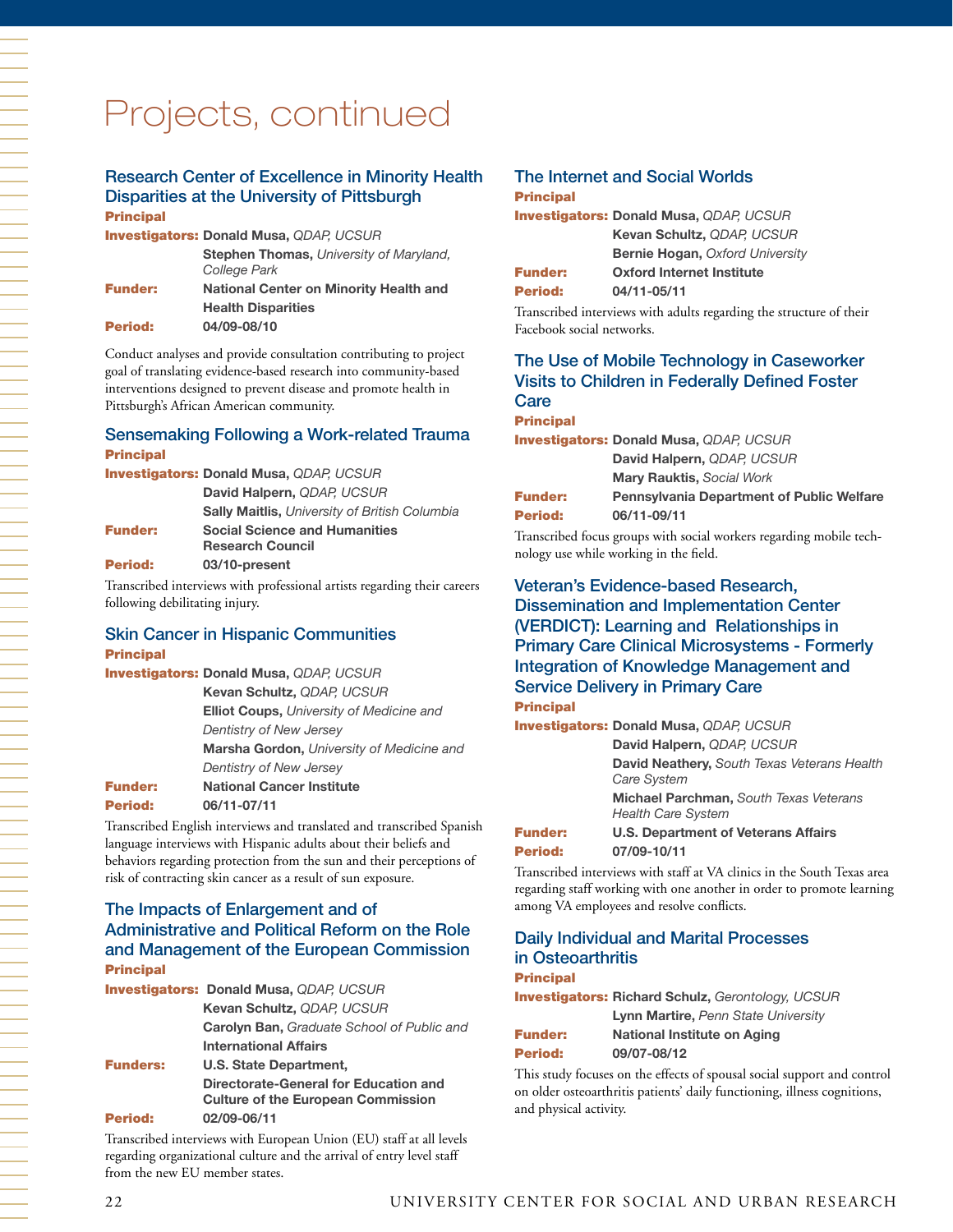#### Data Management and Statistical Resources Core: Pittsburgh Mind Body Center II **Principal**

Investigators: **Richard Schulz,** *Gerontology, UCSUR* **Karen Matthews,** *Psychiatry* **Michael Scheier,** *Carnegie Mellon University* Funder: **National Heart, Lung and Blood Institute** Period: **09/04-06/11**

Provide a data management infrastructure and statistical support to Pittsburgh Mind Body Center investigators.

## Geriatric Education Center of Pennsylvania (GEC/PA)

Principal Investigator: **Richard Schulz,** *Gerontology, UCSUR* Funder: **Health Resources and Services Administration** Period: **07/10-06/15**

The GEC/PA is a consortium of the University of Pittsburgh, Penn State University, and UPMC, with Pitt as the lead institution. The GEC/PA will focus on training to enhance geriatric mental health expertise throughout the state.

#### Intervention to Facilitate Family Caregiver Adaptation to Nursing Home Transition Principal

Investigators: **Richard Schulz,** *Gerontology, UCSUR* Funder: **National Institute of Nursing Research** Period: **07/07-05/12**

Assess the effects of an intervention designed to enhance health and quality of life of caregivers and their placed relatives by focusing on caregivers who recently placed their relative in a long-term care facility.

#### Measuring Suffering in Persons with Alzheimer's Disease

**Principal** 

Investigators: **Richard Schulz,** *Gerontology, UCSUR* Funder: **Alzheimer's Association**

| <b>Period:</b> | 09/07-08/10                                                                                                    |
|----------------|----------------------------------------------------------------------------------------------------------------|
|                | ет с Слови Сарании (1992). Станция в 1992 году в 1993 году и 1993 году и 1993 году и 1994 году и 1994 году и 1 |

The purpose of this study is to show that patient suffering is a measurable and unique feature of the Alzheimer's Disease patient experience and that it independently contributes to caregiver health and well-being.

#### Mind-body Interactions in Neuro-oncology Family Caregivers **Principal**

Investigators: **Richard Schulz,** *Gerontology, UCSUR* **Paula Sherwood,** *Nursing* Funder: **National Cancer Institute** Period: **05/07-04/12**

The purpose of this study is to explore psycho-behavioral and biologic interactions in neuro-oncology caregivers.

## Quality of Life Technology Engineering Research Center (QoLT ERC)

**Principal** Investigators: **Richard Schulz,** *Gerontology, UCSUR* **Takeo Kanade,** *Carnegie Mellon University* Funder: **National Science Foundation**

Period: **06/06-05/12**

By integrating information technologies and biomedical innovations, the QoLT ERC will allow people to independently perform valued and necessary activities of daily living so that they can more fully participate in society.

#### Social Behaviors and Health in Older Adulthood: A Secure Base from which to Thrive **Principal**

Investigators: **Richard Schulz,** *Gerontology, UCSUR*

|                | <b>Brooke Feeney, Carnegie Mellon University</b> |
|----------------|--------------------------------------------------|
| <b>Funder:</b> | <b>National Institutes of Health</b>             |
| <b>Period:</b> | 04/10-03/15                                      |

The purpose of this study is to identify specific social behaviors that are responsible for the effects of social relations on health and wellbeing in older adulthood. In particular, focus on social behaviors that occur within the closest relationships of older adults and involve the support of older adults' exploration, goal strivings, and continued self-growth.

## The Advanced Center for Intervention and Services Research, Research Methods Core **Principal**

Investigators: **Richard Schulz,** *Gerontology, UCSUR* **Charles F. Reynolds III,** *Psychiatry*

Funder: **National Institute of Mental Health** Period: **07/11-06/16**

Focus on the social, psychological, and behavioral factors relevant to understanding the interactive nature of physical illness and depression in late life.

## Competiveness Research Principal

|                 | <b>Investigator:</b> Vijai Singh, Office of the Chancellor |
|-----------------|------------------------------------------------------------|
| <b>Funders:</b> | <b>Heinz Endowments.</b>                                   |
|                 | <b>Consolidated Natural Gas</b>                            |
| Period:         | ongoing                                                    |

Projects include analysis of factors which promote regional competiveness of the biotech industry in Pittsburgh. Partner in a research network with Transatlantic Comparison of Continental Innovation Models. Project Director: Professor Ulrich Hilpert, University of Jena, Germany.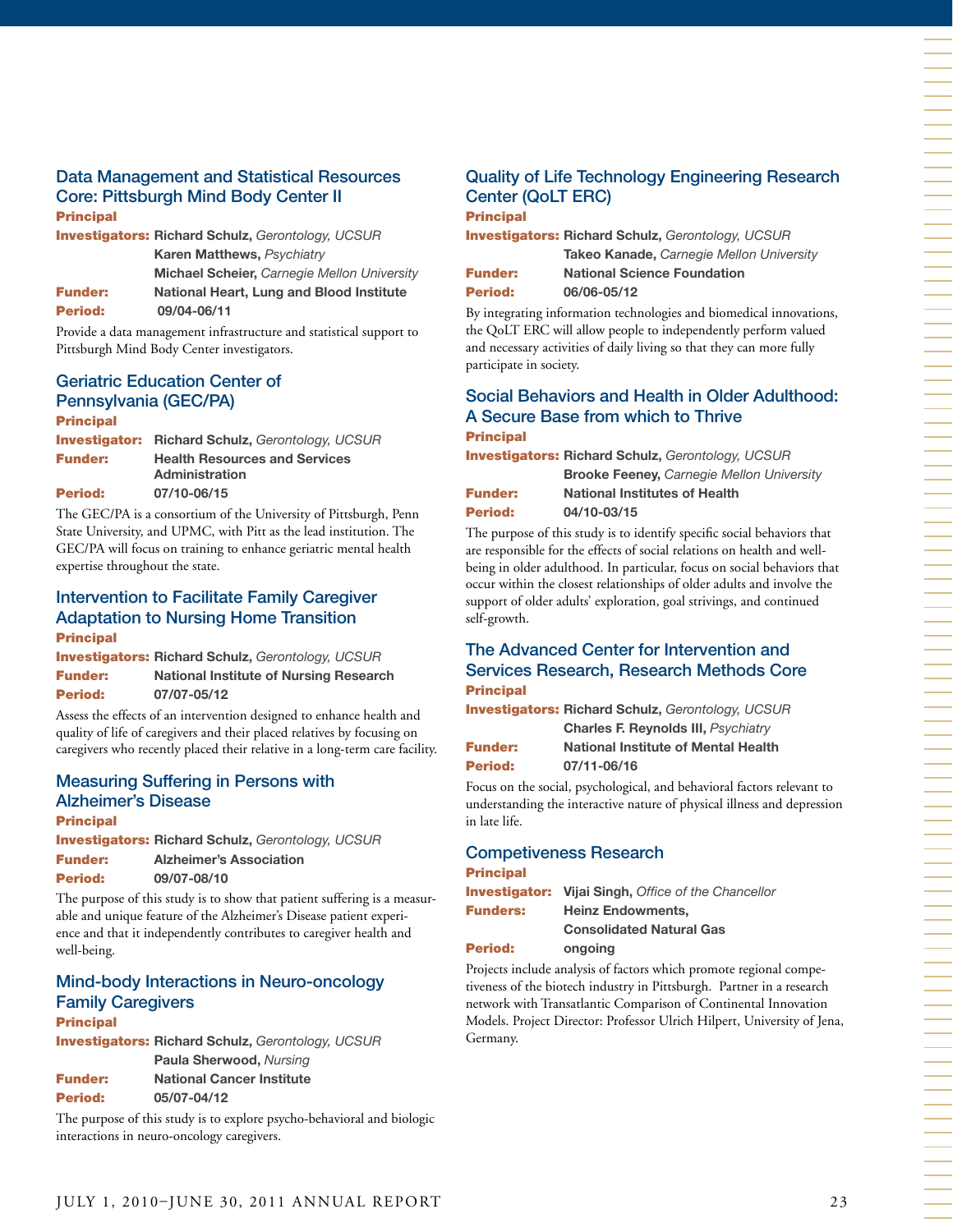# Publications 2010–11

## **Journals**

Barkin, J.L., Wisner, K.L., Bromberger, J.T., Beach, S.R., and Wisniewski, S.R. (2010). Development of the Barkin Index of Maternal Functioning. *Journal of Women's Health, 19, 2239-2246.* 

Beach, S.R., Schulz, R., Castle, N.G., and Rosen, J. (2010). Financial exploitation and psychological mistreatment among older adults: Differences between African Americans and Non-African Americans in a population-based survey. *The Gerontologist, 50(6), 744-757*. *PMID: 20650947. PMCID: PMC3003550.*

#### Beach, S.R., Schulz, R., Degenholtz, H.B., Castle, N.G., Rosen, J., Fox, A.R., Meisel, A., &

Morycz, R.K. (2010). Using audio computerassisted self-interviewing and interactive voice response to measure elder mistreatment in older adults: Feasibility and effects on prevalence estimates. *Journal of Official Statistics, 26(3), 507-533. PMID: 21113391. PMCID: PMC 2990982.* 

Brown, C., Conner, K.O., Carr Copeland, V., Grote, N., Beach, S., Battista, D., and Reynolds, C.F. (2010). Depression stigma, race, and treatment seeking behavior and attitudes. *Journal of Community Psychology, 38, 350-368.*

Campbell, G.B., & Matthews, J.T. (2010). A systematic review of factors associated with falls during post-stroke rehabilitation. *Journal of Nursing Scholarship, 42(4), 395-404*.

Castle, N., & Beach, S. (in press). Elder abuse in assisted living. *Journal of Applied Gerontology.*

Courtney, K.L., Lingler, J.H., Person Mecca, L., Garlock, L.A., Schulz, R., Dick, A.W., and Olshansky, E. (2010). Initial impressions of community-dwelling older adults and case managers about community-based telehealth kiosks. *Research in Gerontological Nursing, 3(4), 235-239. PMID: 20509594. PMCID: PMC2932811.*

Garand, L., Lingler, J.H., Deardorf, K., Reynolds, C.F. III, DeKosky, S.T., Schulz, R., and Dew, M.A. (in press). Anticipatory grief in new family caregivers of persons with mild cognitive impairment and dementia. *Alzheimer Disease & Associated Disorders.* 

Garand, L., Matthews, J.T., Courtney, K.L., Davies, M., Lingler, J.H., Schlenk, E.A., Yang, K., Bender, C.M., and Burke, L. (2010). Development and use of a tool to guide junior faculty in their progression toward promotion and tenure. *Journal of Professional Nursing, 26(4), 207-213.*

Heckhausen, J., Wrosch, C., and Schulz, R. (2010). A motivational theory of lifespan development. *Psychological Review, 117(1), 32-60. PMID: 20063963. PMCID: PMC2820305.*

Hilyard, K.M., Freimuth, V.S., Musa, D., Kumar, S., and Quinn, S.C. (2010) The vagaries of public support for government actions in case of a pandemic. *Health Affairs, 29(12), 2294-2301.*

Joling, K.J., Smit, F., van Marwijk, H.W.J., van der Horst, H.E., Scheltens, P., Schulz, R., and van Hout, H.P.J. (in press). Identifying target groups for the prevention of depression among caregivers of dementia patients. *International Psychogeriatrics. PMID: 21880175.*

Karmarkar, A.M., DiCianno, B.E., Cooper, R., Collins, D.M., Matthews, J.T., Koontz, A., Teodorski, E.E., and Cooper, R.A. (in press). Demographic profile of older adults using wheeled mobility devices. *Journal of Aging Research.*

Kop, W.J., Stein, P.K., Tracy, R.P., Barzilay, J.I., Schulz, R., and Gottdiener, J.S. (2010). Autonomic nervous system dysfunction and inflammation contribute to the increased cardiovascular mortality risk associated with depression. *Psychosomatic Medicine, 72(7), 626-635. PMID: 20639389. PMCID: PMC 3059072*.

Kumar, S., Quinn, S.C., Kim, K.H., Musa, D., Hilyard, K.M., and Freimuth, V.S. (in press). The social ecological model as a framework for determinants of 2009 H1N1 Influenza Vaccine uptake in the United States. *Health Education and Behavior.* 

Lee, C.C., Czaja, S.J., and Schulz, R. (2010). The moderating influence of demographic characteristics, social support, and religious coping on the effectiveness of a multicomponent psycho-social caregiver intervention in three racial/ethnic groups. *The Journals of Gerontology Series B: Psychological Sciences, 65B(2), 185-194. PMID: 20056684. PMCID: PMC2821943.*

Martire, L.M., Schulz, R., Helgeson, V.S., Small, B.J., and Saghafi, E. (2010). Review and meta-analysis of couple-oriented interventions for chronic illness. *Annals of Behavioral Medicine, 40, 325-342. PMID: 20697859.*

Martire, L.M., Schulz, R., Reynolds III, C.F., Karp, J.F., Gildengers, A.G., and Whyte, E.M. (2010). Treatment of late-life depression alleviates caregiver burden. *Journal of the American Geriatrics Society, 58(1), 23-29. PMID: 19943833. PMCID: PMC2872092.*

Martire, L.M., Stephens, M.A., and Schulz, R. (2011). Independence centrality as a moderator of the effects of spousal support on patient well-being and physical functioning. *Health Psychology, 30(5), 651-655. PMID: 21534676.*

Matthews, J.T., Beach, S.R., Downs, J., Bruine de Bruin, W., Mecca, L.P., and Schulz, R. (2010). Preferences and concerns for quality of life technology among older adults and persons with disabilities: National survey results. *Technology and Disability, 22(1-2), 5-15.*

Monin, J., Feeney, B., and Schulz, R. (in press). Attachment orientation and reactions to anxiety expression in close relationships. *Personal Relationships.*

Monin, J.K., & Schulz, R. (2010). The effects of suffering in chronically ill older adults on the health and well-being of family members involved in their care: The role of emotionrelated processes. *GeroPsych, 23(4), 207-213. PMID: 21731560. PMCID: PMC3124825.*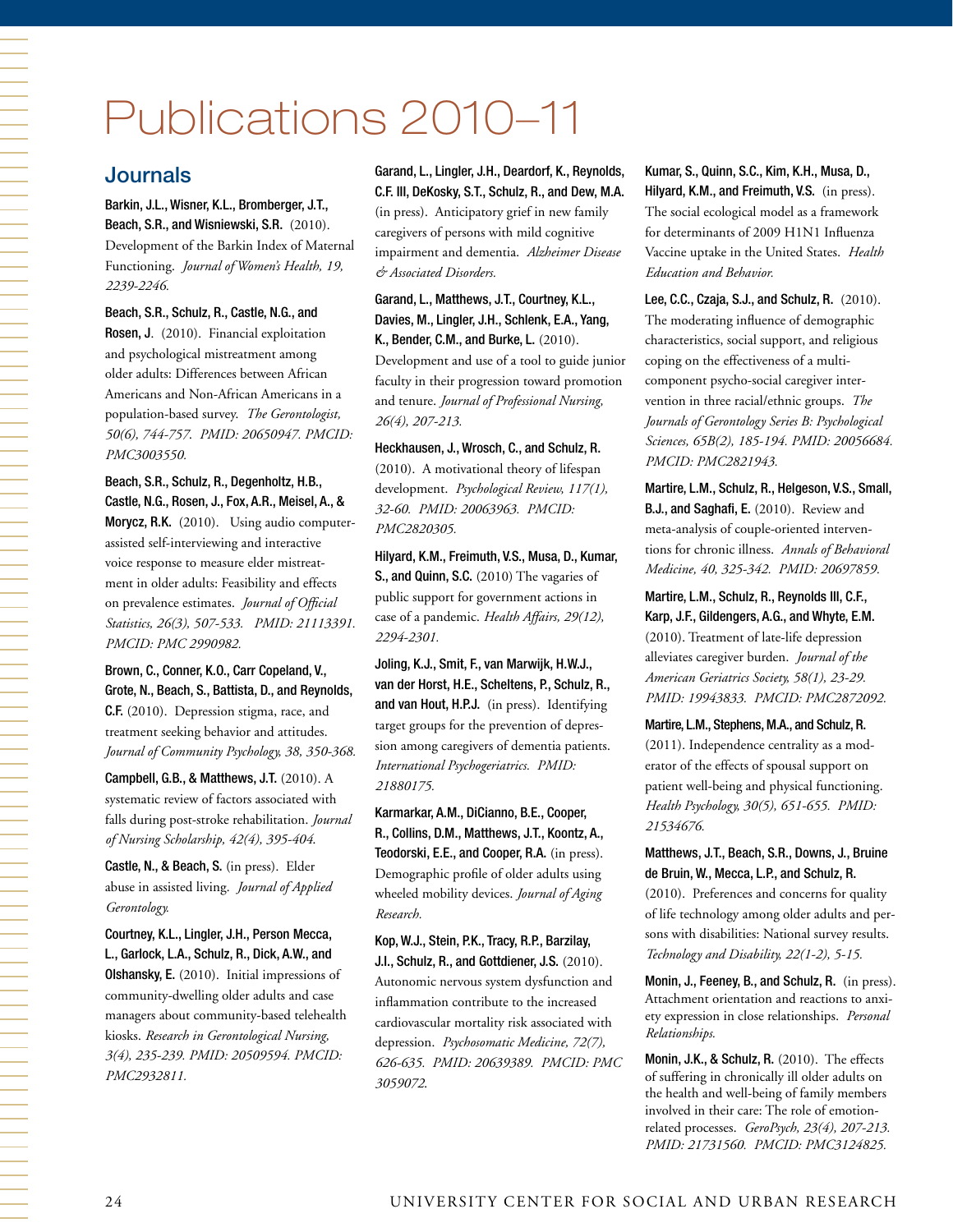#### Monin, J.K., Schulz, R., Feeney, B.C., and

Cook, T.B. (2010). Attachment insecurity and perceived partner suffering as predictors of personal distress. *Journal of Experimental Social Psychology, 46, 1143-1147. PMID: 21057662. PMCID: PMC2968751.*

#### Monin, J.K., Schulz, R., Martire, L.M., Jennings, J.R., Lingler, J.H., and Greenberg, M.S. (2010).

Spouses' cardiovascular reactivity to their partners' suffering. *The Journals of Gerontology Series B: Psychological Sciences, 65B(2), 195-201. PMID: 20067977. PMCID: PMC2821945*.

#### Monk, T.H., Buysse, D.J., Billy, B.D., Fletcher, M.E., Kennedy, K.S., Schlarb, J.E., and Beach,

S.R. (2011). Circadian type and bed-timing regularity in 654 retired seniors: Effects on subjective sleep measures. *Sleep, 34, 235-239.* 

#### Moore, M.W., Tompkins, C.A., and Dollaghan,

C.A. (2010). Manipulating articulatory demands in nonword repetition: A "Late-8" nonword repetition task. *Clinical Linguistics & Phonetics, 24(12), 997-1008.*

Morse, J.Q., Shaffer, D.R., Williamson, G.M., Dooley, W.K., and Schulz, R. (in press). Models of self and others and their relation to positive and negative caregiving responses. *Psychology and Aging. PMID: 21604890.*

Narumoto, K., Merenstein, J. and Schultz, K. (in press). Outpatient precepting of international medical graduates in family medicine. *Family Medicine.*

Newberry, A., Kuo, J., Donovan, H., Given, B., Given, C.W., Schulz, R., and Sherwood, P. (in press). Identifying Family Members who are Likely to Perceive Benefits from Providing Care to a Person with a Primary Malignant Brain Tumor. *Oncology Nursing Forum.*

Newman, S. (Ed.) (2010). *Journal of Intergenerational Relationships. 7(1, 2, 3).* Oxford, UK: Routledge, Taylor & Francis Group, LLC.

Newman, S. and Sanchez, M. (Eds). (2010). *The Journal of Intergenerational Relationships, 8 (1-4).* Philadelphia, PA: Taylor & Francis Group, LLC.

Newman, S. and Sanchez, M. (Eds). (2011). *The Journal of Intergenerational Relationships, 9 (1-3)*. Philadelphia, PA: Taylor & Francis Group, LLC.

Newman, S. and Sanchez, M. (Eds). (in press). *The Journal of Intergenerational Relationships, 9 (4)*. Philadelphia, PA: Taylor & Francis Group, LLC.

Quinn, S.C., Kumar, S., Freimuth, V.S., Musa, D., Casteneda-Angarita, N, and Kidwell, K. (2011). Racial disparities in exposure, susceptibility, and access to health care in the US H1N1 Influenza pandemic. *American Journal of Public Health, 101(21), 285-293.*

Reynolds, C.F., Dew, M.A., Martire, L.M., Miller, M.D., Cyranowski, J.M., Lenze, E.J., Whyte, E.M., Mulsant, B.H., Pollock, B.G., Karp, J.F., Gildengers, A., Szanto, K., Dombrovski, A.Y., Andreescu, C., Butters, M.A., Morse, J.Q., Houck, P.R., Bensasi, S., Mazumdar, S., Stack,

J.A., and Frank, E. (2010). Treating depression to remission in older adults: A controlled evaluation of combined escitalopram with interpersonal psychotherapy versus escitalopram with depression care management. *International Journal of Geriatric Psychiatry, 25(11), 1134-1141.*

### Schulz, R., Cook, T.B., Beach, S.R., Lingler,

J.H., Martire, L.M., Monin, J.K., and Czaja, S.J. (in press). Magnitude and Causes of Bias among Family Caregivers rating Alzheimer's Disease Patients. *American Journal of Geriatric Psychiatry.*

#### Schulz, R., Czaja, S.J., McKay, J.R., Ory,

M.G., and Belle, S.H. (2010). Intervention Taxonomy (ITAX): Describing Essential Features of Interventions. *American Journal of Health Behavior, Nov-Dec 34(6), 811-821. PMID: 20604704. PMCID: PMC2900778.*

Schulz, R., Monin, J.K., Czaja, S.J., Lingler, J., Beach, S.R., Martire, L.M., Dodds, A., Hebert,

R., Zdaniuk, B., and Cook, T.B. (2010). Measuring the experience and perception of suffering. *The Gerontologist, 50(6), 774-784. PMID: 20478899. PMCID: PMC3003549.*

Schulz, R., Zdaniuk, B., Belle, S.H., Czaja, S.J., Arrighi, H.M., and Zbrozek, A.S. (2010). Baseline differences and trajectories of change for deceased, placed, and community residing Alzheimer's disease patients. *Alzheimer Disease and Associated Disorders, 24(2), 143-150. PMID: 20505432. PMCID: PMC2879087.*

## Smith, G.R., Williamson, G.M., Miller, L. S., and

Schulz, R. (2011). Depression and quality of informal care: A longitudinal investigation of caregiving stressors. *Psychology and Aging, 26(3), 584-591. PMID: 21417536. PMCID: PMC3168695.*

Steel, J.L., Geller, D.A., Tsung, A., Marsh, J.W., Dew, M.A., Spring, M., Grady, J., Likumahuwa, S., Dunlavy, A., Youssef, M., Antoni, M., Butterfield, L.H., Schulz, R., Day, R., Helgeson, V., Kim, K.H., and Gamblin, T.C. (2011). Randomized controlled trial of a collaborative care intervention to manage cancer-related

symptoms: Lessons learned. *Clinical Trials, 8, 298-310. PMID: 2130078.*

Tompkins, C.A. (in press). Rehabilitation for cognitive-language disorders in right hemisphere brain damage. *Archives of Physical Medicine & Rehabilitation.*

Tompkins, C.A., Blake, M.T., Wambaugh, J.L., and Meigh, K.M. (in press). A novel, implicit treatment for language comprehension processes in right hemisphere brain damage: Phase I data. *Aphasiology.*

Van Pelt, D.C., Schulz, R., Chelluri, L., and Pinsky, M.R. (2010). Patient specific, time varying predictors of post-ICU informal caregiver burden. *CHEST, 137(1), 88-94. PMID: 19762552. PMCID: PMC2803119.*

#### Wallace, M.L., Dombrovski, A.Y., Morse, J.Q., Houck, P.R., Frank, E., Alexopoulos, G.S.,

Reynolds III, C.F., and Schulz, R. (in press). Coping with health stresses and remission from late-life depression in primary care: A two-year prospective study. *International Journal of Geriatric Psychiatry. PMID: 21452177.*

Wang, J., and Matthews, J.T. (2010). Chronic disease self-management: Views among older adults of Chinese descent. *Geriatric Nursing, 31(2), 86-94.*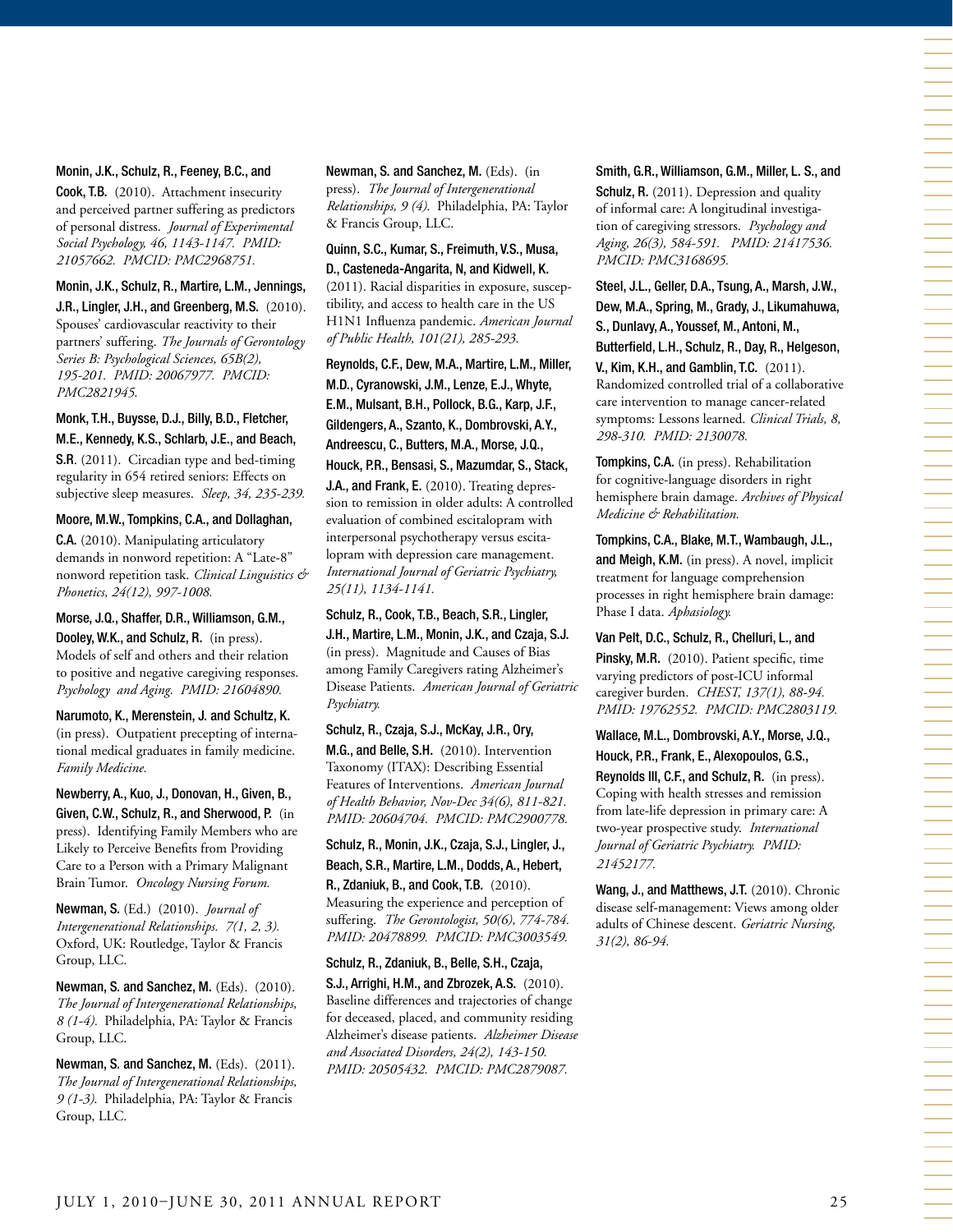## Publications 2010–11, continued

## Books/Book Chapters/ Other Publications

Deitrick, S. (2010). Growth poles. In R. Hutchinson (ed), Encyclopedia of Urban Studies. Thousand Oaks, CA: Sage.

Deitrick, S. (in press). Pittsburgh goes high tech. In A. Mallach (Ed), Developing Effective Strategies for Shrinking American Cities. New York: The American Assembly, Columbia University.

Deitrick, S. (2010). Technopoles. In R. Hutchinson (ed), Encyclopedia of Urban Studies. Thousand Oaks, CA: Sage.

Deitrick, S., and Collins, K. (2011). Social return on investment: Measuring social impact on nonprofit organizations. Briefing No. 1, Johnson Institute for Responsible Leadership, Graduate School of Public and International Affairs, University of Pittsburgh.

Martire, L.M., and Schulz, R. (in press). Caregiving and care-receiving in later life: Recent evidence for health effects and promising intervention approaches. In A. Baum, T. Revenson, and J. Singer (Eds), *Handbook of health psychology, 2nd ed. New York, NY: Psychology Press/Taylor and Francis.*

Matthews, J.T. (National Research Council Committee Member). (2010). The role of human factors in home health care: Workshop summary. Steve Olson, Rapporteur. Committee on the Role of Human Factors in Home Health Care, Committee on Human-Systems Integration. Division of Behavioral and Social Sciences and Education. Washington, DC: The National Academies Press.

Matthews, J.T. (National Research Council Committee Member). (2011). Health care comes home: The human factors. Committee on the Role of Human Factors in Home Health Care, Committee on Human-Systems Integration. Division of Behavioral and Social Sciences and Education. Washington, DC: The National Academies Press.

Schulz, R., and Monin, J.K. (2011) The costs and benefits of informal caregiving. In S. Brown, R. Brown, & L. Penner (Eds.), Moving Beyond Self-interest: Perspectives from Evolutionary Biology, Neuroscience, and the Social Sciences. Oxford, England: Oxford University Press.

Schulz, R. and Tompkins, C.A. (2010). Informal caregivers in the United States: Prevalence, caregiver characteristics, and ability to provide care. The Role of Human Factors in Home Health Care (pp. 117-143). Washington, DC: The National Academies of Sciences Press.

Tompkins, C.A., and Scott, G.A. (in press). Treatment of right hemisphere disorders. In Papathanasiou, I., Coppens, P., & Potagas, C. (Eds.), Aphasia and related neurogenic communication disorders. Sudbury, MA: Jones and Bartlett Publishers.

 Tompkins, C.A., Klepousniotou, E., and Gibbs Scott, A. (in press). Nature and assessment of right hemisphere disorders. In Papathanasiou, I., Coppens, P., & Potagas, C. (Eds.), Aphasia and related neurogenic communication disorders. Sudbury, MA: Jones and Bartlett Publishers.

## Technical Reports

Allegheny County Health in Black and White. (April 2011). R. Bangs, E. Bush, A. Robins, and K. Thompson (Eds.). University Center for Social and Urban Research, University of Pittsburgh, in cooperation with the Urban League of Greater Pittsburgh and the Allegheny County Health Department.

Beach, S.R., Musa, D., and Cook. T. (October 2010). UCSUR undergraduate student satisfaction and retention at the University of Pittsburgh: 1997-2010, overview summary findings and update. University Center for Social and Urban Research, University of Pittsburgh.

Briem, C. (June 2011). City of Pittsburgh neighborhood profiles: American Community Survey five-year estimates, 2005-2009 data. University Center for Social and Urban Research, University of Pittsburgh.

Deitrick, S., Briem, C., and Beach. S.R. (December 2010). Impacts of vanpooling in Pennsylvania and future opportunities. Final Report, Pennsylvania Department of Transportation. Department of Civil Engineering and University Center for Social and Urban Research, University of Pittsburgh.

Deitrick, S., and Gradeck, R. (March 2011). Anatomy of a neighborhood: Homewood in the 21st Century. University Center for Social and Urban Research, University of Pittsburgh.

Deitrick, S., Lafe, W., and Briem, C. (April 2011). Economic and community impacts of small colleges and Universities in Western Pennsylvania. University Center for Social and Urban Research, University of Pittsburgh.

Deitrick, S., Lafe, W., and Briem, C. (June 2010). Economic and community impacts of small colleges in Western Pennsylvania: Washington & Jefferson College. University Center for Social and Urban Research, University of Pittsburgh.

Deitrick, S., Reynolds, A., Briem, C., Gradeck, R., and Ashcroft, L. (March 2011). Estimating the supply and demand of affordable housing in Allegheny County. Report for the Housing Alliance of Pennsylvania Project: Lessons from the Foreclosure Crisis: An Agenda for Rebuilding Pennsylvania's Housing Market. Housing Alliance of Pennsylvania and University Center for Social and Urban Research, University of Pittsburgh.

Gradeck, R. (July 2011). Incorporating Mt. Oliver Borough's data in the Pittsburgh Neighborhood and Community Information System: Project summary and lessons learned. University Center for Social and Urban Research, University of Pittsburgh.

Gradeck, R. (July 2011). Foreclosure in South Pittsburgh's Hilltop and effective responses. University Center for Social and Urban Research, University of Pittsburgh.

#### Pittsburgh Economic Quarterly (PEQ).

(Ongoing). Publication of the Urban and Regional Analysis Program at the University Center for Social and Urban Research. The PEQ covers economic conditions and changes in the Pittsburgh region.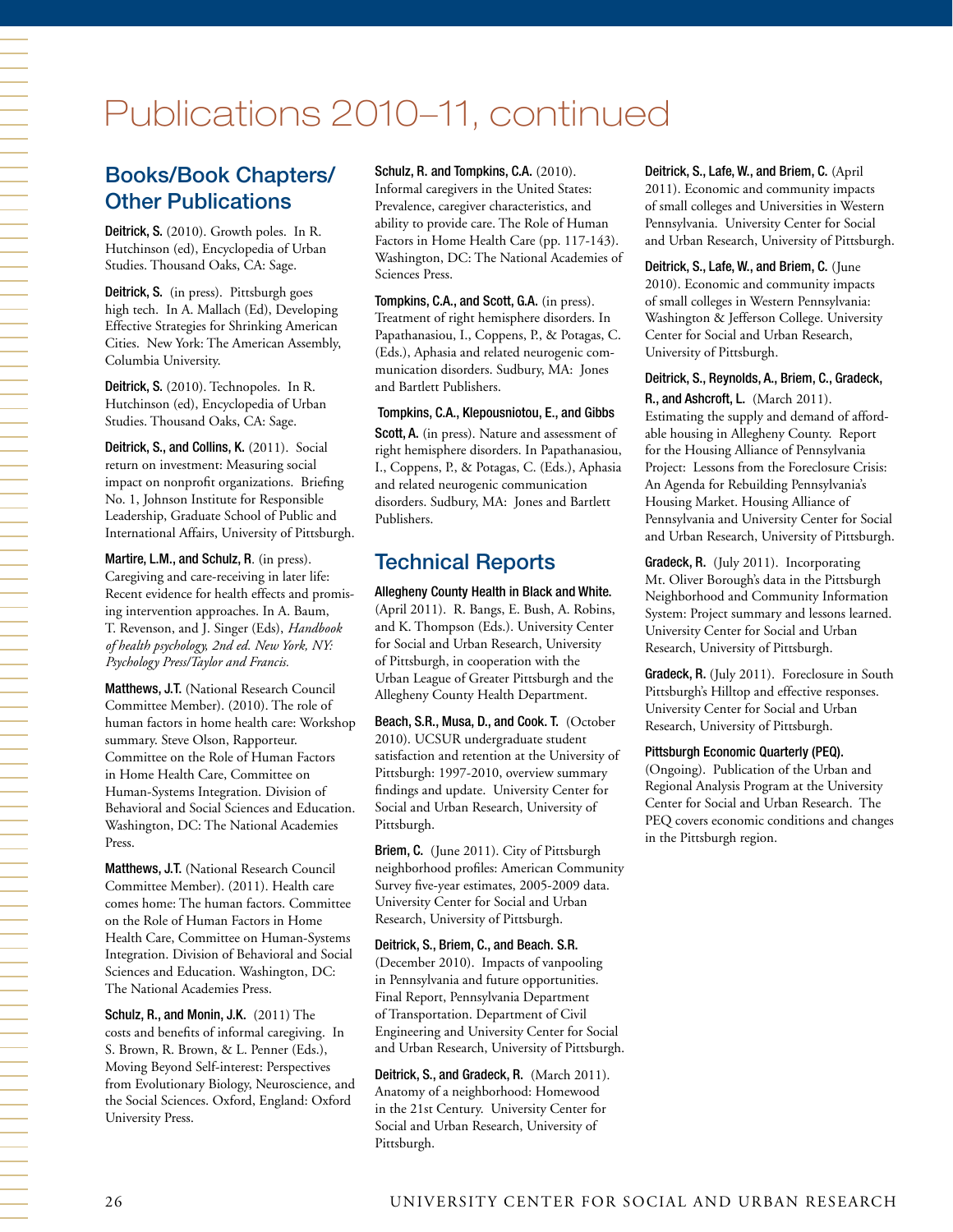# Campus Map



|                                                                 | D <sub>2</sub> |
|-----------------------------------------------------------------|----------------|
|                                                                 | E <sub>2</sub> |
| (Office of Admissions and Financial                             |                |
| Aid. Office of Alumni Relations)                                |                |
|                                                                 | E3             |
| <b>BAPST</b> (map abbreviation for First Baptist Church)        |                |
|                                                                 | E3             |
|                                                                 | G <sub>2</sub> |
|                                                                 | D <sub>3</sub> |
|                                                                 | F1             |
|                                                                 | D3             |
| <b>Thomas E. Starzl Biomedical</b>                              |                |
| Science Tower (Tower 1) and                                     |                |
|                                                                 | B3             |
|                                                                 | C <sub>4</sub> |
|                                                                 | E3             |
|                                                                 | F4             |
| (residence halls A-J)                                           |                |
| Brackenridge Hall (residence hall,  BRACK                       | E3             |
| Copy Cat, The Pitt Shop, Parking Office)                        |                |
|                                                                 | E3             |
|                                                                 | C <sub>2</sub> |
| • Carnegie Library of Pittsburgh,                               |                |
|                                                                 | G <sub>3</sub> |
|                                                                 | F <sub>2</sub> |
| <b>CATHO</b> (map abbreviation for Ryan Catholic Newman Center) |                |
| Center for Bioengineering off map CNBIO                         | <b>B4</b>      |
|                                                                 | <b>B4</b>      |
| and Rehabilitation off map                                      |                |
|                                                                 | A1             |
| <b>CHDEV</b> (map abbreviation for University Child             |                |
| Development Center)                                             |                |
|                                                                 | D1             |
|                                                                 | F1             |
|                                                                 | F1             |
|                                                                 | G1             |
|                                                                 | G2             |
|                                                                 | E1             |
| Darragh Street Apartment Complex  DSAC                          | A3             |
|                                                                 | D1             |
|                                                                 | D <sub>2</sub> |
|                                                                 | C <sub>4</sub> |
|                                                                 | C <sub>3</sub> |
|                                                                 | C <sub>3</sub> |
|                                                                 | C <sub>1</sub> |
|                                                                 | F1             |
| (United Campus Ministry)                                        |                |
|                                                                 | A2             |
|                                                                 | G <sub>2</sub> |
| Forbes Oakland Building off map FOBLD                           | <b>B4</b>      |
|                                                                 |                |

|                                                     | C <sub>4</sub> |
|-----------------------------------------------------|----------------|
| (Forbes Hall [residence hall]; Integrated Security  |                |
| Department; Department of Parking, Transportation,  |                |
| and Services)                                       |                |
|                                                     | D4             |
|                                                     |                |
|                                                     | F3             |
|                                                     | D <sub>2</sub> |
|                                                     | F <sub>2</sub> |
|                                                     | C <sub>4</sub> |
|                                                     | E3             |
|                                                     | E1             |
|                                                     | E3             |
|                                                     | F1             |
|                                                     | D <sub>4</sub> |
|                                                     |                |
|                                                     | G <sub>2</sub> |
|                                                     | C <sub>4</sub> |
|                                                     | E1             |
| LAW (map abbreviation for Barco Law Building)       |                |
|                                                     | F3             |
| <b>Learning Research and</b>                        |                |
|                                                     | C2             |
|                                                     | D3             |
| (residence halls A, B, C)                           |                |
|                                                     | D4             |
|                                                     | F <sub>2</sub> |
|                                                     | C <sub>3</sub> |
|                                                     | G <sub>2</sub> |
|                                                     | B4             |
| McCormick Hall (residence hall)  MCCOR              | E3             |
|                                                     | D3             |
| (Student Health Service)                            |                |
|                                                     | F <sub>1</sub> |
| (Pittsburgh Supercomputing Center)                  |                |
| <b>Melwood Maintenance Building</b>                 |                |
|                                                     | G1             |
|                                                     | F4             |
|                                                     | R4             |
|                                                     | F1             |
|                                                     | D2             |
|                                                     | D2             |
|                                                     | C <sub>4</sub> |
|                                                     | B <sub>2</sub> |
|                                                     | G1             |
|                                                     | D <sub>4</sub> |
| <b>PAVLN</b> (map abbreviation for Forbes Pavilion) |                |
| Pennsylvania Hall (residence hall)  PAHLL           | C <sub>2</sub> |
| The John M. and Gertrude E.                         |                |
|                                                     | <b>B2</b>      |
|                                                     | C <sub>3</sub> |
|                                                     | E <sub>2</sub> |
|                                                     |                |
|                                                     |                |

|                                                            | G <sub>2</sub> |
|------------------------------------------------------------|----------------|
| Pittsburgh Science and Technology Academy  FRICK           | D3             |
|                                                            | F4             |
| PRES (map abbreviation for Bellefield Presbyterian Church) |                |
|                                                            | C <sub>3</sub> |
| <b>UPMC Presbyterian South Tower  PRESB-S</b>              |                |
|                                                            | C <sub>3</sub> |
|                                                            | D <sub>3</sub> |
| (Crabtree and Parran Halls)                                |                |
|                                                            | G <sub>1</sub> |
|                                                            | F1             |
|                                                            | F <sub>1</sub> |
| (The Oratory) off map                                      |                |
|                                                            | G <sub>1</sub> |
|                                                            | B <sub>3</sub> |
|                                                            | C3             |
|                                                            | G <sub>4</sub> |
|                                                            | F <sub>3</sub> |
|                                                            | D <sub>4</sub> |
| Soldiers & Sailors Memorial Hall & Museum.  SOSAM          | D <sub>2</sub> |
| Space Research Coordination Center SRCC                    | D <sub>2</sub> |
|                                                            | F <sub>2</sub> |
|                                                            | B <sub>1</sub> |
|                                                            | D <sub>2</sub> |
|                                                            | D <sub>2</sub> |
| . Thomas Detre Hall of the Western                         |                |
|                                                            | C <sub>2</sub> |
| TOWRS (map abbreviation for Litchfield Towers)             |                |
|                                                            | A2             |
|                                                            | E1             |
| <b>University Child Development Center</b>                 |                |
|                                                            | G <sub>1</sub> |
|                                                            | D <sub>2</sub> |
| University Public Safety Building off map UPSB             | C <sub>4</sub> |
| <b>University Technology</b>                               |                |
|                                                            | G1             |
| VA Pittsburgh Healthcare System-                           |                |
|                                                            | R <sub>1</sub> |
| <b>VALE</b> (map abbreviation for Parkvale Building)       |                |
|                                                            | D <sub>2</sub> |
|                                                            | C <sub>4</sub> |
|                                                            | F1             |
|                                                            | E4             |
| Western Psychiatric Institute and Clinic                   |                |
| (see Thomas Detre Hall)                                    |                |
|                                                            | E3             |
|                                                            | C <sub>4</sub> |
|                                                            |                |
|                                                            |                |
| (P) Parking<br>(HP) Handicap Parking                       |                |
| (MP) Metered Parking<br>l ibrary in Building               |                |